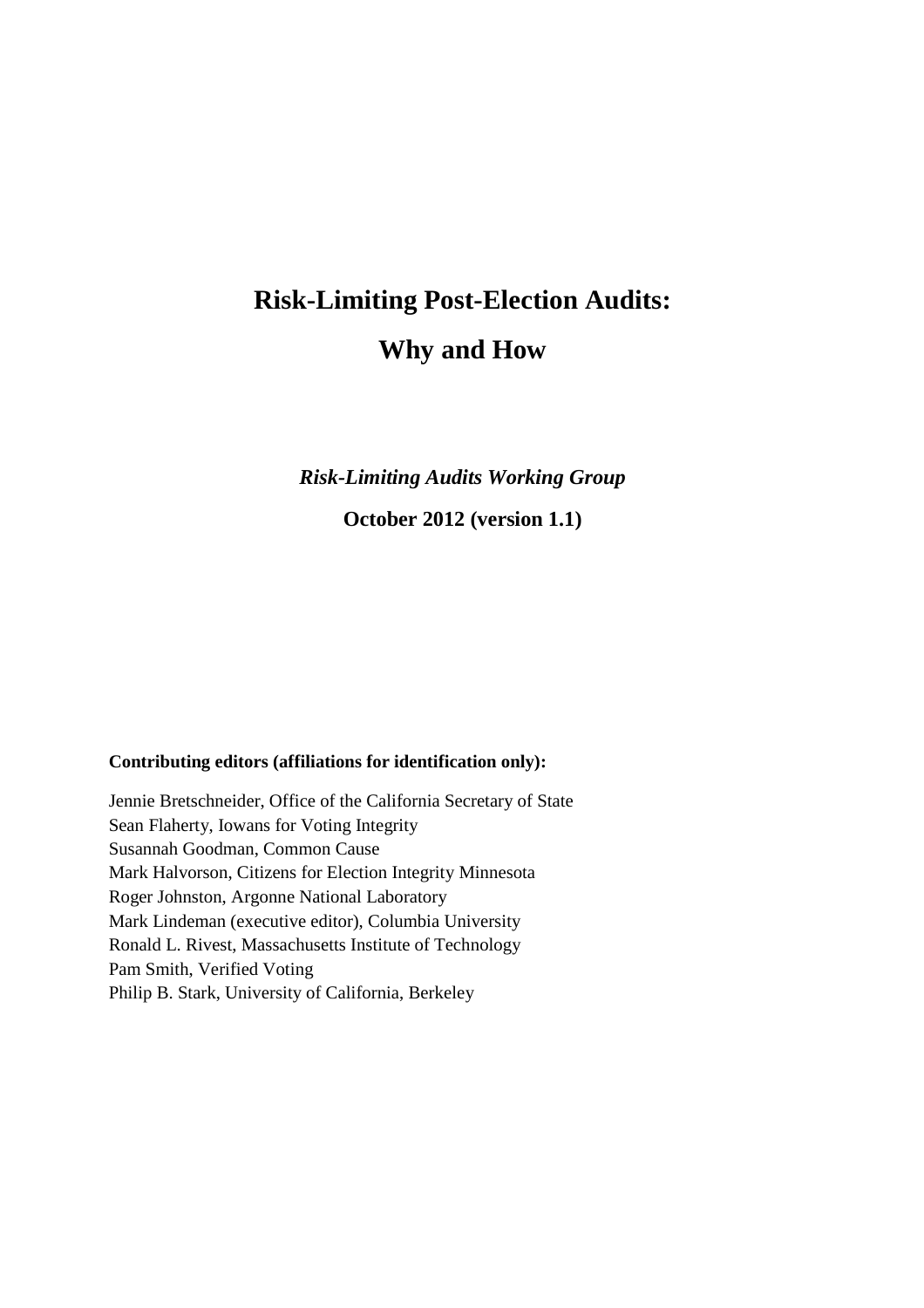The **Risk-Limiting Audits Working Group** is a self-organized group of election officials, researchers, and advocates, created to explore risk-limiting audits as an election verification mechanism. The working group considers proposals for conducting risk-limiting audits and implementing appropriate laws and procedures.

Besides the contributing editors of this white paper, participants in working group discussions have included Mary Batcher, Justin Berardino, Robert Brownstone, Lynn Garland, Joseph Lorenzo Hall, Candice Hoke, Steve Huefner, Neal Kelley, Douglas A. Kellner, Jerome Lovato, Larry Norden, Steve Pierson, Barbara Simons, and Dan Wallach.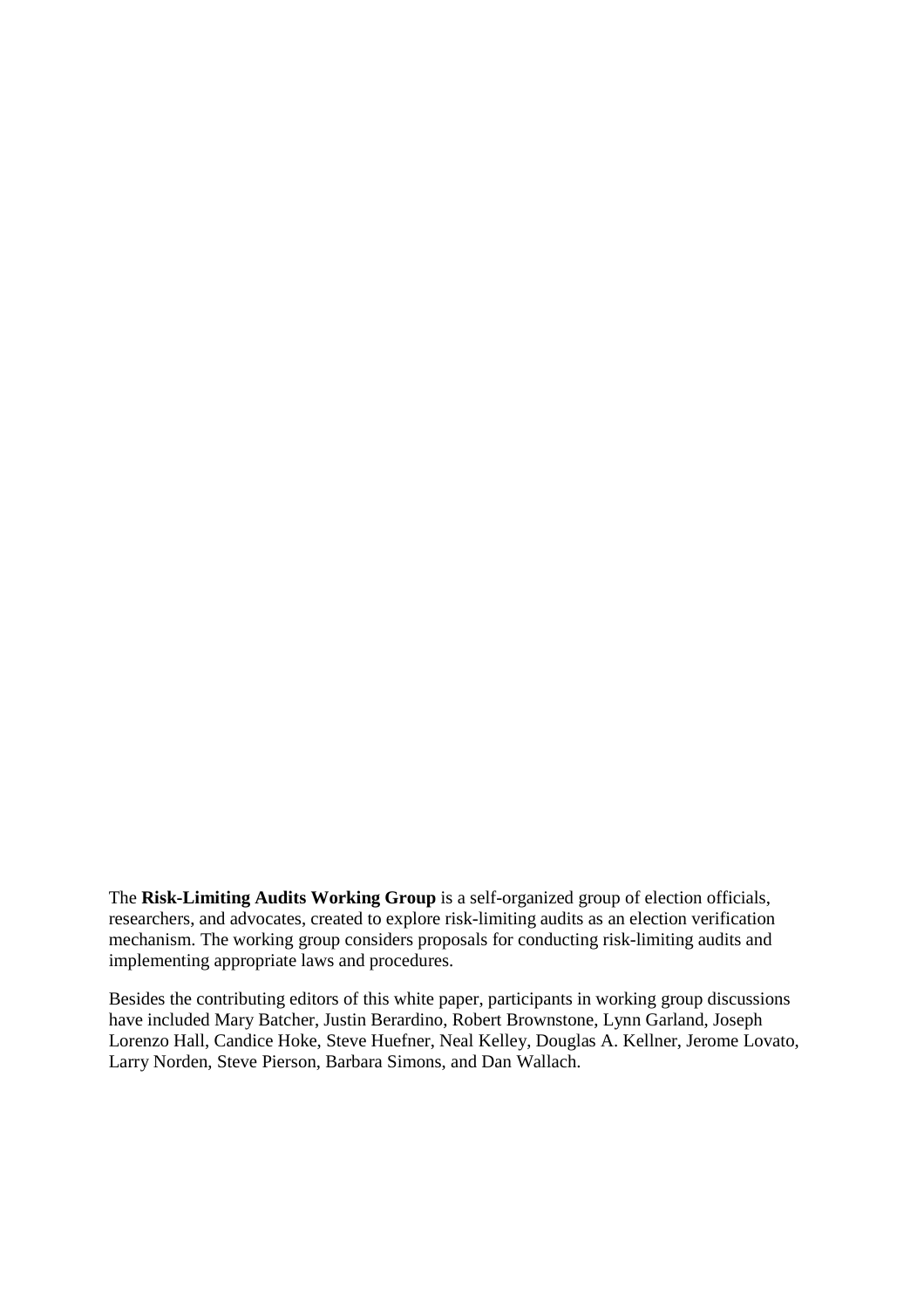# **Table of Contents**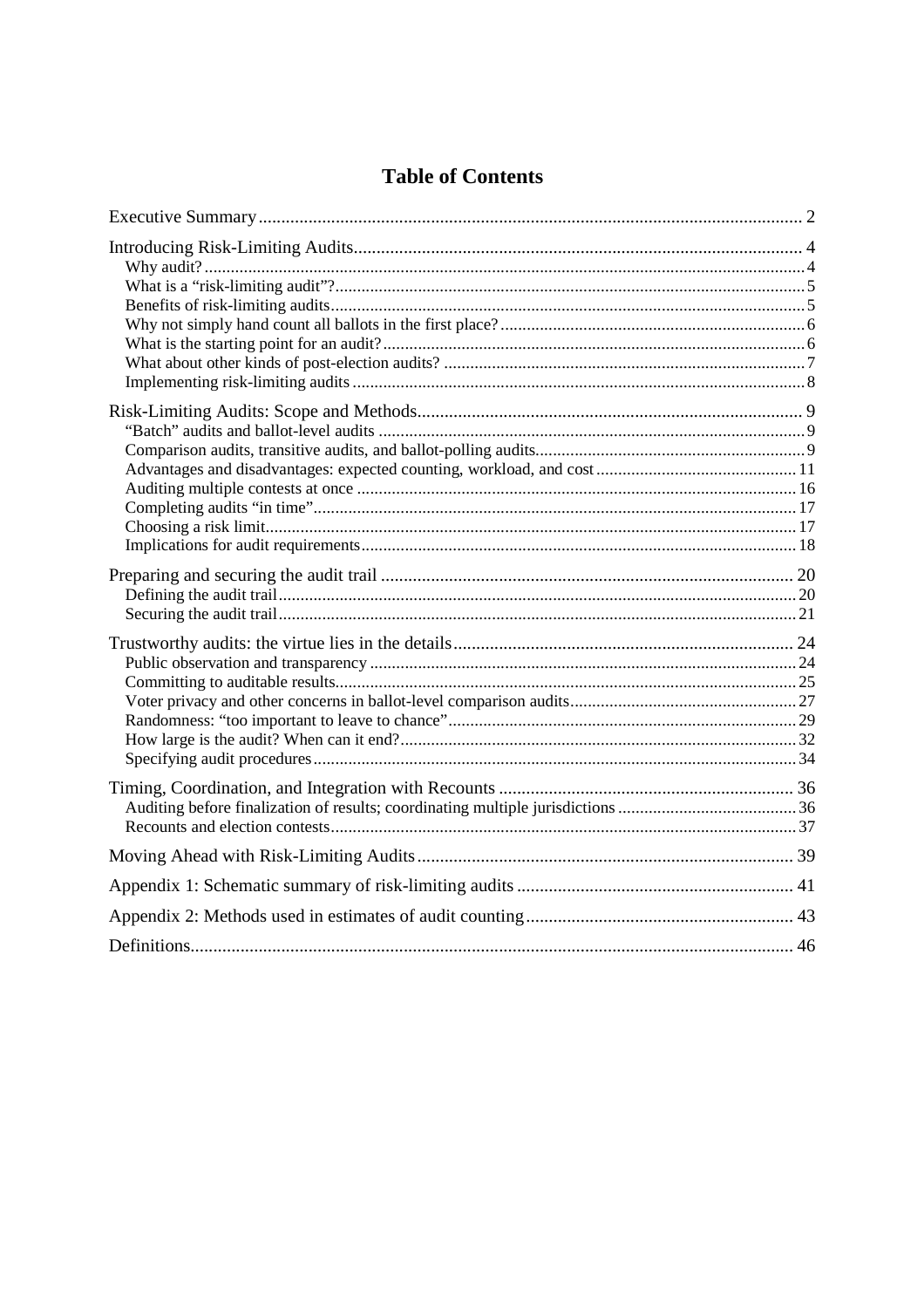# **Executive Summary**

How can we determine whether vote-counting systems have performed well in specific elections? We need to check the evidence. Computerized systems may produce incorrect results due to programming errors or deliberate subversion. Even hand counts may be erroneous. Risklimiting audits systematically check the election outcomes reported by vote-counting systems. Specifically, a risk-limiting audit checks some voted ballots or voter-verifiable records in search of strong evidence that the reported election outcome was correct – if it was. Specifically, if the reported outcome (usually the set of winner(s)) is *incorrect*, then a risk-limiting audit has a large, pre-specified minimum chance of leading to a full hand count that reveals the correct outcome. A risk-limiting audit can stop as soon as it finds strong evidence that the reported outcome was correct. (Closer elections generally entail checking more ballots.)

Risk-limiting audits are highly adaptable. If a voting system can be audited at all, a risk-limiting audit is feasible. Risk-limiting audits can check simple plurality contests, multi-winner contests, measures requiring a super-majority, and so on. Risk-limiting audits can be conducted for any number of contests in a single election, often using a single sample for greater efficiency. Risklimiting audits can begin very soon after the election – perhaps even before all the votes have been counted – or later in the process, as long as time remains to correct any incorrect outcomes.

Any jurisdiction can conduct a risk-limiting audit, but the following conditions must be satisfied:

- 1. **Audit trail**: The audit requires a durable record that accurately records each voter's selections – a physical ballot or some alternative. If the voter has not verified the record, then we cannot know whether it accurately records the voter's selections.
- 2. **Preservation and security (chain of custody)**: To be assured of yielding correct results, the audit trail should be preserved inviolate. Procedures are needed to ensure, and to demonstrate, that the audit trail has been preserved, or at worst that any changes did not alter the outcome.
- 3. **Commitment to vote subtotals, or an alternative**: If the audit uses the voting system's reported subtotals (such as precinct vote totals for each candidate), then the subtotals used in the audit must verifiably be the same subtotals reported by the voting system, and must verifiably add up to the vote totals.
- 4. **Clear standards for determining whether a vote is valid and interpreting voter intent**: An audit can only yield reliable results if it applies explicit, previously established standards for what should count as a valid vote.

Generally, risk-limiting audit requirements can be enacted in relatively simple legislation (or the equivalent) that does the following:

- Defines a risk-limiting audit
- Says which election contests should be subject to risk-limiting audits, or how these contests should be chosen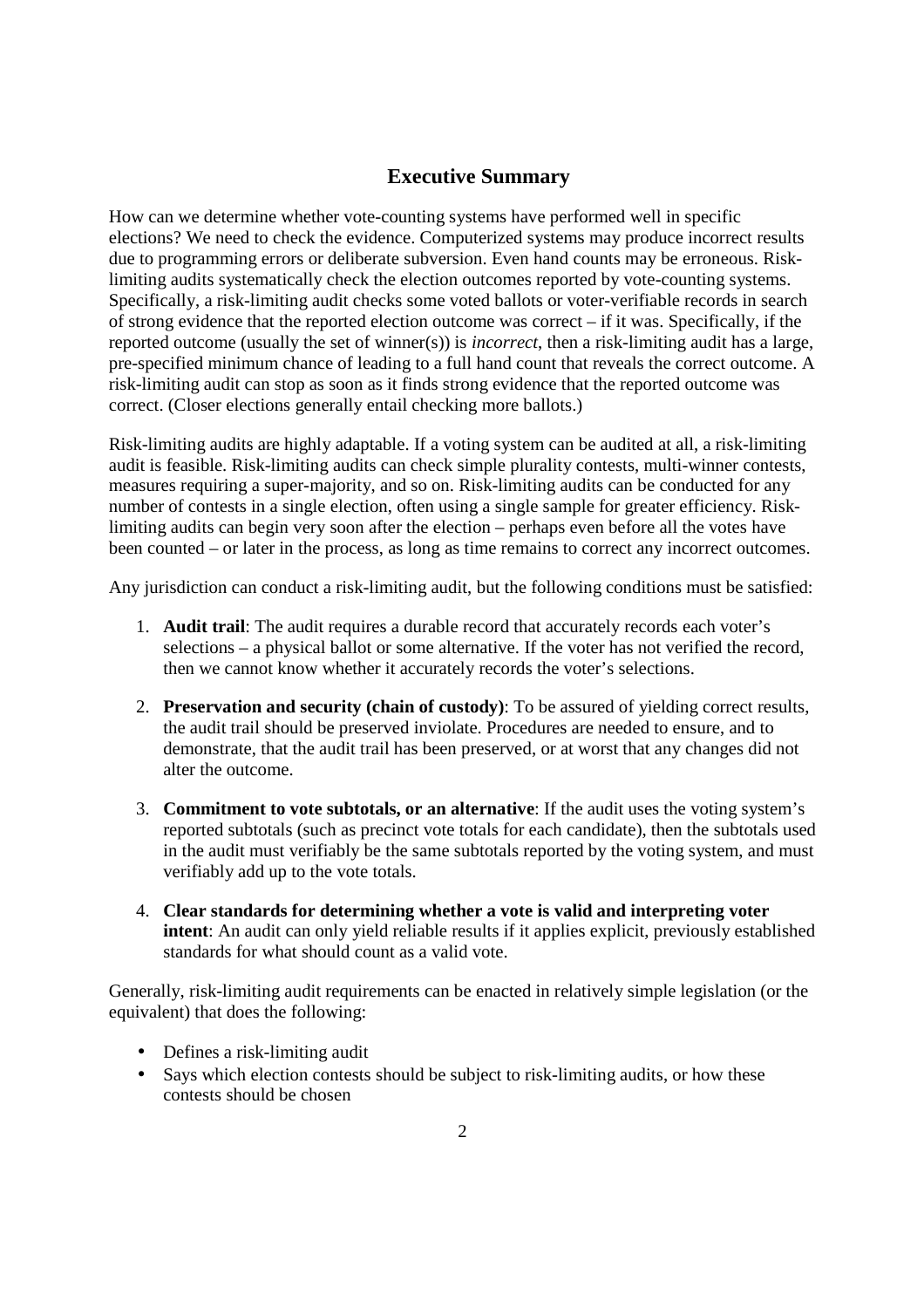- Determines the risk limit (the maximum chance that auditing a contest with an incorrect outcome will *not* lead to a full hand count)
- Sets the time frame for completing risk-limiting audits
- Establishes or requires procedures for checking the integrity of the audit trail, randomly selecting the audit sample, facilitating public observation, reporting audit results, and other aspects of the audit

(Post-election audit provisions should be harmonized with existing provisions for recounts and other ways of contesting or correcting election results. For instance, it may be appropriate to adjust the time frame for recounts, and/or to require full hand recounts in very close contests in lieu of auditing those contests.)

Most audit implementation details can be established in regulations and/or written procedures, subject to public comment and made available to the public. Omitting implementation details from the legislation can facilitate improvements in risk-limiting audit procedures based on experience, new equipment, and other changed circumstances.

Risk-limiting audits come in several varieties, with various benefits and requirements. Understanding the choices can help in deciding which contests to audit.

- The most efficient audits are *ballot-level comparison audits*, in which the voting system interpretation of individual ballots – typically recorded in Cast Vote Records – is compared with the audit interpretation of the same ballots. But many voting systems either do not record Cast Vote Records or provide no practical way to match them with the corresponding ballots. (Also, the use of Cast Vote Records can raise voter privacy concerns.) Sometimes it is feasible to perform a ballot-level comparison audit of a secondary system – a *transitive audit*.
- *Comparison audits at the batch level* for instance, auditing the voting system's subtotals for certain precincts – sometimes are more feasible than ballot-level comparison audits, but they are less efficient. In smaller contests (for instance, those with under 100 batches), batch-level audits may require auditing large fractions of the ballots even when contests are not very close.
- *Ballot-polling audits* based on a random sample of ballots without reference to the voting system interpretation of those ballots – may be more efficient than batch-level comparison audits, especially for contests that are not very close.

If ballot-level comparison audits are feasible, then it may be reasonable to conduct risk-limiting audits in all contests, or in many of them. If current voting systems do not support ballot-level comparison audits, a jurisdiction may choose to audit relatively few contests in the short term, until it can obtain more auditable systems.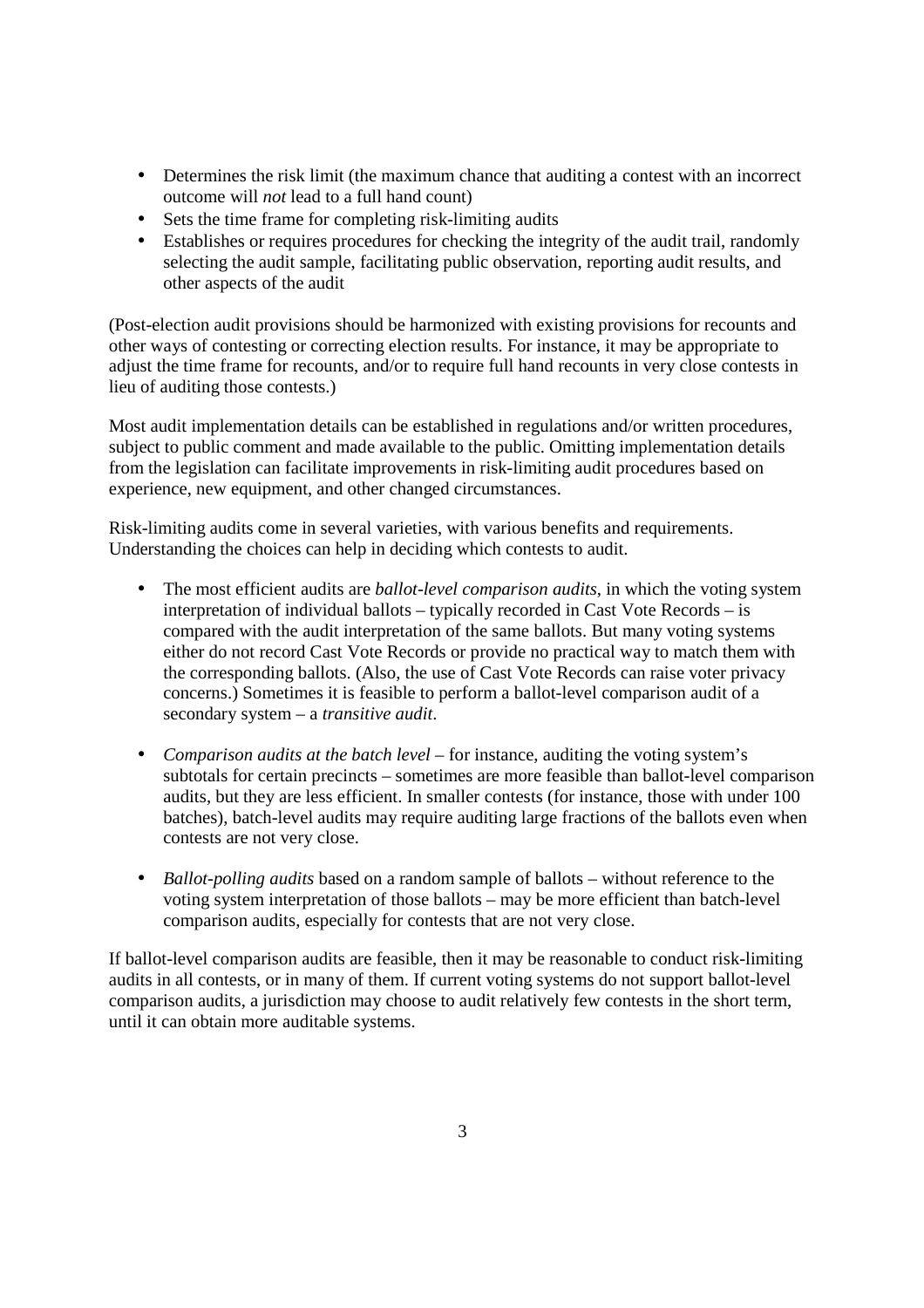## **Introducing Risk-Limiting Audits**

#### **Why audit?**

-

State and federal voting system testing and certification help ensure that voting systems used in the U.S. can count ballots accurately and securely, while protecting voter privacy. But this kind of front-end regulation isn't enough. It is good to have evidence that voting systems can perform well in laboratory conditions, but how do we know how well they have performed in a particular election?

History tells us that election fraud can happen. Computer experts have shown that voting systems can be hacked.<sup>1</sup> But even if we set aside fraud and tampering, we know that no voting system can operate to perfection. Neither can humans. Machines misinterpret ballots; humans mismark ballots. Errors happen, as in a 2006 Iowa county primary election where many absentee votes were inadvertently awarded to the wrong candidates because of faulty ballot programming; a hand recount altered the outcome in two contests.<sup>2</sup> We cannot know how widespread those errors are – and whether they have actually altered election outcomes – unless we look. In March 2012, a routine audit in Palm Beach County, Florida revealed that two city council contests had been certified with the wrong outcomes! $3<sup>3</sup>$ 

Post-election audits<sup>4</sup> look for evidence that the original vote counts were substantially accurate. When (and as far as) an audit confirms the accuracy of the original count, it provides a basis for public confidence that the voting systems performed as they should. If the audit finds errors, then the errors can be corrected, and steps can be taken to prevent or reduce similar errors in the future.

How accurate is a "substantially" accurate vote count? The answer depends on the context, but we all want vote counts to be *at least* accurate enough to correctly determine the outcome: who won, or that a runoff is needed. Yet most post-election audits are not designed with that goal in mind! Nineteen states have some sort of post-election audit requirement, but most of those procedures are somewhat arbitrary. They sometimes require far more work than needed to

<sup>&</sup>lt;sup>1</sup> On security issues pertaining to voting systems, two useful sources of information are California's Top-to-Bottom Review (TTBR) and Ohio's Project EVEREST. These studies, both completed in 2007, found major security flaws in every system submitted for inspection. Ohio's secretary of state concluded that "no system used in Ohio is without significant and serious risks to voting integrity" (Project EVEREST Report of Findings, available at http://www.sos.state.oh.us/sos/upload/everest/00-SecretarysEVERESTExecutiveReport.pdf, p. 76). Extensive documents from the TTBR are available at http://www.sos.ca.gov/voting-systems/oversight/top-to-bottom-

<sup>&</sup>lt;mark>review.htm</mark>.<br><sup>2</sup> The incident is described in Sean Flaherty, ''In an Age of Computerized Voting, Is It Possible to Maintain Voting Integrity?", available at <u>www.votetrustusa.org/index.php?option=com\_content&task=view&id=1460&Itemid=113</u>.<br><sup>3</sup> Jennifer Sorentrue, Dara Kam, and George Bennett, "Recount shows wrong winners declared in two Wellington election races," *Palm Beach Post News*, March 19, 2012, updated March 20, 2012, at

http://www.palmbeachpost.com/news/recount-shows-wrong-winners-declared-in-two-wellington-2247602.html.<br><sup>4</sup> Here we use "post-election audits" to refer to <u>vote tabulation audits</u>, which check whether votes were interpreted and tallied (totaled) correctly. Obviously other things should be checked after an election, as part of a broader postelection audit and/or other post-election procedures. We discuss some of those crucial checks in this paper.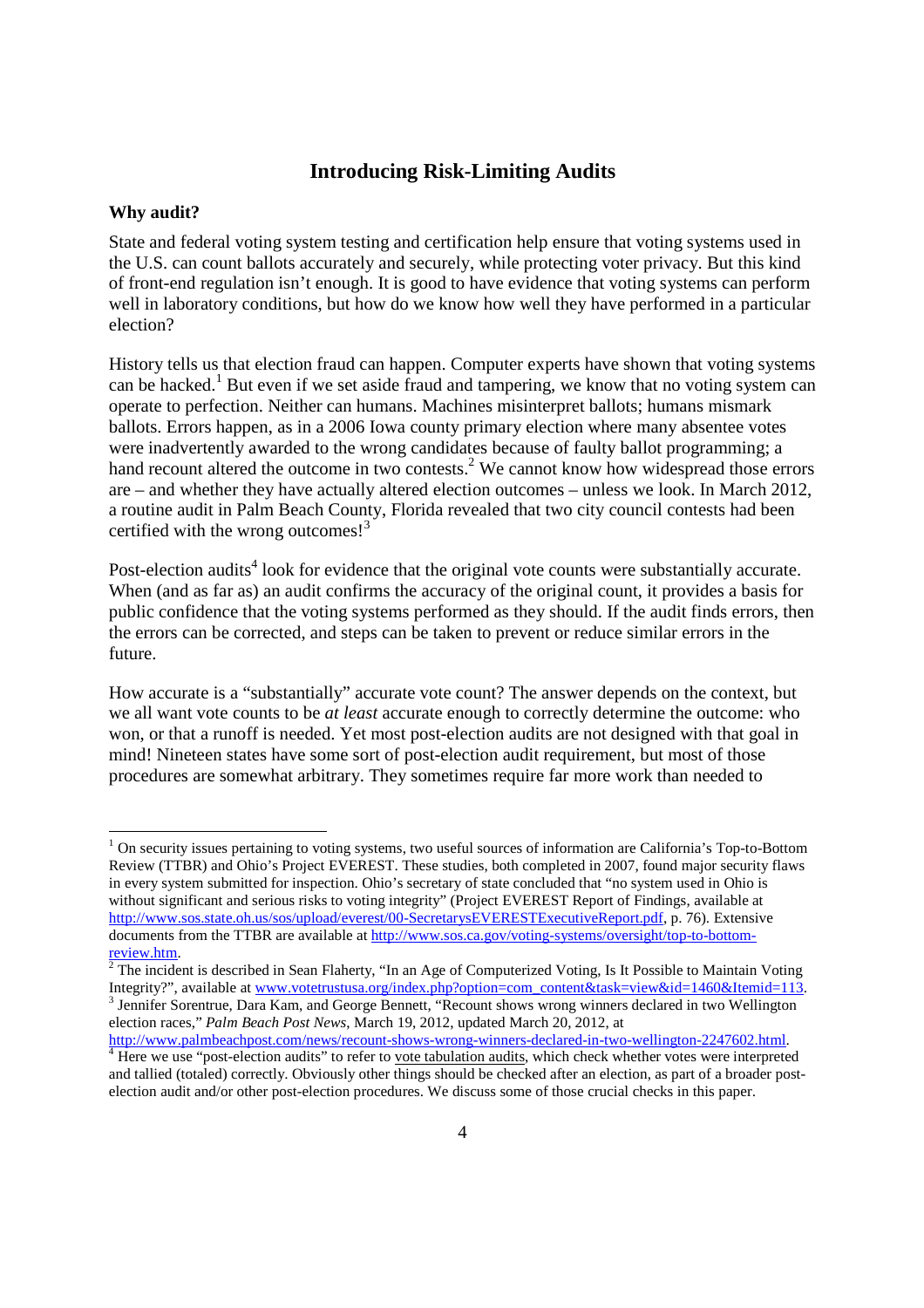confirm the election outcome; at other times, they provide far too little information. Risklimiting audits are designed to solve the problem of verifying election outcomes.

#### **What is a "risk-limiting audit"?**

A risk-limiting audit checks some voted ballots<sup>5</sup> in search of strong evidence that the reported election outcome was correct – if it was. If the reported outcome is incorrect, then the audit usually will lead to a full hand count that reveals the correct outcome. By design, once the audit finds strong evidence that the reported outcome was correct, it can stop. Thus, the audit intelligently adapts to the facts of a particular election. (Closer elections generally entail checking more ballots.)

More formally, a risk-limiting audit is a procedure for manually checking a sample of ballots (or voter-verifiable records) that is guaranteed to have a large, pre-specified chance of correcting the reported outcome if the reported outcome is wrong. (An outcome is wrong if it disagrees with the outcome that a full hand count would show.) $6$  The largest chance that an outcome will not be corrected by the audit – given that it is incorrect – is the risk limit in that audit. For instance, if the risk limit is 10%, then if the outcome is wrong, there is *at least* a 90% chance that the audit will lead to a full hand count that corrects it. The risk limit calculation is based on worst-case assumptions; the actual chance of correcting a wrong outcome may be much larger than 100% minus the risk limit, depending on how and why the outcome is wrong.

Risk-limiting audits generally proceed by selecting an initial sample of ballots and interpreting them by hand, then determining whether the audit must expand. The number of ballots in the initial sample depends on various things, including the margin of victory in the contest: the narrower the margin, the larger the initial sample. In the most common kind of risk-limiting audit, the audit stops if auditors find very few differences between the voting system  $interpretation<sup>7</sup>$  and the audit interpretation of the votes on the sampled ballots.

Risk-limiting audits can lead to a full hand count. If the initial sample does not yield sufficiently strong evidence that the reported outcome is correct, then the audit escalates: additional ballots are selected and interpreted by hand. Escalation continues until there is sufficient evidence that the outcome is correct—or, if the evidence never becomes strong enough, until all votes have been hand counted. If there is a full hand count, it reveals whether the reported outcome was correct. The hand-count outcome replaces the original outcome if the original was incorrect.

#### **Benefits of risk-limiting audits**

Risk-limiting audits can confirm correct outcomes very efficiently, depending on the method used. The most efficient audits use individual ballots, comparing the audit interpretation of each ballot in the sample to the voting system interpretation of the ballot. This approach is much more

<sup>&</sup>lt;sup>5</sup> Alternatively, but less desirably, the audit can use other voter-verifiable records, as discussed below.

 $6$  This definition assumes that the audit trail is intact – that no ballots have been added, removed, or altered – or at least sufficiently intact that the outcome according to the audit trail is still correct.

 $<sup>7</sup>$  The voting system is the entire process by which votes are counted, so the voting system interpretation may</sup> combine electronic and hand counts.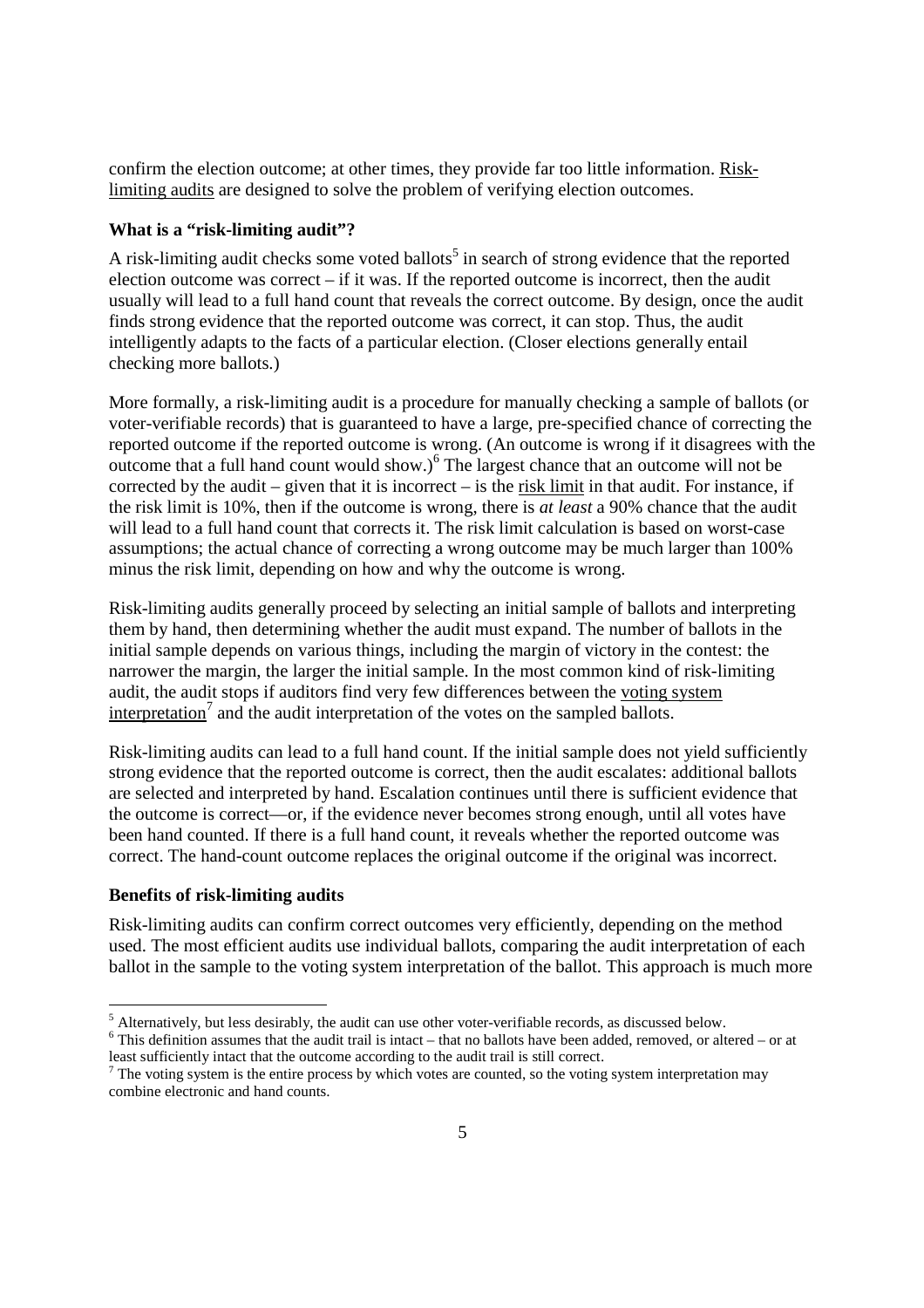efficient than sampling precincts and counting all the ballots in each sampled precinct, a common approach. However, it is not always possible or practical to retrieve the voting system interpretation of each ballot. Fortunately, risk-limiting methods have been developed to accommodate a wide variety of voting systems. If a system can be audited at all, a risk-limiting audit is feasible.

Risk-limiting audits are highly adaptable – and not only in the variety of voting systems that can be audited. Risk-limiting audits can check simple plurality contests, multi-winner contests, measures requiring a super-majority, and so on. Risk-limiting audits can be conducted for any number of contests in a single election, often using a single sample for greater efficiency.<sup>8</sup> Risklimiting audits can begin very soon after the election – in some cases even before all the votes have been counted – or later in the process, as long as time remains to correct any incorrect outcomes.

Beyond confirming outcomes, risk-limiting audits can yield extensive information about voting system accuracy. Because risk-limiting audits are designed to check election outcomes, some people mistakenly think that they can *only* check election outcomes. On the contrary, risklimiting audits offer outstanding opportunities to rigorously and efficiently investigate voting system performance, fostering high quality and continual improvement.

## **Why not simply hand count all ballots in the first place?**

Some jurisdictions do hand count all ballots, but that is no reason not to check their counts. Any method of counting votes – including hand counting – can produce wrong results. Routine risklimiting audits provide incentives for accuracy in the original counts, and the audit results may be useful to improve counting procedures for hand counts as well as other methods.

In many jurisdictions, hand counting is time-consuming, labor-intensive, and prone to human error, especially as fatigue sets in. Machines are vulnerable to errors in their own right, but they never become distracted or bored. Combining machine counts with efficient audits provides two separate checks on the results, and may provide greater accuracy than either machine counts or hand counts alone.

#### **What is the starting point for an audit?**

-

Any jurisdiction can conduct a post-election risk-limiting audit, but the following conditions must be satisfied first:

1. **Audit trail:** The audit requires a durable record that accurately records each voter's selections. This record may be a physical ballot, or possibly a VVPR ("voter-verifiable paper record") from a direct recording electronic (DRE) voting machine.<sup>9</sup> If the voter has not verified the record, then we cannot know whether it accurately records the voter's

<sup>&</sup>lt;sup>8</sup> As we discuss later, the most efficient approach to auditing multiple contests depends on circumstances.

<sup>&</sup>lt;sup>9</sup> In principle, alternatives to a *paper* trail are possible, including voter-verified audio audit trails (VVAAT) and video audit trails (VVVAT). Whatever the merits of these alternatives, they are not widely available. See also the discussion of audit trails below.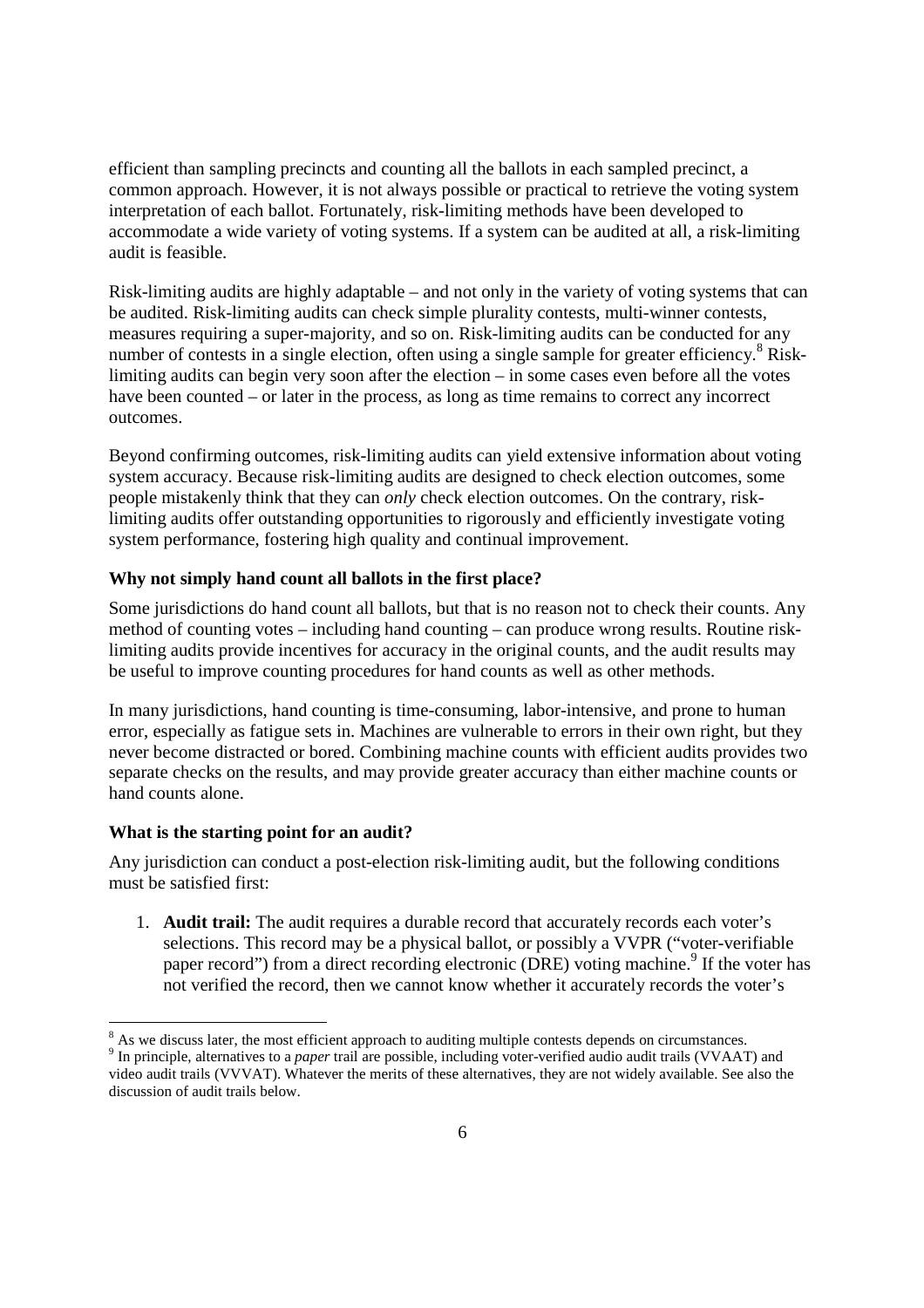selections. Paper ballots marked by voters are preferable to VVPRs, which voters may or may not review. (For simplicity, we will generally refer to the auditable records as "ballots.")

- 2. **Preservation and security (chain of custody):** For an audit to yield correct results, the ballots used in the audit should be the same ballots cast in the election – none added, none subtracted, none altered. Thus, procedures are needed to ensure, and to demonstrate, that the ballots have been preserved inviolate, or at worst that any changes did not alter the election outcome(s). These procedures may include ballot accounting, seals and locks to control access to the ballots, chain-of-custody records, video surveillance, and so on.
- 3. **Commitment to vote subtotals, or an alternative:** Most post-election audits rely on the voting system's reported vote subtotals for particular sets of ballots. (A set might consist, e.g., of all ballots cast in a precinct – or it might be an individual ballot.) Thus, these subtotals must exist, and they must be committed to. That is, like the audit trail itself, the subtotals used in the audit must verifiably be the same subtotals reported by the voting system, and must verifiably add up to the vote totals. Commitment can pose thorny issues, especially when sampling individual ballots. We will discuss these issues, and some risk-limiting audit methods that do not depend on a commitment to vote subtotals.
- 4. **Clear standards for determining whether a vote is valid and interpreting voter**  intent: An audit can only yield "correct" results if it applies explicit, previously established standards for what counts as a valid vote.

### **What about other kinds of post-election audits?**

-

Most current audit requirements<sup>10</sup> call for fixed-percentage, fixed-size, or tiered samples. For instance, New York has a fixed-percentage audit requirement: a random sample of 3% of voting machines or systems used in the election is drawn, and all votes on all ballots cast on those systems are audited. Wisconsin has a fixed-size requirement: In major general elections, 50 municipalities are randomly selected to audit some statewide contests. Oregon has a tiered requirement: The required sample depends on the reported margin of victory, ranging from 3% of precincts (or batches) in most cases to 10% of precincts if the reported margin is less than 1%. (Oregon mandates a full recount in certain cases if the reported margin is less than 0.2%.)

All these audits can provide useful information, but none is risk-limiting, and the difference matters. Some existing audit provisions offer no means whatsoever by which incorrect outcomes can be corrected. All these provisions mandate samples that are sometimes far too small to provide strong evidence about the outcome – or, conversely, needlessly large in many circumstances. Also, they have inadequate rules for deciding when an audit must continue – again, sometimes too permissive to provide strong evidence about the winner, and sometimes needlessly restrictive. Existing audit provisions should not be indiscriminately scrapped, but

 $10$  Comprehensive information about state audit requirements is available via Citizens for Election Integrity Minnesota's (CEIMN) State Audit Laws Searchable Database,

http://www.ceimn.org/searchable\_databases/state\_audit\_laws . CEIMN also maintains a State Recount Laws Searchable Database, at http://www.ceimn.org/ceimn-state-recount-laws-searchable-database/search.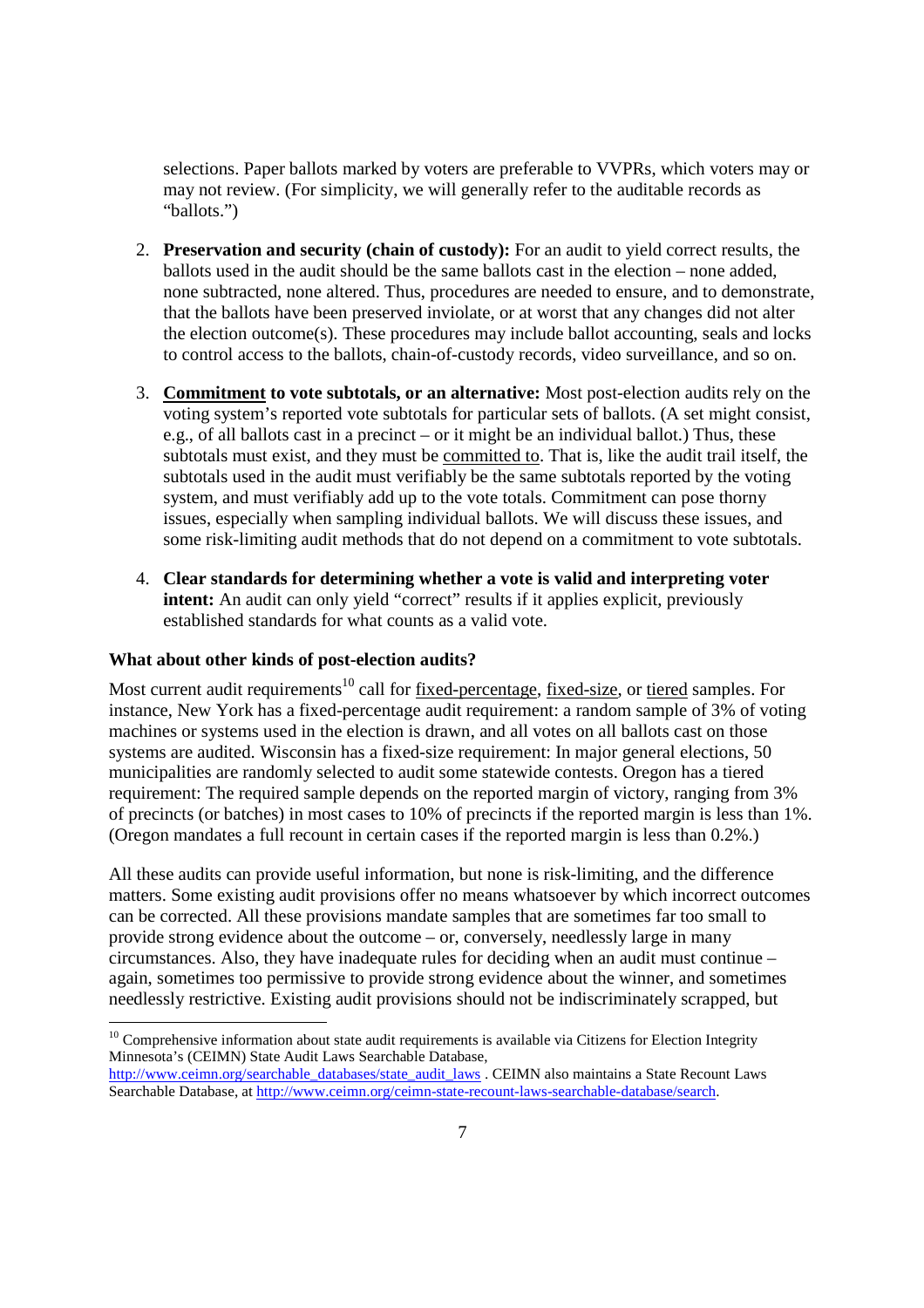replacing or integrating them with risk-limiting audits can provide better results, and actually reduce the burden in some cases.

Risk-limiting audits also can be combined with *discretionary partial recounts* or other partial hand counts. For instance, Minnesota (which does not conduct risk-limiting audits) allows candidates in certain contests to select up to three precincts to be hand-counted at their own expense. Other states give candidates wide discretion to request hand counts at their own expense. Many states formally or informally permit election officials to conduct partial hand counts to check voting system results. Such mechanisms provide ways of investigating anomalous results that might evade the audit, especially if the anomalies do not bring the outcome into question.

#### **Implementing risk-limiting audits**

-

Risk-limiting audits, like other policy requirements, can be implemented through any combination of legislation, formal rule-making, explicit operating procedures, and actual practice. For instance, pilot risk-limiting audits in California were framed by a state law (AB2023, 2010) that defined risk-limiting audits and set some broad parameters for conducting pilots; the details were left to the county election officials and consultants who actually conducted the pilots.<sup>11</sup>

In general, we recommend legislation that carefully defines the essential elements and prerequisites of a risk-limiting audit system while leaving most implementation details to rulemaking and local jurisdictions. Given the diversity of election systems and political cultures across the United States, we cannot give comprehensive recommendations for what should happen at each level in every state. Accordingly, we address a range of issues here that should be of interest – to varying degrees – to state legislators and officials, local election officials, and other policy stakeholders who want to implement risk-limiting audits in their jurisdictions.

<sup>&</sup>lt;sup>11</sup> For information on pilot audits conducted under AB 2023 through early 2012, see the March 1, 2012 Report to the Legislature at http://www.sos.ca.gov/admin/reports/2012/post-election-audit-report-20120301.pdf. Earlier pilots are discussed in Joseph Lorenzo Hall et al., "Implementing Risk-Limiting Post-Election Audits in California," paper presented at the 2009 EVT/WOTE annual meeting, available at

http://static.usenix.org/events/evtwote09/tech/full\_papers/hall.pdf; and Philip B. Stark, "Efficient Post-Election Audits of Multiple Contests: 2009 California tests," paper presented at the CELS 2009 4<sup>th</sup> Annual Conference on Empirical Legal Studies, available via http://papers.ssrn.com/sol3/papers.cfm?abstract\_id=1443314.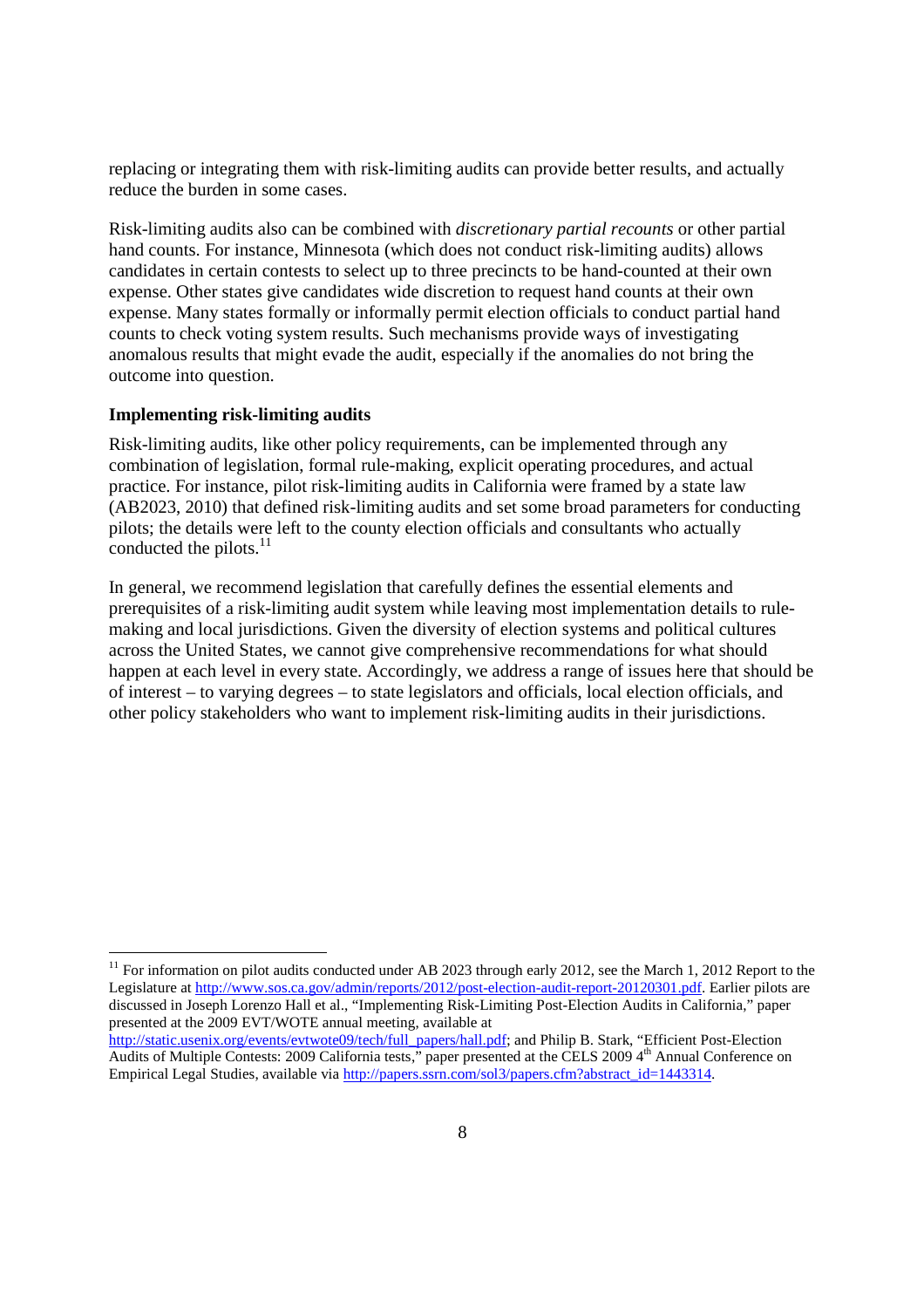# **Risk-Limiting Audits: Scope and Methods**

A basic question when designing and implementing risk-limiting audits is: Which election contests should be audited in this way? Ideally, every contest in every election should undergo a risk-limiting audit. But a jurisdiction may choose to audit some contests and not others.<sup>12</sup> Time and cost are important considerations – and the time and cost of auditing depends in part on the specific audit method used. We now turn to some discussion of methods, then return to the question of which contests to audit.

## **"Batch" audits and ballot-level audits**

-

Most post-election audits – risk-limiting and other – have been "batch" audits: A jurisdiction selects certain batches of ballots to audit, such as the ballots cast in particular precincts, or on particular voting machines, and counts all the votes within each batch. Often these batches correspond to subtotals that are already routinely published. For instance, many jurisdictions publish canvass reports of vote counts in each precinct, and then audit some of the precincts. Batches can be substantially smaller than entire precincts.

Unfortunately, batch audits are not particularly efficient when the batches are large. Auditing individual ballots is much more efficient. For instance, sampling and checking 500 ballots from all over a jurisdiction reveals more than counting 500 ballots from just one precinct. The reason is that the errors that the audit is intended to detect are by no means guaranteed to be evenly spread across the jurisdiction. If you were testing a bowl of cake batter to see whether you accidentally added a tablespoon of salt, you would not want to rely on one large taste from one corner of the bowl, because the salt might not be evenly mixed. You would rather try several smaller tastes from different parts of the bowl. Similarly, if miscounts are concentrated in relatively few batches for some reason – such as isolated programming errors, bad pens in certain precincts, or fraud designed to evade detection in an audit – examining all the ballots in just one batch, or just a few batches, easily could miss them. It is far better to sample ballots from all over the jurisdiction. Thus, although batch audits are more familiar, ballot-level audits generally are more effective. Ballot-level audits do pose practical challenges.

#### **Comparison audits, transitive audits, and ballot-polling audits**

Most post-election audits – risk-limiting and other – have been comparison audits: The voting system tabulation of a batch (or its "count" of an individual ballot) is compared with the audit's tabulation of the same ballots. If the results match and the audit count is accurate, then either the voting system count was error-free, or any errors offset each other. A comparison audit offers the best means of assessing the voting system's accuracy. A ballot-level comparison audit is ideal for that purpose: Not only is it most efficient, but it reveals the most information about which ballots are being miscounted in what ways.

If ballot-level comparison audits are the most efficient, why discuss any other method? Because ballot-level comparison audits are not always feasible. Ballot-level comparisons entail matching

 $12$  Even if some contests are not audited, ensuring that all contests are potentially subject to audit may be beneficial. See the discussion on page 18.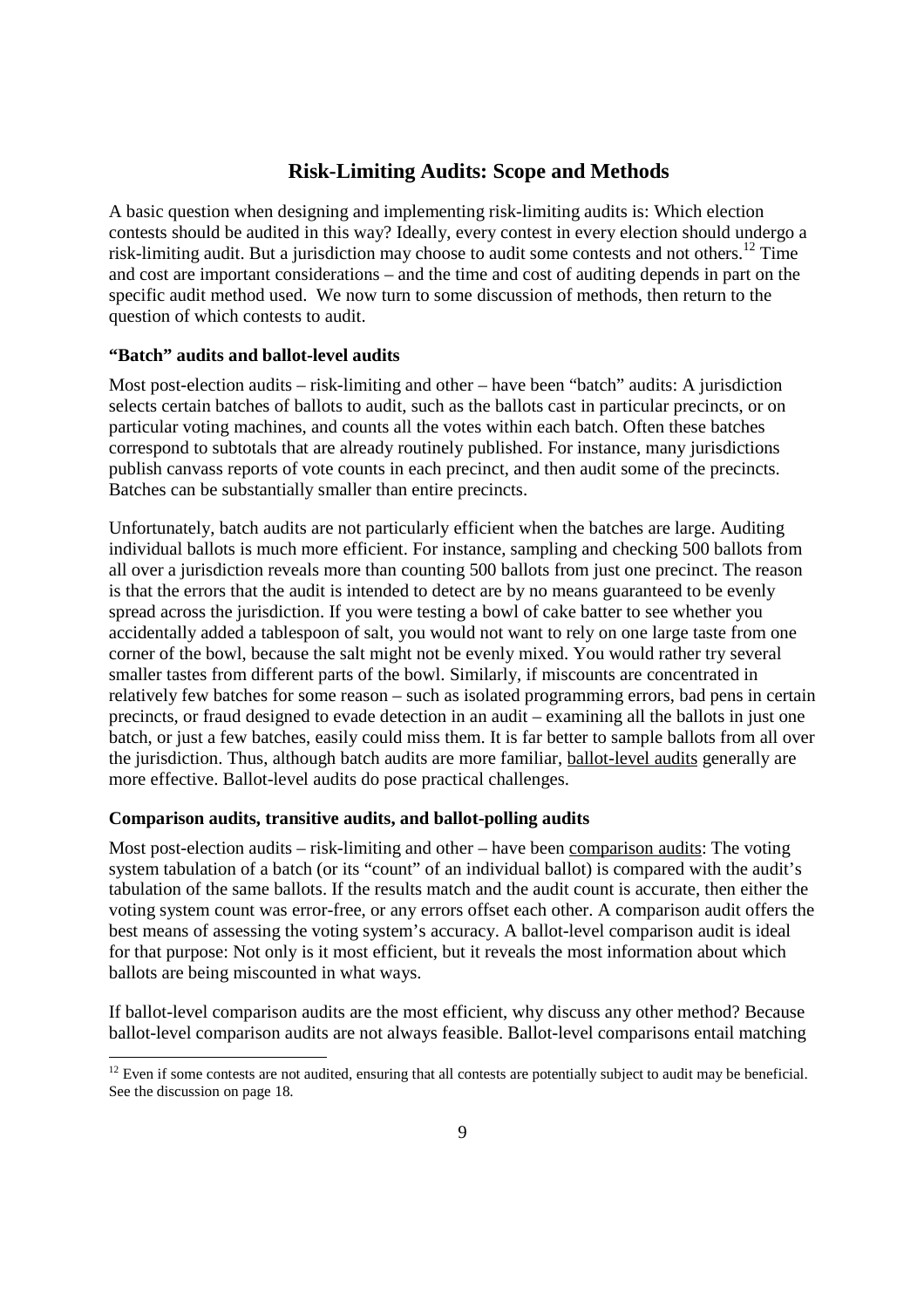a physical ballot with the voting system interpretation of that ballot. Most voting systems today provide no way to do that. Some voting machines do not even record the interpretations of individual ballots, but simply tally their interpretations. Others record the interpretation of each ballot as a Cast Vote Record (CVR), but offer no practical way to trace a CVR back to the corresponding ballot; some even take measures to prevent such a trace. Also, some methods of tying CVRs to ballots raise privacy concerns. We discuss possible solutions to these problems later.

While batch comparison audits almost always are feasible, two alternative methods reap some advantages by using ballot-level samples. We briefly introduce these methods here.

The first is called a transitive audit. In a transitive audit, the ballots in an election are reinterpreted by a secondary system, in a way that permits the secondary system's interpretation of each ballot to be matched with the corresponding ballot.<sup>13</sup> (This may entail adding identification numbers to the ballots, or rescanning the ballots in relatively small batches such that a ballot can be reliably identified as, say, "the  $43^{\text{rd}}$  ballot in batch #12.") If the tabulation by the secondary system yields the same outcome the voting system did – even if the vote totals differ – then we can conduct a ballot-level comparison audit on the secondary results. If that audit provides strong evidence that the secondary outcome is right, then it also provides strong evidence that the voting system outcome is right. $14$ 

An obvious disadvantage of a transitive audit is the need to rescan all the ballots – but the advantage of sampling individual ballots, instead of entire batches, may justify this expense if a ballot-level comparison audit using the system of record is impossible. A transitive audit independently retabulates the results from the audit trail; if that secondary tabulation agrees with the original, it provides some reassurance that the original is correct. A transitive audit can yield other benefits as well, because the secondary scans can be used for purposes beyond confirming the outcome. For instance, the scanned images can be analyzed and compared with the voting system counts to locate discrepancies and investigate their causes. The scans even can be published online, as the Election Transparency Project in Humboldt County, California, did in several elections – although this practice raises voter privacy concerns.

The second approach is a ballot-polling audit, so named because it resembles a public opinion poll. In a ballot-polling audit, a random sample of ballots is selected and the votes are tabulated. If the sample provides sufficiently strong evidence for the outcome reported by the voting system – much as a public opinion poll might provide strong evidence that one candidate is ahead – then

<sup>&</sup>lt;sup>13</sup> In principle, voter-verifiable paper records could be used in a transitive audit, although we are not aware of any audit that has done so.

 $14$  The audit uses the transitive property: If the voting system outcome is the same as the secondary outcome, and the secondary outcome is correct, then the voting system outcome is correct.

Joseph A. Calandrino, J. Alex Halderman, and Edward W. Felten provide the first discussion known to us of a transitive audit (without using that name) in "Machine-Assisted Election Auditing" (paper presented at the 2007 USENIX/ACCURATE Electronic Voting Technology Workshop, available at

http://static.usenix.org/event/evt07/tech/full\_papers/calandrino/calandrino.pdf ), with a useful discussion of prior art. In the specific method discussed in Calandrino et al., serial numbers are added to the ballots and they are rescanned.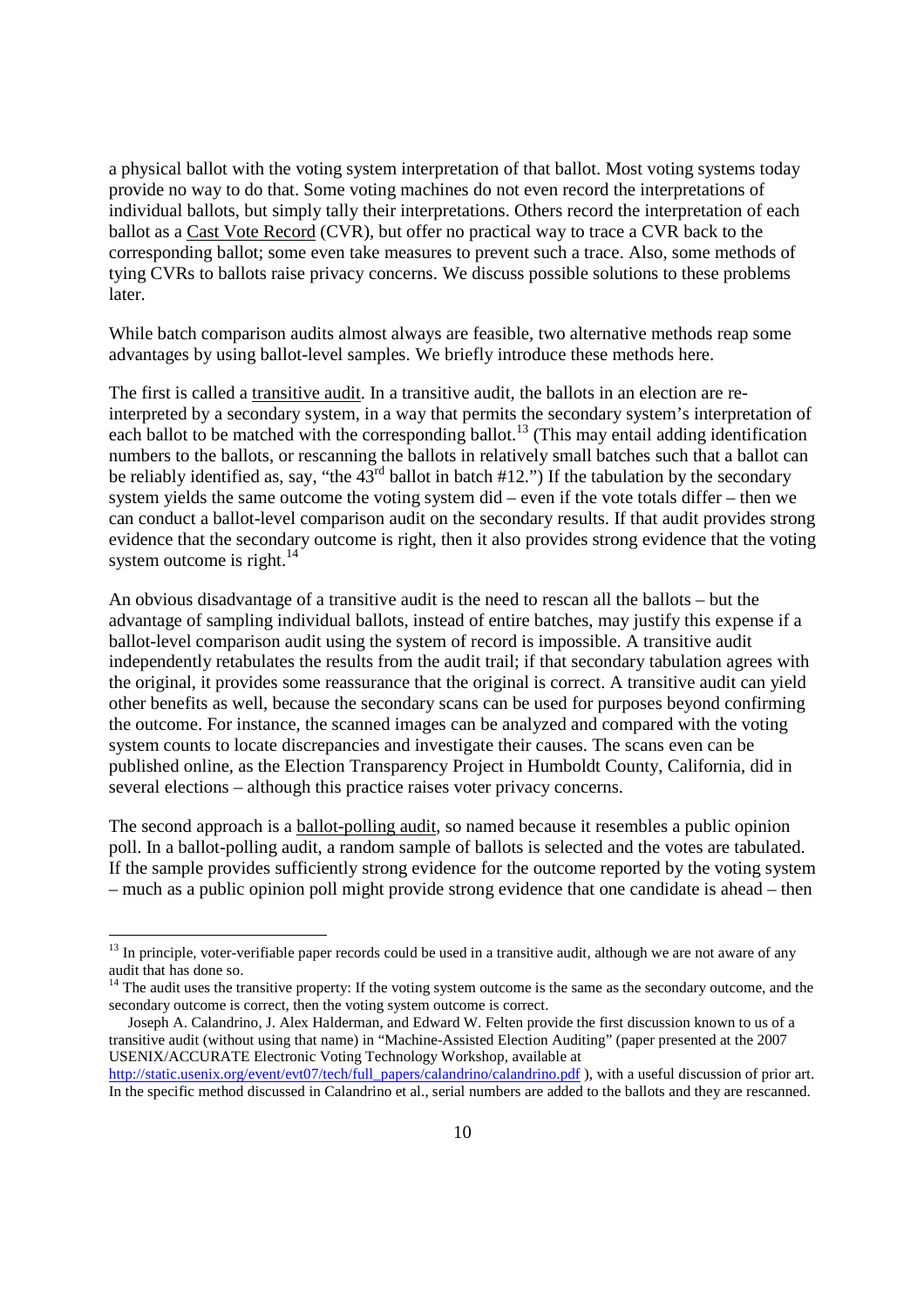the audit can stop. This method is not a comparison audit: It does not require (or use) any information about the voting system interpretation of the ballots in the audit sample.

A ballot-polling audit has the disadvantage that it provides less information about errors than a comparison audit does. If a ballot-polling audit of 100 ballots contains 70 votes for the reported winner versus 20 for the runner-up, then it provides strong evidence that the outcome was correct – but it does not reveal how many (if any) of those ballots were initially miscounted. Also, as we will see, ballot-polling audits are not efficient when the margin of victory is small.

#### **Advantages and disadvantages: expected counting, workload, and cost**

The counting to be done in a risk-limiting audit is not entirely predictable before the audit is performed. (If we could know in advance how many errors an audit would find, we wouldn't have to conduct the audit!) But we can offer some generalizations. Here we compare the expected audit burden for three audit methods – batch-level comparison audits, ballot-level comparison audits, and ballot-polling audits – in various election scenarios.

Audit burden is a multi-faceted concept: We distinguish among counting, workload, and cost. *Counting* refers to the number of ballots examined, counted, or interpreted. *Workload* refers to the person-hours invested in the audit. *Cost* includes all direct and indirect expenses. Counting can be estimated before the audit if we make some assumptions about the accuracy of the original count. Workload is harder to estimate, because jurisdictions handle their ballots and VVPRs in different ways, and because some of the auditing methods described in this paper are not yet widely used. Cost adds further dimensions of variability, including who conducts the audit at what rate of pay, and whether there are special costs such as additional warehouse space, transporting ballots, or re-scanning ballots. In past audits, the reported cost to audit voter-marked ballots has been variously estimated as ranging from 3 to 51 cents per vote (not ballot) audited. Ballot-level audits generally are more expensive *per vote* than batch-level audits, but usually entail auditing many fewer votes.<sup>15</sup> Costs for auditing VVPRs typically are higher because the records often are difficult to handle and to read. Even the largest auditing costs are small compared with other election costs, but we will not attempt to offer specific estimates. Instead, most of our analysis will focus on counting, but we will point out workload and cost impacts as we go.

For any particular audit method, if the original count is accurate, the amount of counting required to attain a particular risk limit depends heavily on the margin of victory – but usually not very much on the size of the contest. For instance, in a ballot-level comparison audit, if the margin is 5% of ballots cast in the contest, auditing 96 ballots may suffice to reach a 10% risk limit – whether the total number of ballots cast was one thousand or many millions. The good news here is that risk-limiting audits of large contests often require much less counting than many current audit laws mandate. On the other hand, in small contests, the percentage of ballots to be audited

<sup>&</sup>lt;sup>15</sup> Some of these estimates are referenced in Pamela Smith's written testimony before the Committee on House Administration, Subcommittee on Elections, March 20, 2007

<sup>(</sup>http://www.verifiedvotingfoundation.org/downloads/PamelaSmithTestimonyFinal\_2007mar20.pdf ). Hall et al. (see footnote 11**)** give examples of ballot-level comparison audits with costs of \$0.35, \$0.44, \$0.46, and \$0.51 per ballot.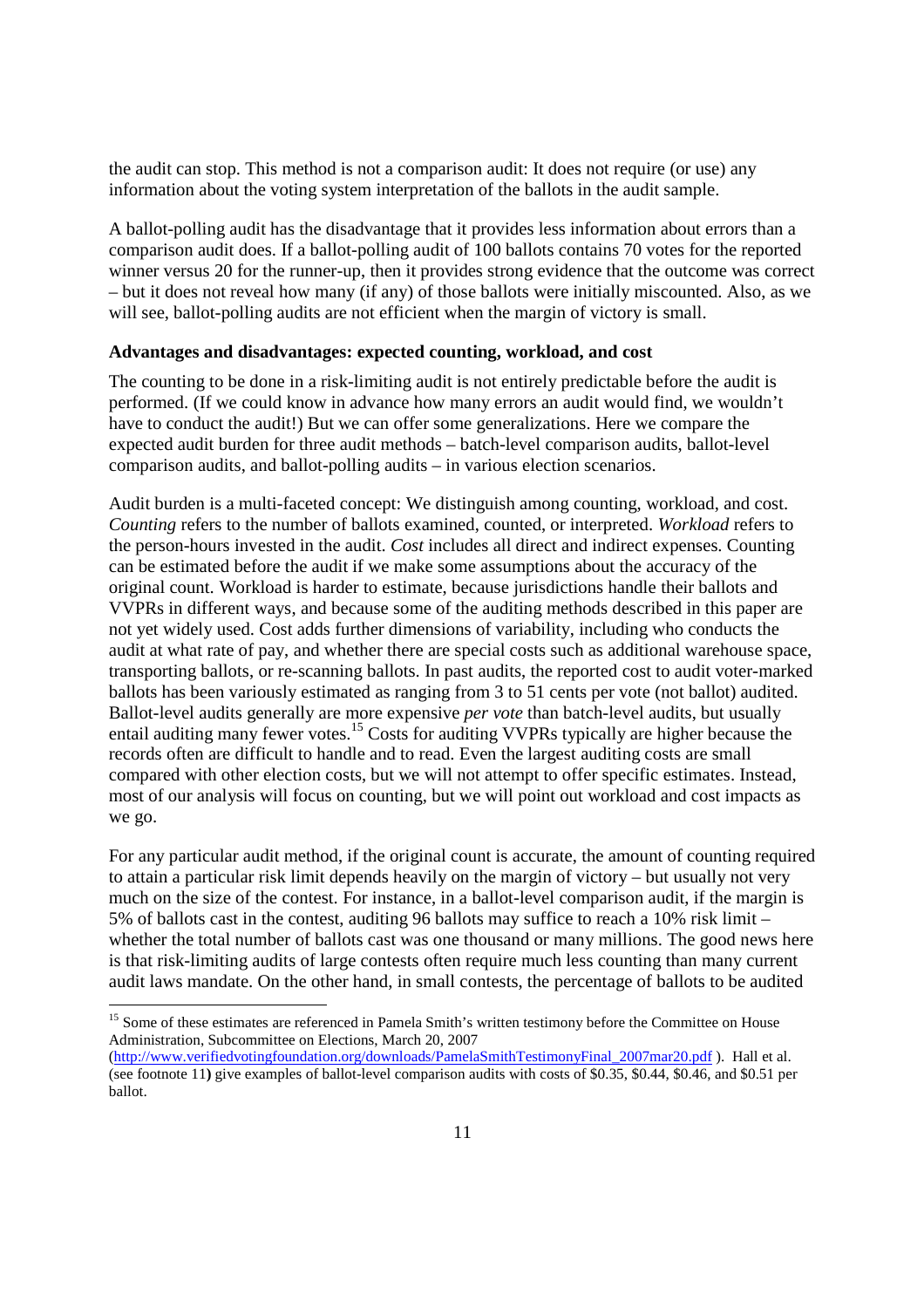can be very large, especially in a batch-level audit. (Of course, if the original count is inaccurate, more counting may be required.)

To provide some basis for comparison, we will consider auditing two hypothetical contests based on actual ballot counts from California's 2008 presidential election. The first is a statewide election with about 13.7 million ballots cast in over 38,000 separate batches (averaging about 356 ballots per batch). Obviously, this election is very large! The second election is a countywide election in Amador County, with just over 19,000 ballots in 59 batches. In most California jurisdictions, each precinct is reported as two batches: one for votes cast by mail and one for votes cast in person. We exploit this fact to reduce our counting burden: Smaller batches are more efficient.

Here we report estimates of the average number of ballots to be audited under each method for various reported margins of victory, at a 10% risk limit, assuming that there are no errors in the original count. Most elections in most jurisdictions are not very close, but jurisdictions should be prepared to audit contests with a wide range of reported margins. (Small error rates do not make much difference in most cases, as we discuss later.) Reducing the risk limit to 1% would require roughly twice as much counting in most cases; the increases are smaller when the fractions of ballots to be sampled are large. The technical details are relegated to Appendix 2, but we emphasize that these estimates are illustrative. Also note that although we use California data, the batch-level audit modeled here does not use the simple random sample mandated in California's current 1% manual tally, but instead uses a more efficient method that substantially reduces the counting burden. $^{16}$ 

<sup>&</sup>lt;sup>16</sup> The batch-level audit modeled here has two advantages over current California practice. First, instead of giving each precinct an equal chance of being included in the sample, it uses a more efficient method in which batches that could contain more counting error are more likely to be sampled. Second, in the statewide examples the batches or ballots are drawn from the entire state as a whole, rather than separately from individual counties.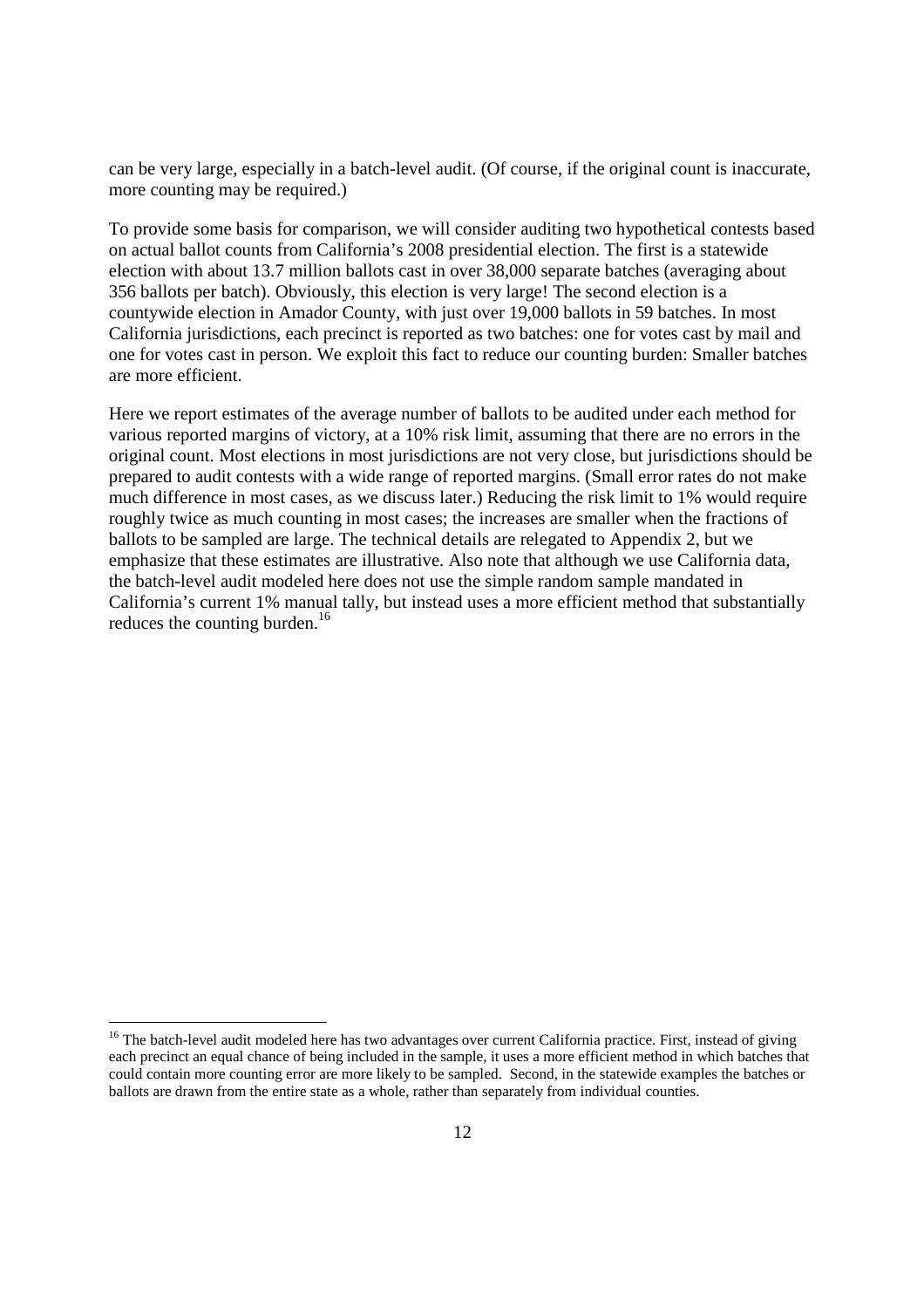



Figure 1 is a conventionally formatted graph of estimated average counting for the three methods in a statewide California election. (The smallest margin of victory shown is 0.5%.) The graph is somewhat lacking in detail because of the wide range of audit sizes (compare Figure 2 below). A few results stand out: (1) Ballot-level comparison audits entail hardly any counting compared with batch-level audits. (2) Ballot-polling audits do not require examining many ballots when the margin is greater than a few percent, but the workload expands rapidly for the smallest margins. (3) Although batch-level audits require the most counting, the *proportional* burden in a large election can be very small – here, less than 1.7% of ballots cast even for a margin of victory as small as 0.5 percent, if the sample of batches is drawn as described above.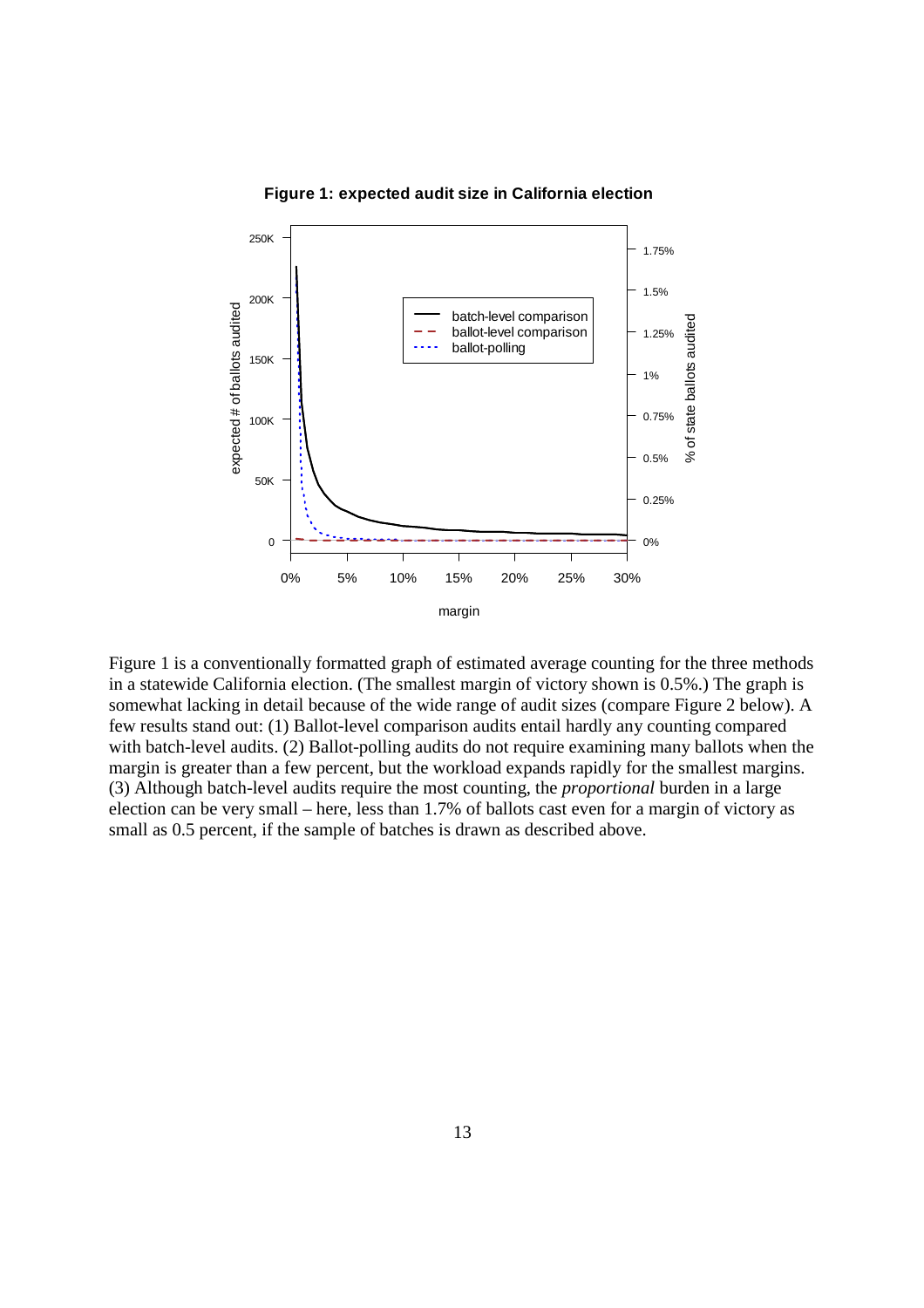

**Figure 2: expected audit size in CA election (logarithmic scale)**

Figure 2 offers a different look at the same analysis of statewide audit burden. It uses a logarithmic vertical scale. For instance, the distance from 100 ballots to 1000 ballots is the same as the distance from 1000 ballots to 10,000 ballots. Although this format is less familiar than that of Figure 1, it provides more usable detail. We can see that a ballot-level comparison audit is expected to require fewer than 100 ballots for margins down to about 6%, and fewer than 1000 for margins down to about 0.6%. A ballot-polling audit is less efficient, but still requires fewer than 1000 ballots (in the entire state of California!) for margins down to about 7%. In this scenario, a ballot-polling audit is expected to require manually examining fewer ballots than a batch-level comparison audit for margins of 0.5% or more. However, because auditing (say) 300 ballots in 300 different batches requires more effort than counting 300 ballots in one batch, the breakeven point for workload surely is at a larger margin.

In Figure 2, notice that the curve for batch-level comparison audits has much the same shape as the curve for ballot-level comparison audits, although it is much higher. This is not coincidental. The expected number of *batches* to be audited in a batch-level comparison audit, in this example, is consistently a bit less than half the expected number of *ballots* to be audited in a ballot-level comparison audit. (The number of *ballots* to examine for a batch-level audit is much larger – how much larger depends on batch sizes and on how much miscount each batch can hold.) A similar relationship holds in other audits, constrained by the number of batches, as in the next example.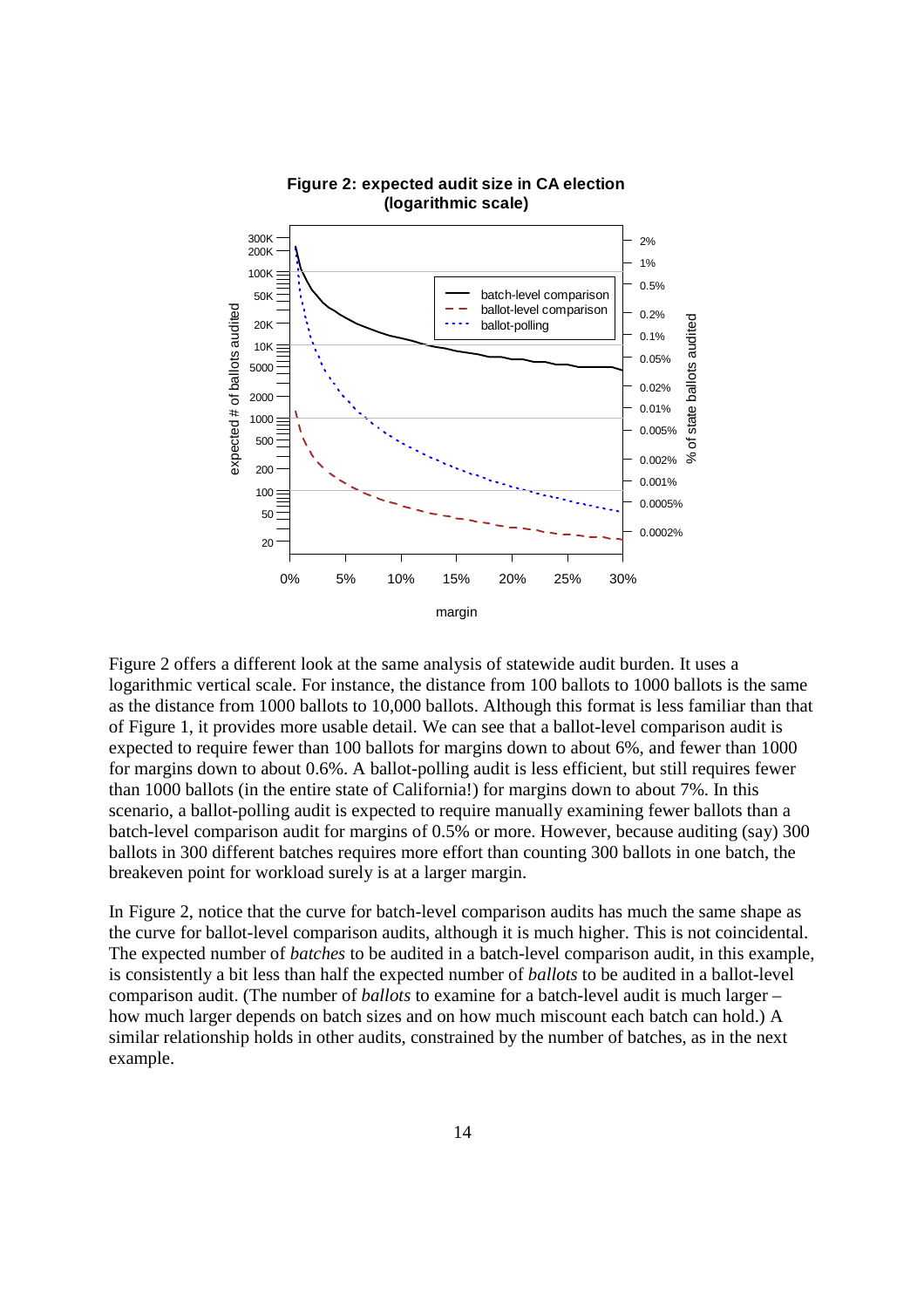(Table 1 on page 45 reports the statewide analysis in tabular form. Again, we caution readers that the numbers should not be taken literally.)

Figure 3 depicts average audit counting estimates for countywide contests in Amador County, with just 19,006 total votes. Figure 3 is displayed on the same (logarithmic) scale as Figure 2 to facilitate comparison, but the right-hand scale shows percentages for the county rather than the state. In many cases, the difference in counting burden is not as large as one might expect. The expected counting for ballot-level comparison audits is practically indistinguishable from the statewide scenario.<sup>17</sup> The counting in ballot-polling audits is also similar for margins greater than about 5%. For smaller margins, the workload cannot increase as quickly as it does statewide, because it is impossible to audit more than 100% of the ballots. (At some point it would be easier to hand-count all the ballots than to do a ballot-polling audit of a great many of them.)

The counting required by batch-level audits in Amador County is somewhat lower for all margins, because the county's batches are relatively small. Even for a 30% margin the fraction of ballots to be audited in a batch-level audit is rather large. Although such a contest could be audited using just 10 batches, that number represents about 17% of the 59 batches in the county election. As the margin decreases, the counting for a batch-level audit flattens out, again because it is impossible to audit more than all 59 batches. Overall, batch-level audits are demanding for relatively small contests, because a large proportion of ballots must be counted even for moderately large margins. The greater efficiency of ballot-level comparison audits is accentuated in these smaller contests.

<sup>&</sup>lt;sup>17</sup> The *workload* is probably less, because in small contests, ballots will be drawn from the same batch much more often than in a statewide audit. (It is easier, for instance, to inspect 20 ballots from one batch than to inspect 20 ballots from 20 different batches.) On the other hand, a statewide audit is spread over 58 counties, so the workload *in Amador County* to audit a local contest is generally greater than the county's share of the workload to audit a statewide contest with the same margin.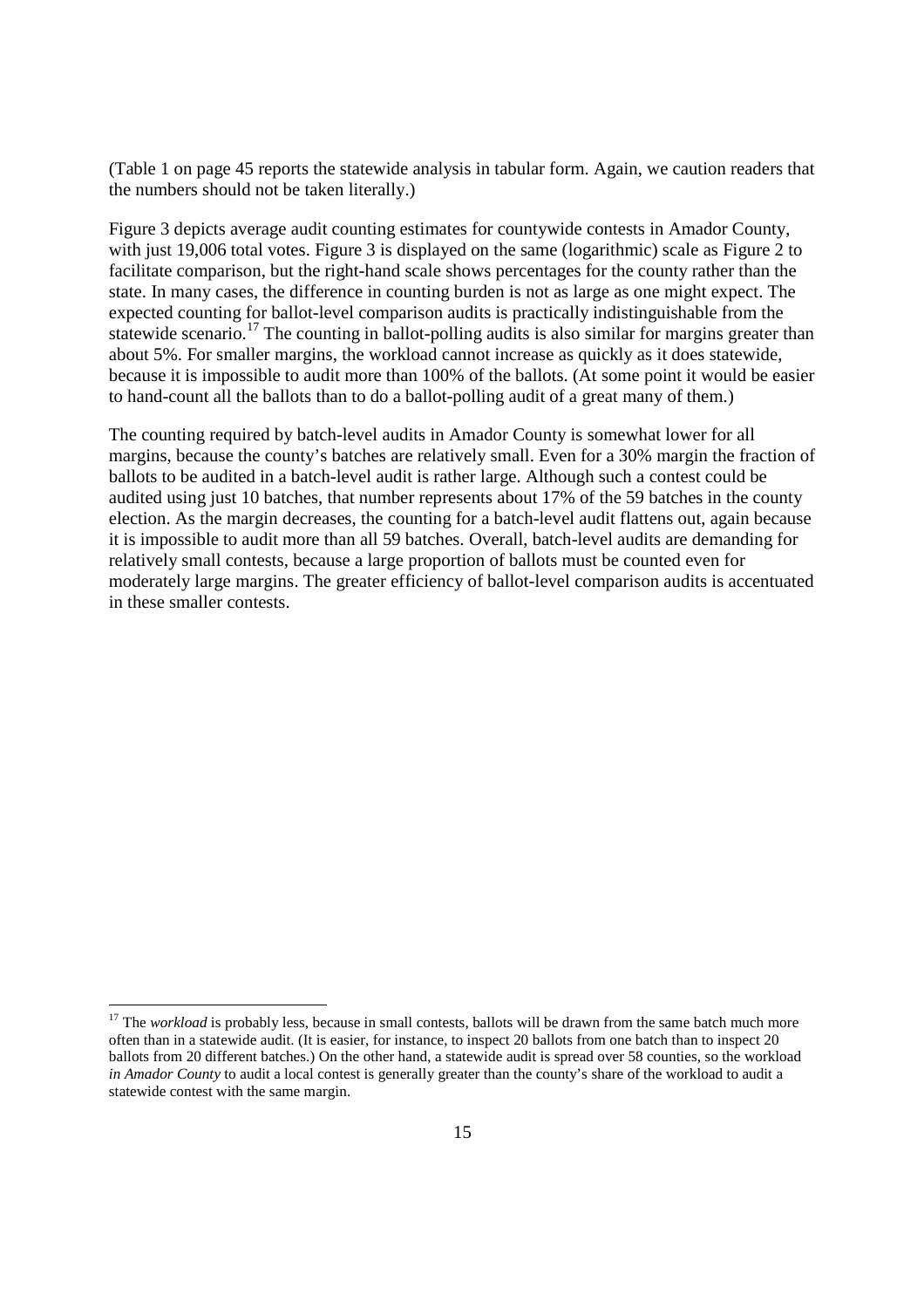

#### **Figure 3: expected audit size in Amador election (logarithmic scale)**

Election jurisdictions can be much smaller than Amador County. If a jurisdiction has only a few batches, it will often have to hand-count all of them to achieve a low risk limit using a batchlevel audit. Ballot-level comparison audits generally require similar *numbers* of ballots (for a given margin) unless the fraction of total votes to be audited is quite substantial. That burden is often more manageable than the comparable burden for a batch audit, but full hand counts still are more likely in very small jurisdictions than in larger ones.<sup>18</sup>

#### **Auditing multiple contests at once**

-

So far we have only considered auditing one contest at a time – but many elections have multiple election contests, sometimes dozens. What if a jurisdiction conducts risk-limiting audits of several contests at once? Right now we are considering the *scope* of audits, so we need not discuss all the implementation details. The most important considerations are these:

It is possible to audit several or many contests using a comparison audit with a single sample. Auditing multiple contests with one sample is called a simultaneous audit. Simultaneous audits can sharply reduce the time spent locating and retrieving ballots. Simultaneous audits are

 $18$  For instance, a statewide ballot-level comparison audit for a margin of 2% is expected to take about 300 ballots. In a contest with just 600 total ballots, a ballot-level comparison audit for the same margin is expected to require about 236 ballots – about 40% instead of 50%. It would probably be easier just to hand-count all 600 ballots.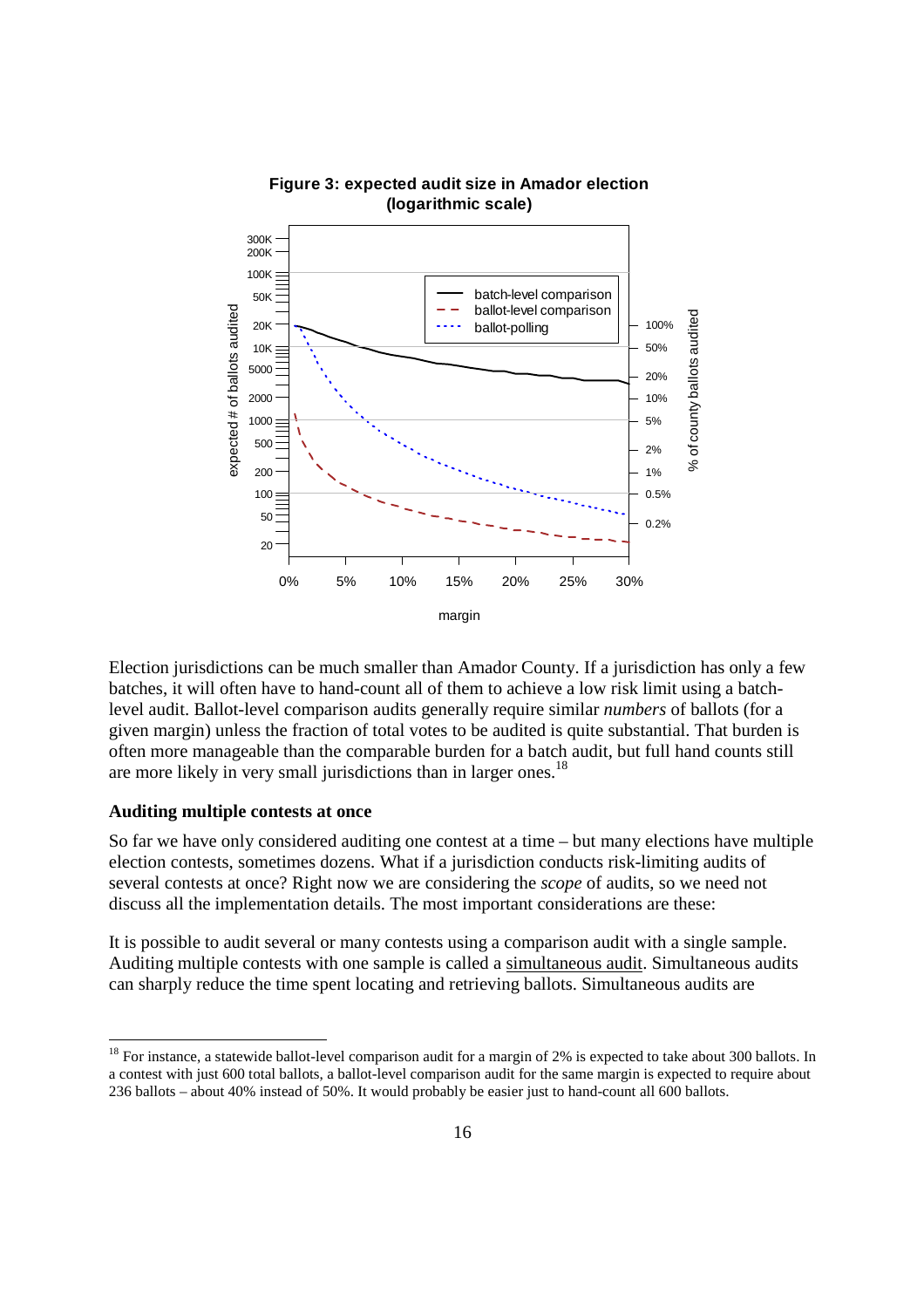possible in both batch and ballot-level comparison audits. They even can span contests that appear in different jurisdictions or parts thereof, although this is not always efficient.

In a simultaneous audit, each contest must be audited on all the sampled ballots on which it appears. The counting to be done in a simultaneous audit heavily depends on the smallest margin as a fraction of all the ballots subject to the audit. (This fraction is called the diluted margin.) Therefore it can be inefficient to audit certain contests together in a simultaneous audit – for instance, a very close (or very small contest) together with several contests that are not very close, or contests that never appear on the same ballot. Such contests can still be audited at the same time using separate samples, which could include multiple simultaneous audits.

Simultaneous audits are not free lunches. They can substantially reduce overall effort, but auditing multiple contests on a ballot still takes more time than auditing just one.

#### **Completing audits "in time"**

The appropriate scope of an audit may depend on its timing – how long after the election it begins and ends, and how it interacts with various provisions of election law. By definition, a risk-limiting audit must be capable of correcting incorrect outcomes, either directly or by leading to a separate full hand count. In many states, election officials have a limited period of time to prepare and release certified results, followed by a period of time in which candidates can file challenges and request recounts. Ideally, election officials will complete all audits before certification, but this goal may be untenable with current election calendars. Risk-limiting audits rely upon complete or almost complete preliminary vote counts (or at least ballot counts), $\frac{1}{2}$ which may not be available early in the certification period. Coordinating audits that cross county or other jurisdictional lines may be difficult, especially if the audit uncovers errors that lead to further auditing. Laws might allow an audit conducted entirely after certification to lead to a change in election outcomes, but this may raise other legal complications. Presidential elections pose a special challenge because the "safe harbor" date for choosing electors is just five weeks after Election Day. In the final analysis, election calendars should never pose an insuperable obstacle to risk-limiting audits, but they may impose short-run logistical constraints.

#### **Choosing a risk limit**

-

The previous analyses are for a 10% risk limit. As we mentioned above, a 1% risk limit often requires about twice as much counting as a 10% risk limit. (This is true both for comparison audits and for ballot-polling audits.) On the other hand, a 25% risk limit often requires about 40% less counting than a 10% risk limit. On what basis should a risk limit be chosen?

The choice of risk limit is a prudential judgment, but it is important to understand the meaning of "risk" in this context. An audit with a 10% risk limit is designed to have *at least* a 90% chance of leading to the correction of any incorrect election outcome, based on worst-case assumptions about how the votes and tabulation errors actually are distributed. For instance, the risk calculations essentially assume that the actual outcome is a tie vote, thus minimizing the number

<sup>&</sup>lt;sup>19</sup> Ballot-polling audits do not rely upon vote counts, but do require knowledge of how many voted ballots there are, and where they can be found. See the discussions of ballot manifests below.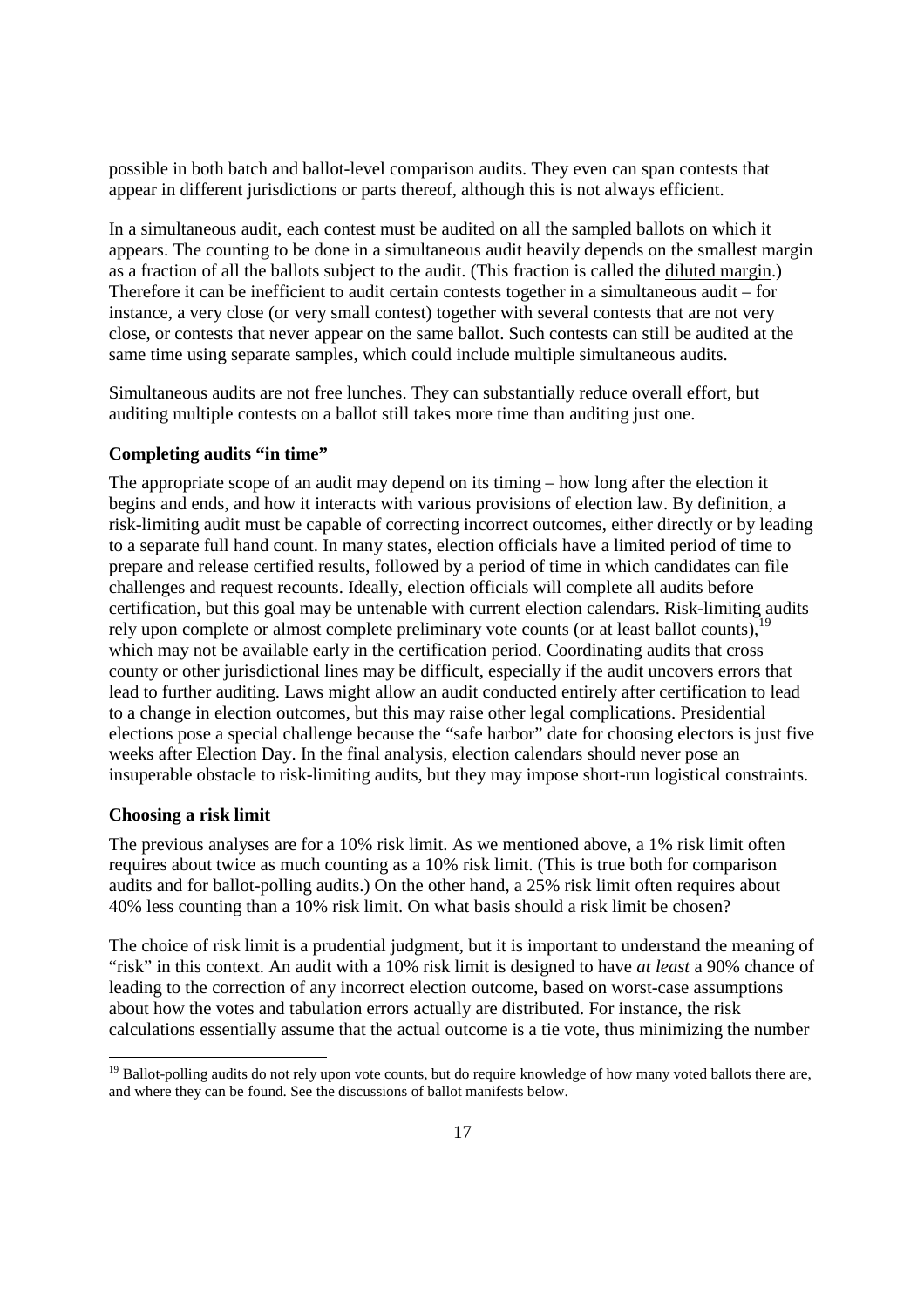of votes that would have to be miscounted. For a batch audit, they assume that all the ballots in each batch may have been cast for any one of the candidates – no matter how implausible that might be – thus minimizing the number of batches that would have to contain miscounted ballots. A 10% risk limit does not imply a 10% chance that any outcome is wrong. On the contrary, it assumes that the outcome is wrong  $-$  in the way that is hardest to detect short of subverting the audit trail – and nevertheless guarantees at least a 90% chance of correcting it. Although audits with a 10% risk limit do not offer absolute assurance that every audited election outcome is right, they do provide strong evidence.

Because risk limits are conservative, a 10% or even higher risk limit is not unreasonable, especially if it allows risk-limiting audits to be extended to a greater range of contests. The choice of risk limits should consider the likely overall counting burden. As an extreme example, setting a 10% risk limit to audit just one statewide contest may be a false economy. Unless the contest is unusually close, the cost of the audit itself will be tiny (and may be dominated by reporting overhead), and the audit will not yield much information about how voting systems performed. If a state does choose to audit so narrowly, it would be reasonable to set a 1% risk limit and/or to establish some minimum audit size.

A state may choose to set a low risk limit for statewide contests and a higher risk limit for smaller contests. This choice may be construed as implying that local contests are less important than statewide contests; it can also be construed as a concession to practical challenges in auditing small contests. In considering this issue, one should closely consider the status quo. Currently, when states audit local contests at all, they generally audit the same percentage of batches as in statewide contests – which often means a much smaller sample size and, in many scenarios, little chance of even noticing miscounts that may change the outcomes. Thus, the current "equal treatment" in these states is far from equal in its implications for risk. Setting *any* risk limit for *any* contest would be a large step forward.

#### **Implications for audit requirements**

-

How widely to extend risk-limiting audit requirements ultimately is a political question, but an understanding of the available audit methods helps to inform the decision.

Ballot-level comparison audits are the most efficient approach, but often are not feasible with existing federally certified voting systems. Therefore, it may be desirable to introduce risklimiting audits in phases; for instance, to require audits of a few important contests in the short run, to be extended once better voting systems are put in place.

Which contests should be audited? If and when ballot comparison audits are possible, it may be feasible to require risk-limiting audits of every contest. If a contest is decided by a double-digit percentage margin – as very many are – and if the original count was accurate, then its outcome generally can be confirmed at a 10% risk limit by checking fewer than 50 ballots, in some cases fewer than a dozen.<sup>20</sup> To be sure, small jurisdictions (including small towns and villages) may

 $20$  A pilot audit in Alameda County, California audited four contests simultaneously at a 10% risk limit by examining just 17 ballots. See the March 1, 2012 report cited in footnote 11, pages 12-13 (PDF pages 13-14).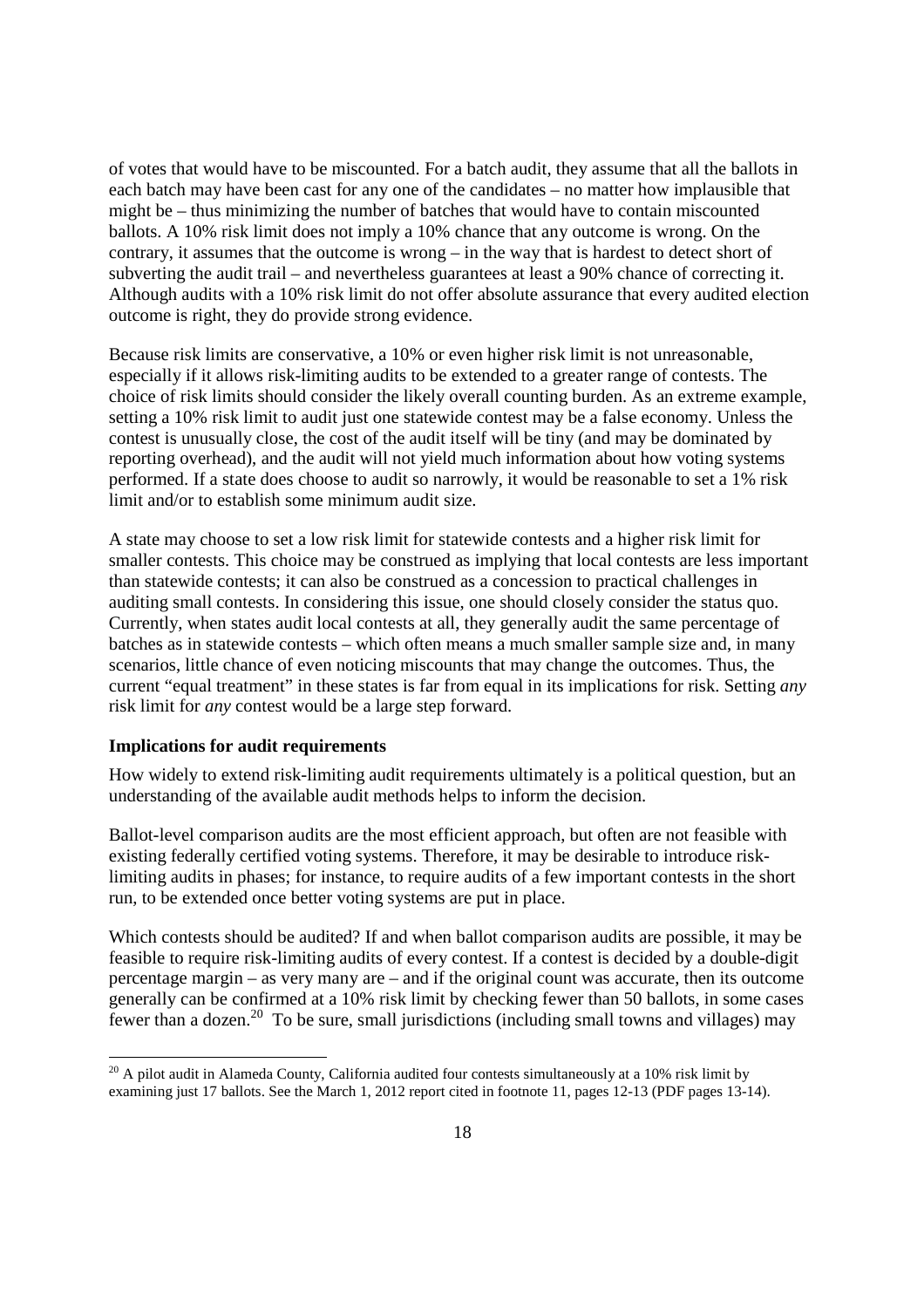be less sanguine about this requirement than larger jurisdictions. Moreover, the number of contests varies widely across the country. A state might exempt small jurisdictions from a risklimiting audit requirement, or apply the requirement only to certain contests (perhaps selected at random). Or it might require risk-limiting audits only in federal and state contests, including district-based contests such as those for the state legislature.

Even the less efficient batch-level comparison audits offer a viable means for auditing statewide contests in most states – arguably in every state. Batch-level audits can work well in other large jurisdictions as well. Typically, they are affordable for congressional contests, which often span 400 to 600 precincts or more; they may be suitable for state legislative contests depending on the number of batches. Batch-level audits are least efficient when there are few batches, as in the Amador County example. Dividing large batches into smaller auditable batches can increase efficiency. $21$ 

To audit only one contest, a ballot-polling audit may be the most efficient approach, especially if the contest is not very close. In a large jurisdiction, auditing even a few thousand ballots selected randomly from throughout the jurisdiction may be manageable; most contests would require examining substantially fewer ballots than that. In closer contests (perhaps those with margins under 5 points), a batch-level comparison audit may be preferable for two reasons: It can reduce work – including the overhead of retrieving the ballots in the sample – and it provides more direct evidence about possible errors in the count. In very close contests, a full hand recount may be preferred. (We say more about full recounts later.)

Many jurisdictions seek a middle ground between auditing just one or two contests and auditing all possible contests. One useful approach is to choose some contests to audit at random, or by some discretionary means. For instance, Wisconsin's audit (which is not risk-limiting) is conducted as follows:

A minimum of four (4) contests shall be audited, including the top candidate race on the ballot (either gubernatorial or presidential). The other audited contests shall be selected randomly by the State Elections Board from all other contests that appear on the ballot, but must appear on every ballot in the state. The State Elections Board may, with prior notification, direct that additional contests be audited $22$ 

Similarly, local jurisdictions might be required to conduct risk-limiting audits not in all local contests, but in some contests selected at random, or perhaps chosen by election officials or political parties. In this way, it can never be known in advance that a particular contest *will not* be audited. This approach can deter fraud and enhance the credibility of the audit.

<sup>&</sup>lt;sup>21</sup> For instance, some jurisdictions report absentee vote totals in large batches of several thousand votes. If the absentee ballots can be counted and reported in smaller batches for purposes of the audit, the required counting may be much reduced.

<sup>&</sup>lt;sup>22</sup> Wisconsin State Elections Board, "Voting System Audit Requirements," November 2006, http://elections.state.wi.us/docview.asp?docid=9851&locid=47, page 4. (Similar language appears on page 6.)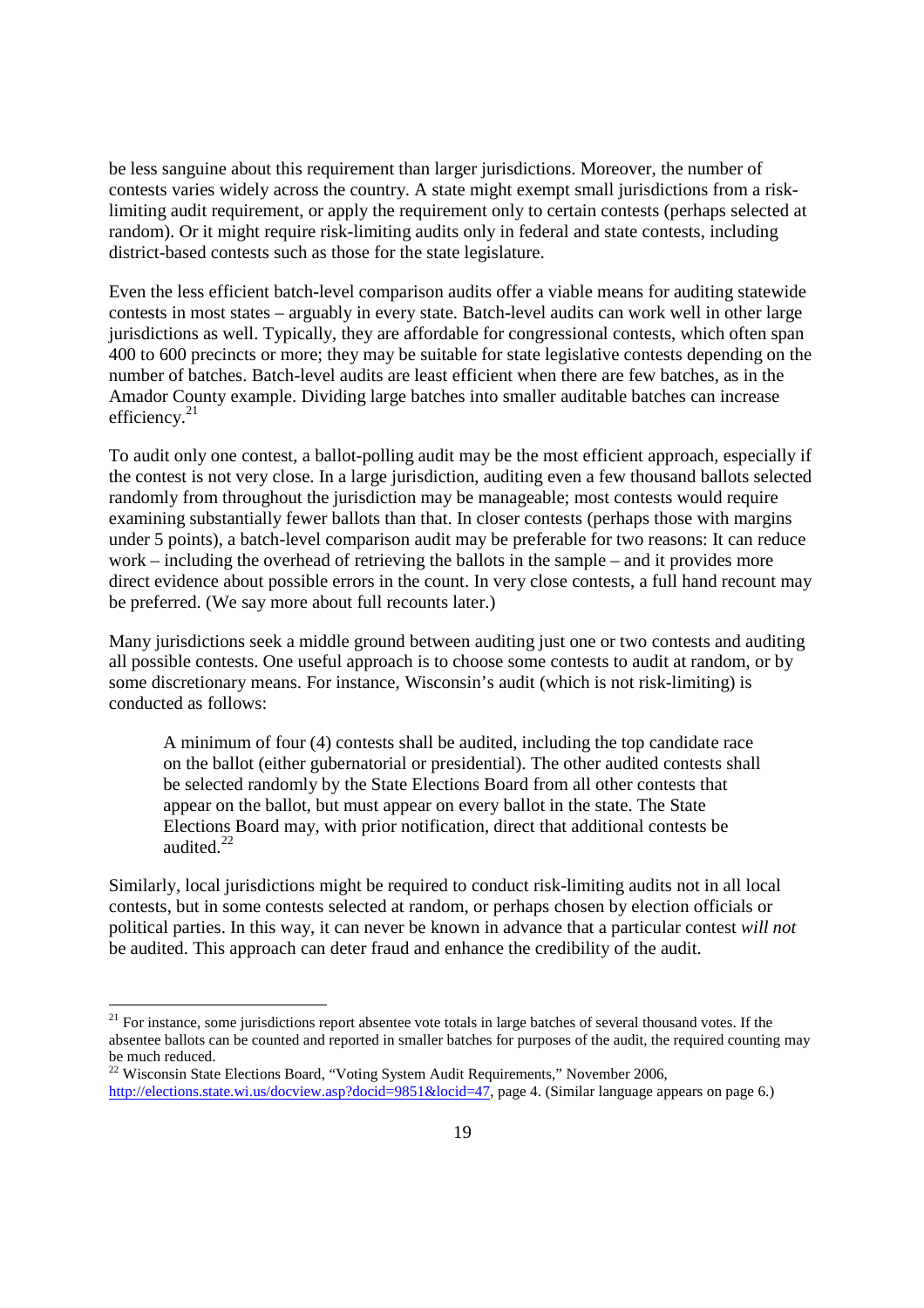# **Preparing and securing the audit trail**

#### **Defining the audit trail**

A risk-limiting audit requires evidence of the voter's intent that is presented to the voter for verification before she casts her ballot, and is protected from loss, alteration, substitution, and dilution (through the addition of invalid records) thereafter. An audit of software artifacts (cast vote records, logs, etc.) alone may be useful for detecting certain malfunctions, but it *cannot* be risk-limiting, because it cannot measure or control the danger that the artifacts being audited misrepresent voter intent. The Resolution on Electronic Voting, endorsed by thousands of computer technology experts, attorneys, public policy analysts and others, elaborates:

Computerized voting equipment is inherently subject to programming error, equipment malfunction, and malicious tampering. It is therefore crucial that voting equipment provide a voter-verifiable audit trail, by which we mean a permanent record of each vote that can be checked for accuracy by the voter before the vote is submitted, and is difficult or impossible to alter after it has been checked. Many of the electronic voting machines being purchased do not satisfy this requirement. Voting machines should not be purchased or used unless they provide a voter-verifiable audit trail; when such machines are already in use, they should be replaced or modified to provide a voter-verifiable audit trail. Providing a voter-verifiable audit trail should be one of the essential requirements for certification of new voting systems.<sup>23</sup>

The Association for Computing Machinery, the world's largest and oldest organization of computer professionals, has since 2004 taken a position in favor of voter-verified physical records:

Voting systems should also enable each voter to inspect a physical (e.g., paper) record to verify that his or her vote has been accurately cast and to serve as an independent check on the result produced and stored by the system. Making those records permanent (i.e., not based solely in computer memory) provides a means by which an accurate recount may be conducted. $^{24}$ 

By far the most efficient known means of providing a suitable audit trail is to base the election on paper ballots marked by the voters, either directly or through the use of a ballot marking device. Paper ballots are relatively durable, indelible, and easily handled. When voters mark their own ballots, they can verify their votes at the time they mark them, and again before casting their ballots. Some voters are unable to mark their ballots directly, or have difficulty doing so. Voting

<sup>-</sup><sup>23</sup> Resolution on Electronic Voting, available at http://verifiedvotingfoundation.org/article.php?id=5028

<sup>&</sup>lt;sup>24</sup> "E-Voting," policy statement of the Association for Computing Machinery, available at http://usacm.acm.org/evoting/category.cfm?cat=14&E-Voting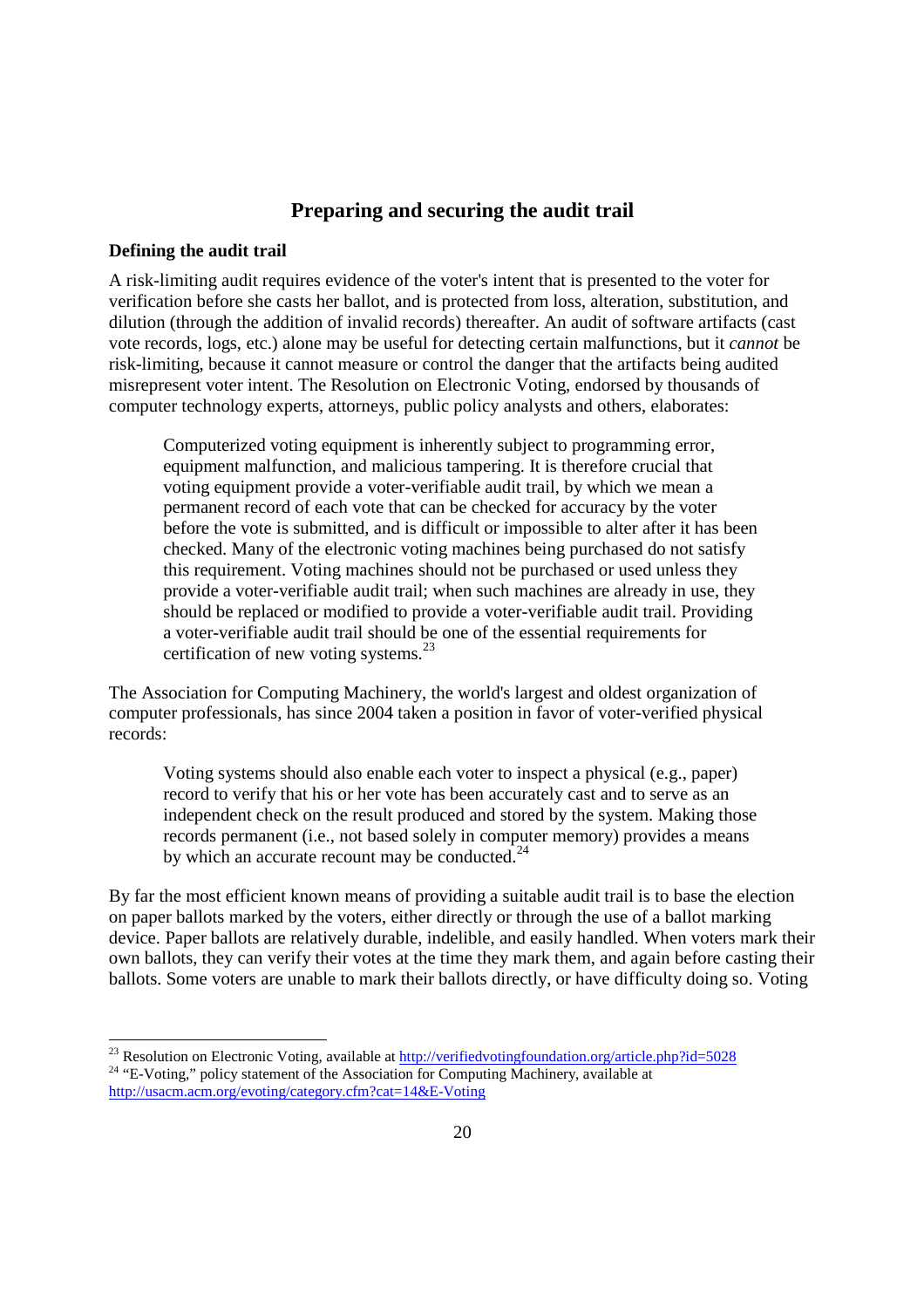systems should provide ballot marking devices, and means of verifying the ballots those devices produce, that are accessible to as many voters as possible.

As an alternative, electronic voting machines equipped with voter-verifiable paper records  $(VVPRs)^{25}$  may provide adequate records for a risk-limiting audit if voters in fact check the VVPRs, and if the records are complete and intact at the time of the audit. Both these conditions are problematic. Research studies<sup>26</sup> have found that many voters fail to check VVPRs, and fail to notice deliberately introduced errors even when they do check. (The term voter-*verifiable* paper audit trail underscores that the records may not have been verified.) Unfortunately, this danger is not merely abstract: Security reviews of currently deployed voting systems have demonstrated the feasibility of attacks that produce false VVPRs.

Moreover, even when the VVPRs are correct in principle, they may not be usable due to printer failures or subsequent damage. A collaborative unofficial audit of a 2006 election in Cuyahoga County, Ohio, found that almost 10% of VVPRs were "either destroyed, blank, illegible, missing, taped together or otherwise compromised."<sup>27</sup> Often VVPRs are produced on long spools (sometimes derisively called "toilet paper rolls") that make it hard to read and handle individual records, impairing their usability even under the best circumstances.

If it is found that VVPRs or paper ballots have been damaged or compromised, a risk-limiting audit should treat the evidence in the most pessimistic possible way – for instance, by assuming that a true and correct paper record would reveal that all those ballots showed votes for the runner-up. If so many VVPRs or paper ballots are missing, damaged, or compromised that these pessimistic assumptions would alter the outcome, then the outcome should be deemed inexorably uncertain. Whether to order a revote in such circumstances, or to make do with some alternative resolution, is a policy question beyond the scope of this paper.

In principle, it is possible to deploy voter-verifiable audit trails that are not paper. These records could be usable in risk-limiting audits provided that voters generally verify them and that they are amenable to auditing. It has been argued, for instance, that Voter-Verifiable Audio Audit Trails – audible to voters and simultaneously recorded onto write-once DVDs – could help voters detect errors. The prospect of auditing possibly millions of hours of audio records without heavy reliance on software is daunting; at any rate, no such systems have been deployed. It is unknown when and whether viable alternatives to paper-based audit trails will be available.

#### **Securing the audit trail**

<u>.</u>

No matter how attractive the inherent properties of an audit trail, it is only as reliable as it is secure. Past elections have been tainted by allegations – and even strong evidence – of ballot box "stuffing" after the election; anecdotes abound of ballots gone lost. Auditing or recounting an

<sup>&</sup>lt;sup>25</sup> VVPRs sometimes, confusingly, are called VVPATs ("voter-verifiable paper audit trails"). "VVPAT" properly refers to the complete set of VVPRs that document votes in a particular election.

<sup>&</sup>lt;sup>26</sup> For instance, Sarah P. Everett, "The Usability of Electronic Voting Machines and How Votes Can Be Changed Without Detection," Ph.D. dissertation, available at http://chil.rice.edu/research/pdf/EverettDissertation.pdf <sup>27</sup> Marc L. Songini, "Paper Trail Flawed in Ohio Election, Study Finds." *Computerworld,* August 21, 2006,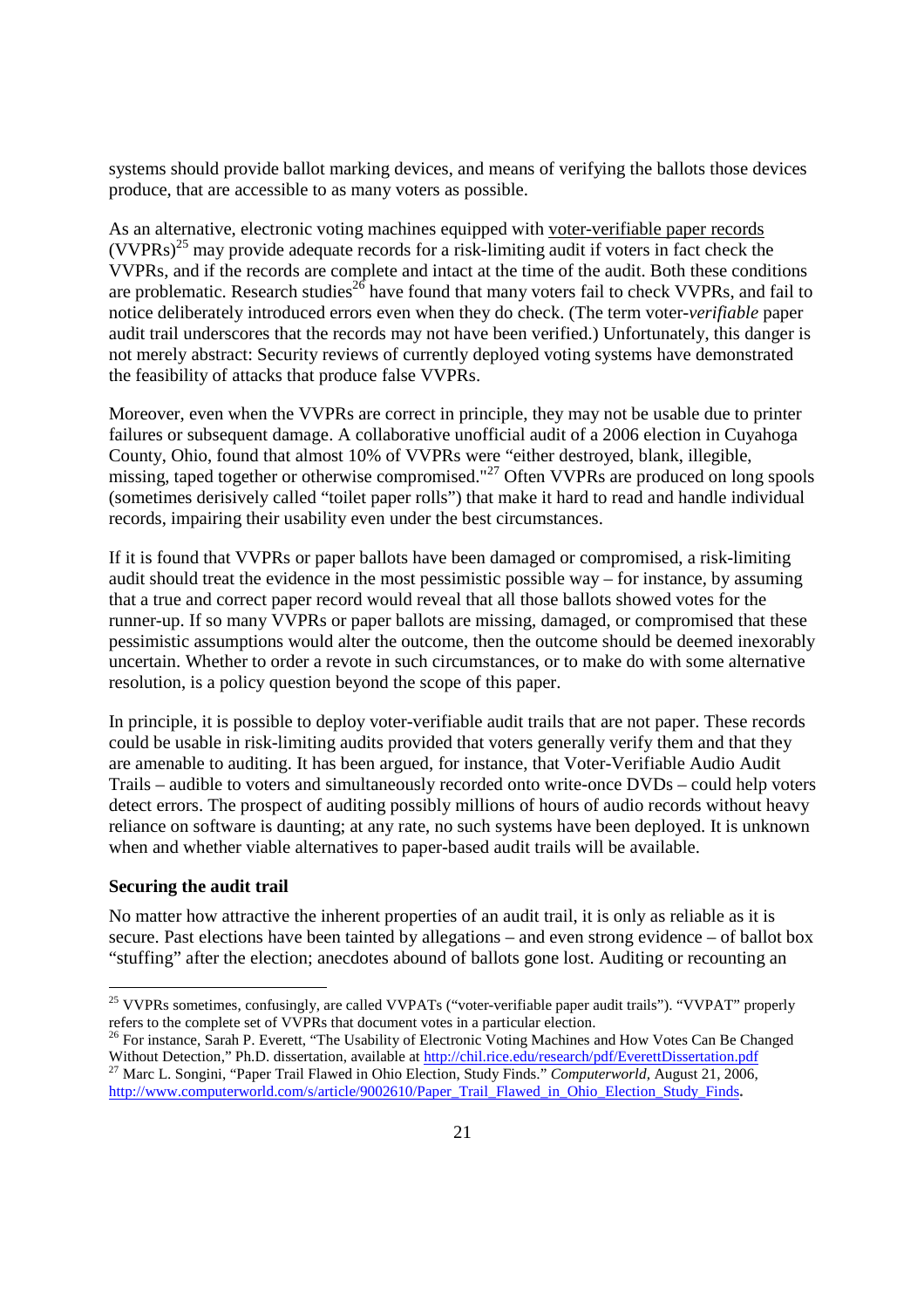untrustworthy audit trail yields untrustworthy results. Moreover, it is highly desirable not only to assert that the audit trail has been secured, but to be able to demonstrate that it has. Some analysts speak of a compliance audit to verify that the preconditions for a risk-limiting audit have been satisfied.

A comprehensive discussion of audit trail security is beyond the scope of this paper, but the following points should be considered. These suggested requirements are based on the work of Roger Johnston of the Vulnerability Assessment Team at Argonne National Laboratory.

The first group of points addresses issues to be scrutinized in a compliance audit or concurrent with the risk-limiting audit.

- A random sample of machines or containers shall<sup>28</sup> be closely scrutinized for evidence of tampering. (This sample could be coterminous with the sample in a batch-level comparison audit, or it could be separate.)
- Ballot containers shall be sealed with tamper-indicating seals. When ballot containers (and similar packages) are opened, the seal serial numbers shall be carefully compared with the numbers on the data logs.
- In a ballot-level audit, the ballots in the containers that are opened for the audit (or some minimum number thereof) shall be counted for comparison with the reported counts. Any discrepancies in these counts can be incorporated in the risk calculations.
- A chain of custody log shall be kept for each ballot container; each recipient of the asset shall sign the log and legibly print his or her name, along with the date. The chain of custody log shall be reviewed for each ballot container opened during the risk-limiting audit (and/or for a sample of containers selected in the compliance audit).

The next set of points addresses policies that help to secure the audit trail.

- Poll workers shall take an oath to defend the integrity and security of the election process.
- Poll workers and election officials who open locks or tamper-indicating seals on voting machines or ballot containers shall have training on how to detect tampering with the locks or seals. This training shall involve at least 10-20 minutes per type of seal used, and shall include both photographic and hands-on examples of tampering.
- Locks on voting machines shall not all open with the same key.
- Data logs of seal serial numbers shall be secured.

-

• Used seals shall be thoroughly destroyed on a prescribed date after the election.

 $28$  Our use of "shall" reflects the recommendation that these points be required, although we do not provide detailed implementation language here.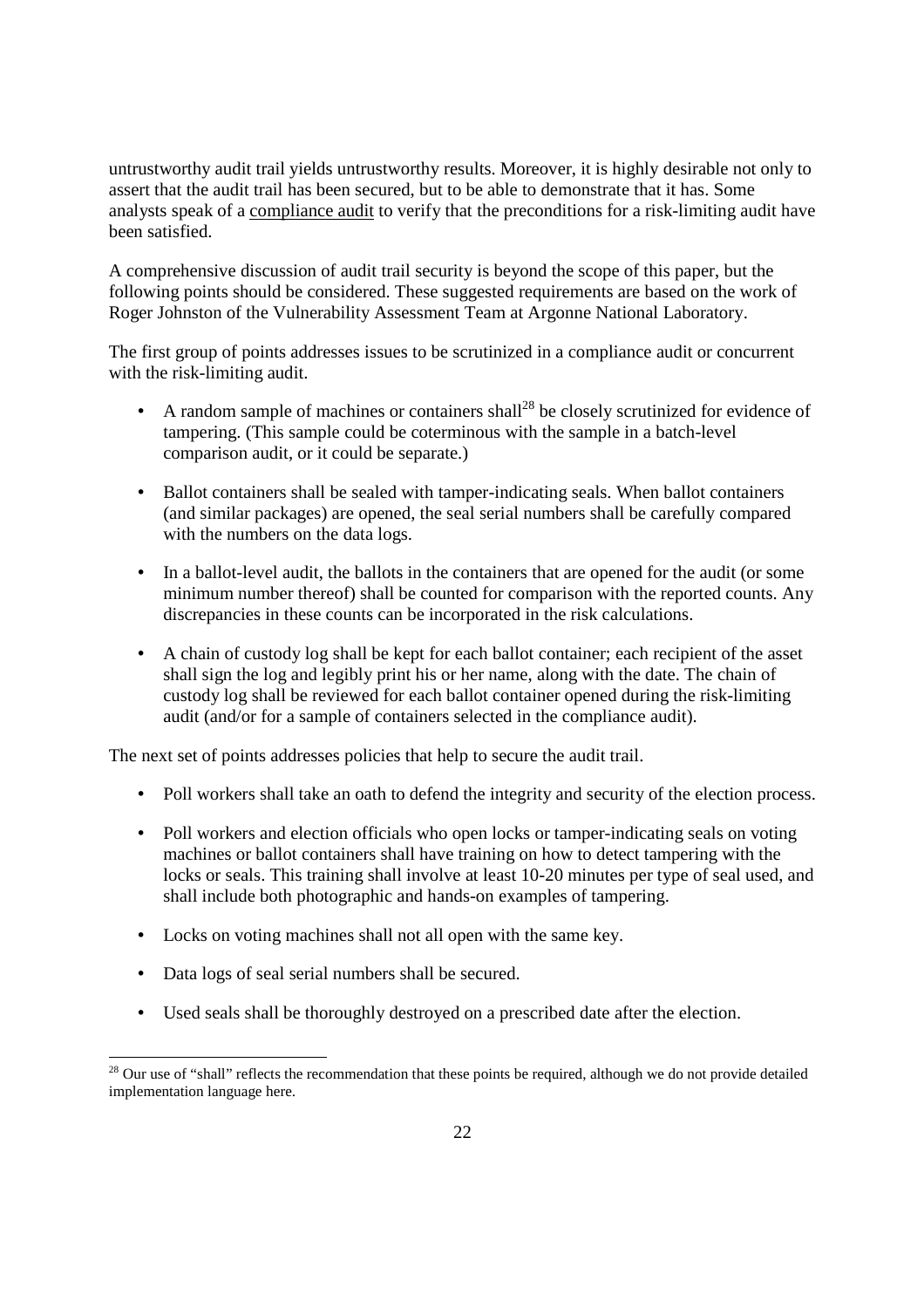Additional security procedures are not integral to risk-limiting audits per se, but can be beneficial in forestalling attacks.

- Each jurisdiction shall convene an Election Security Board, independent of election officials, to review and analyze election security. Each jurisdiction shall appoint a Chief Election Security Officer (who may also have other duties).
- Each jurisdiction shall randomly select 1% of voting machines and intensively examine them for evidence of tampering – ideally *before* the election, otherwise within six weeks after the election.
- Each jurisdiction shall conduct background checks, repeated every 3 to 5 years, on all election officials, technicians, contractors, or volunteers who prepare, maintain, repair, test, inspect, or transport voting machines or compile substantial amounts of election results.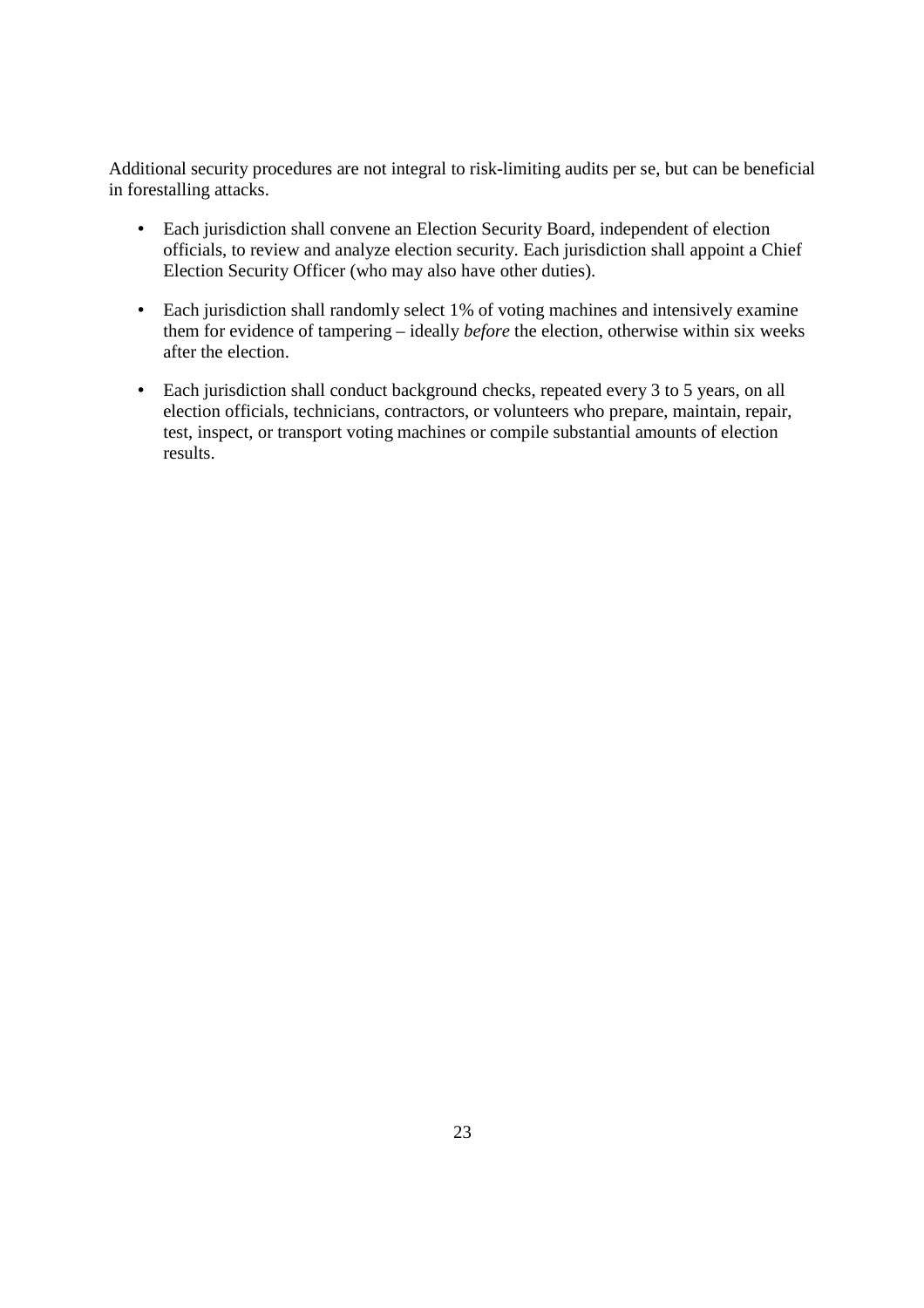# **Trustworthy audits: the virtue lies in the details**

Risk-limiting audits are easy to define, and in broad outline they are fairly easy to implement: Draw a sample, look at the ballots in the sample, do some math to see if more counting is required. However, some implementation details need careful attention.

#### **Public observation and transparency**

Risk-limiting audits provide one means for citizens to monitor how well election systems are functioning. Audits provide valuable information to election officials, but crucially, they inform the public and provide evidence as to whether reported election outcomes are correct. The *Principles and Best Practices for Post-Election Audits*<sup>29</sup> state the case as follows:

Elections belong to the public. The public must be allowed to observe, verify, and point out procedural mistakes in all phases of the audit without interfering with the process. The following conditions must be met:

a. Detailed auditing procedures are developed well in advance of elections, with reasonable opportunities for public comment. These include procedures for selecting audit units [i.e., ballots or batches to be audited], sorting the paper records and counting the votes, and determining when more units need to be audited and when the audit can end. There is adequate notice to allow the public to witness and verify each phase of the audit.

b. The public is given sufficient access to witness and verify the random selection of the audit units as well as the manual count with reasonable opportunities for public comment. Election officials have the authority to prevent the public from hampering the proceedings.

These principles impose important responsibilities both on election officials and on public observers. When all parties take these responsibilities seriously – but not grimly – audit observation builds positive relationships between election officials and the citizens they serve.

Good audits are confidence-building exercises; not-so-good audits are more like sullen skirmishes. In the past, some audit observers and would-be observers have reported events like these: never receiving advance notice of audits despite statutory or regulatory requirements; being confined in one corner of a room with no meaningful opportunity to observe; receiving no information about the procedures to be used; having no opportunity to ask basic questions; witnessing unambiguous violations of written procedures but being unable to persuade officials to refer to, or conform with, those procedures. Contrariwise, many other observers have reported interacting cordially with election officials and workers, in some cases politely making suggestions that were immediately adopted, and generally forming a favorable opinion of the

<sup>-</sup><sup>29</sup> *Principles and Best Practices for Post-Election Audits*, September 2008, available at http://electionaudits.org/files/bestpracticesfinal\_0.pdf. (Here we quote from page 6.)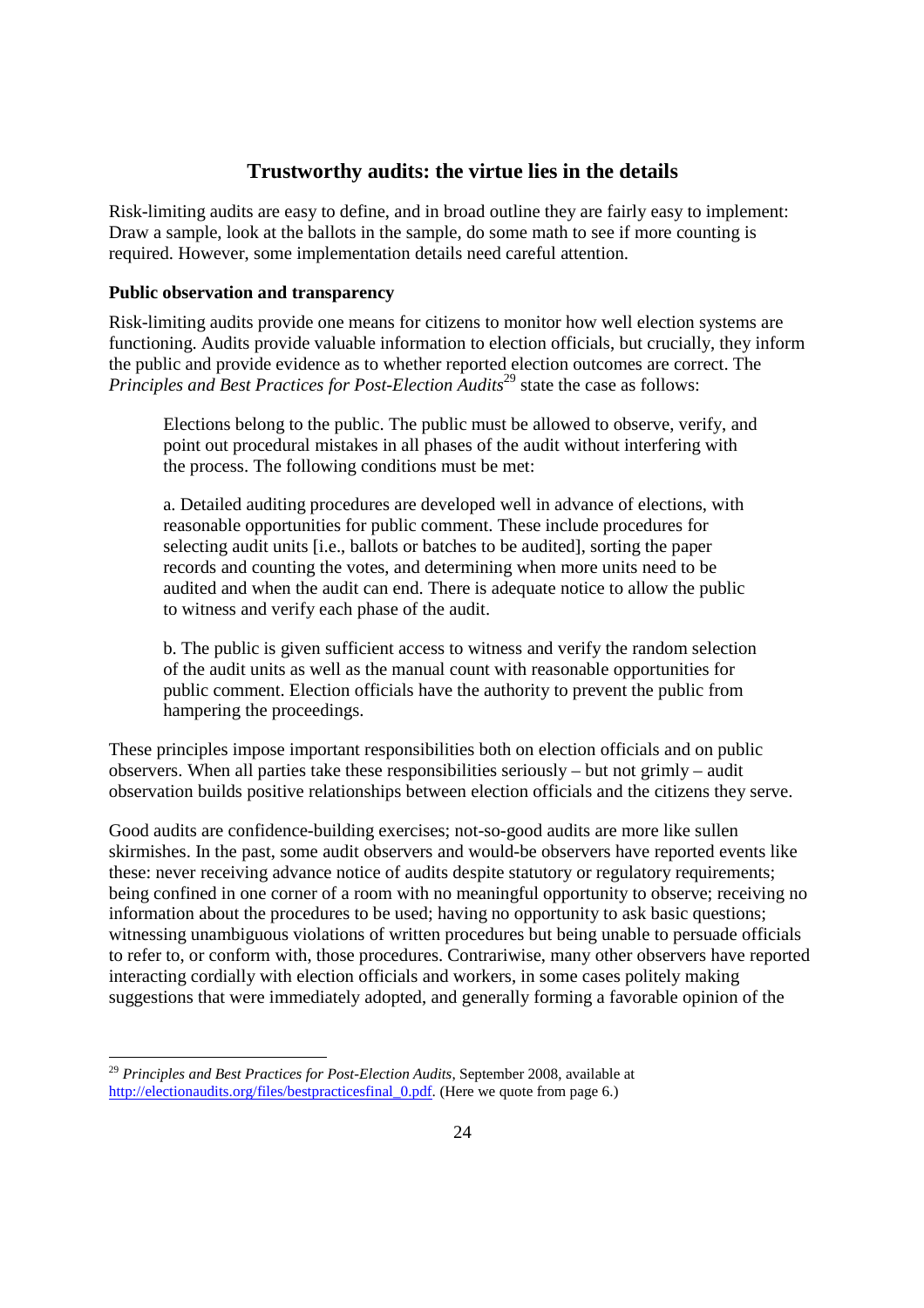audit and other election processes.<sup>30</sup> Clear written procedures, made available in advance of the audit, help observers and other interested citizens understand how the audit evinces the integrity of the results.

Some states provide for partisan observers in certain election audit processes. We recommend that audits be explicitly open to non-partisan observers as well. All interested individuals and groups should be permitted to observe the audit process to the greatest possible extent. Effective audit observation can increase public confidence in the audit and in the integrity of elections, by making the process more transparent and providing an independent verification of the results.

Observability includes not only direct public observation of audits, but clear reporting of the audit findings. Election officials should systematically report audit results, identifying any differences between the audit and voting system counts, and explaining them if possible. These reports need not be long in order to be informative and reassuring.<sup>31</sup> The audit results should be forwarded to state election officials, who in turn should compile a summary statewide report – perhaps within 30 days of completion of the audit. Among other things, this report should integrate results from local officials in a consistent, comprehensible, searchable format.<sup>32</sup> Such a report may enable state officials to detect patterns of error they otherwise may have missed, or simply to document how well voting systems performed. A national database of audit results would give additional information.

Basic elements of public observation of audits, including notice, access, and reporting, probably belong in statute. Procedural details can be handled in various ways. Questionnaires for observers designed by the Verified Voting Foundation<sup>33</sup> and Citizens for Election Integrity Minnesota<sup>34</sup> provide useful criteria for evaluating observation procedures.

#### **Committing to auditable results**

<u>.</u>

To conduct effective post-election audits, the necessary election result data must be exported from voting systems in a format that is easy for both people and software to "read." These data should be committed to, that is, declared in a manner that prevents them from being undetectably

http://boe.cuyahogacounty.us/en-US/audit-materials.aspx.

 $30$  David Wagner's "Thoughts on the Nov 16, 2006 1% Manual Tally in Yolo County" (available on Yolo County's election website at http://www.yoloelections.org/news/snews/reactions.pdf) exemplify constructive interactions between election officials and observers.

 $31$  As an example, consider Cuyahoga County's (Ohio) post-election audit summary for the 2010 general election. The one-page summary (available at

http://boe.cuyahogacounty.us/pdf\_boe/en-US/11022010PostElectionAuditSummary.pdf) reports 7 discrepancies out of 34,996 ballots audited, and offers the best available explanation for each discrepancy. The accompanying detailed spreadsheet report, and other audit reports and summaries, are available at

 $32$  In North Carolina, William Kalsbeek, the independent statistician charged with supervising the audit, has routinely produced both a written report summarizing and characterizing the results, and a spreadsheet with detailed results in a common format, available on request.

<sup>&</sup>lt;sup>33</sup> "Observing the Manual Audit, Precinct Version," Verified Voting Foundation, available at http://www.verifiedvotingfoundation.org/downloads/AuditQ-Precinct.pdf.

<sup>34</sup> "Appendix C: Audit Observation Report Form," pages 42-45 in Mark Halvorson and Sarah Martyn Crowell, *Eyes on the Vote Count: Non-partisan Observer Reports of Minnesota's 2008 Post-Election Audit and Recount*, Citizens for Election Integrity Minnesota, available at http://www.ceimn.org/files/ceimn.report\_color.pdf.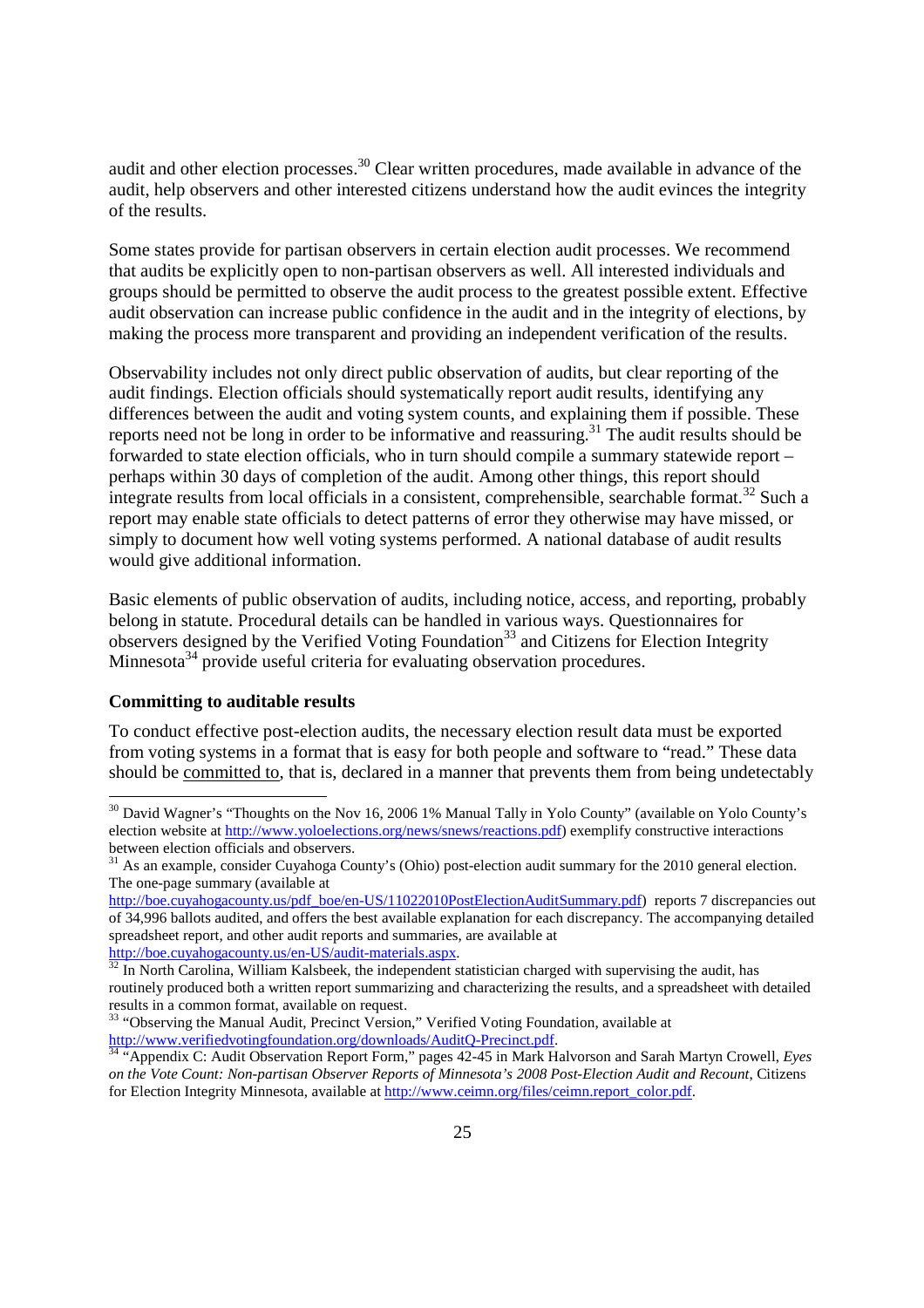changed later. (This property is sometimes described as *indelible* commitment.) Data reporting is a challenge in itself, but some audit methods impose additional challenges.

Election data problems are complicated because elections are complicated. Currently, many states have heterogeneous voting systems with a variety of vote capture devices. Even within a given precinct, there are often multiple types of vote capture devices; there might be ballot scanners to tabulate voter-marked paper ballots and direct recording electronic (DRE) voting machines at the same polling place, and central-count ballot scanners for absentee and provisional ballots. Current election data systems sometimes cannot report detailed results intelligibly. Some export the details only in formats suitable for printing tables for human readers, but inconvenient for further quantitative analysis.

Unreadable or inscrutable election data are intolerable, and not only for audits. Detailed election results must be provided in a single standard, structured, machine-readable format that is easy to export and then analyze. The data should be clearly documented to facilitate analysis. The format should be the same for all makes of equipment; ideally, all jurisdictions will adopt a common standard such as the Election Markup Language (EML).<sup>35</sup> Providing data in a common format not only facilitates auditing but also enables interested citizens to analyze and understand the results.

If all audits were batch-level comparison audits based on the commonly reported results – most often precinct totals or precinct subtotals by vote type – then we would have little more to say about the reporting issue: The detailed election results would be directly usable for the audit.<sup>3</sup> Unfortunately, several complications can arise.

Some jurisdictions' heavy use of vote-by-mail ballots can complicate batch-level audits. Typically, these ballots are counted by central scanners in large batches as they are received, but the canvass results are reported by precinct. To audit these ballots at all entails some way of harmonizing what is reported with what can be audited. Either the ballots must all be sorted by precinct, some other means must be found of retrieving all mail ballots for selected precincts, or the election data system must be able to report results by physical batch *as well as* by precinct. Then the mail ballots can be scanned and reported in batches of any desired size. Sorting mail ballots by precinct is feasible in many jurisdictions (and already required in some), but better election data systems provide valuable flexibility.

<sup>&</sup>lt;sup>35</sup> The IEEE Standards Association's Project 1622, Standard for Voting Equipment Electronic Data Interchange, has the long-term purpose of attaining a common definition of election data. (See the group page at http://grouper.ieee.org/groups/1622/.) Initial efforts have focused on extending the OASIS Election Markup Language (OASIS EML) standard to support electronic distribution of blank ballots.

<sup>&</sup>lt;sup>36</sup> However, we must warn that some jurisdictions currently report precinct subtotals that can undermine voter privacy, as further discussed below. If a canvass report indicates that five voters in a precinct cast provisional ballots, and all five voted for a particular candidate, then anyone who can determine the identity of those voters also knows how they voted. Election officials should take care, as the U.S. Census Bureau does, to protect people's privacy when reporting geographic details.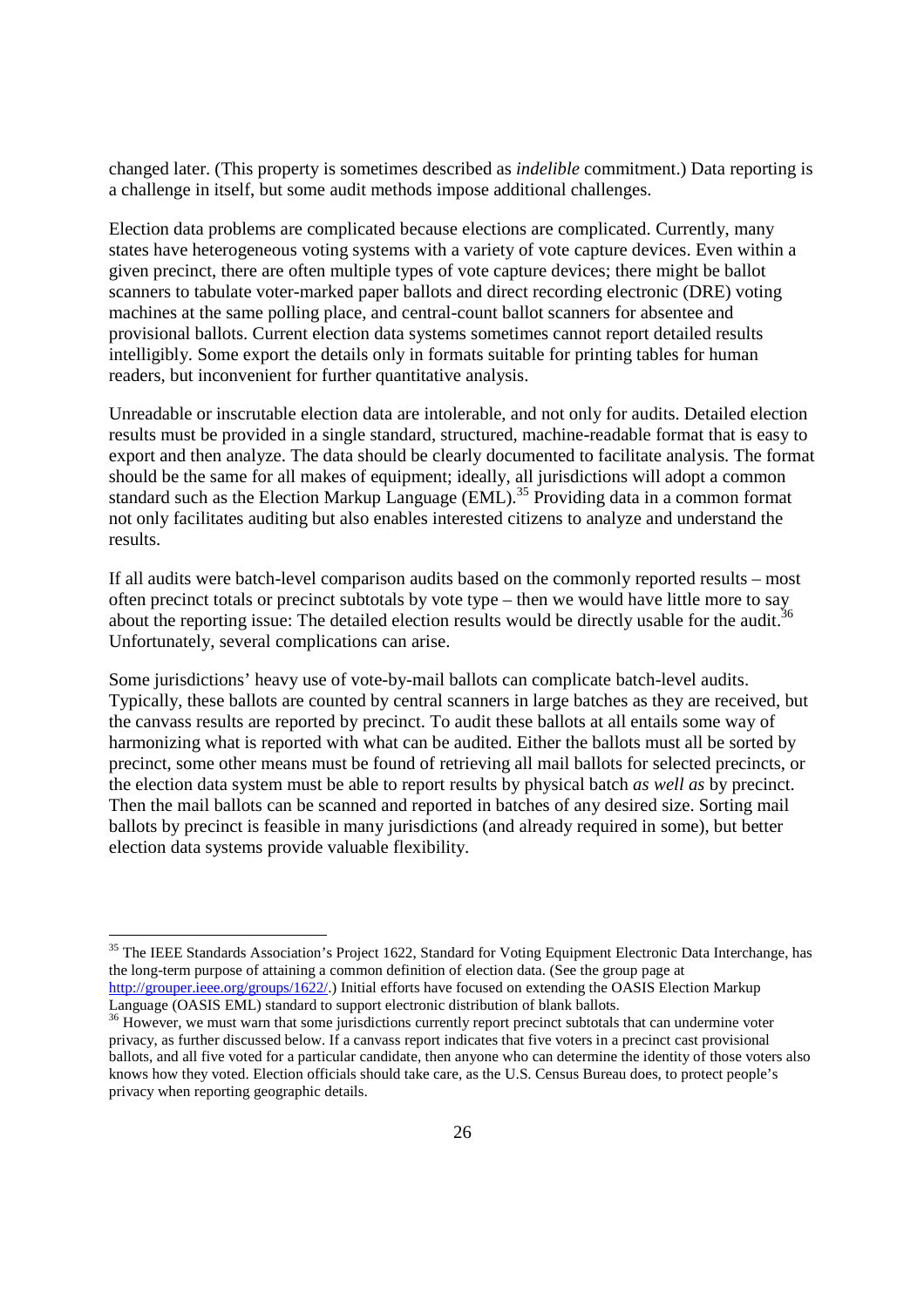It is important to commit to the number of ballots in each physical batch – which, again, may not correspond to the (typically precinct-level) results in a canvass report. These counts comprise the ballot manifest, which is further described in the section on random selection.

Committing to ballot-level results raises considerations that merit their own section.

#### **Voter privacy and other concerns in ballot-level comparison audits**

Conceptually, a ballot-level comparison audit is simply a special kind of batch-level comparison audit. Suppose that every ballot has a preprinted unique identification number, and that scanners read these numbers and store them as part of the Cast Vote Records (CVRs) that record ballot interpretations. Then it should be relatively simple to select a random sample of CVRs, retrieve the corresponding ballots, and check whether the audit interpretation of the ballot matches the CVRs. All the CVRs could be published online so that anyone who wants can confirm that they add up to the announced vote totals.<sup>37</sup> Conceivably, actual digital images of the ballots – or at least the audited ballots – could be published so that people can draw their own conclusions. Is anything wrong with this picture? Many people think so.

Publishing CVRs – especially with preprinted ballot identification numbers – and/or publishing digital images of the ballots, would greatly increase the available information about the election, but at the cost of undermining voter privacy. Opinions differ about whether this cost, or part of it, is worth paying. Voter privacy has two aspects. One aspect is whether and to what extent voters *involuntarily* reveal their votes to others. For instance, pre-numbered ballots linked to CVRs presumably allow pollworkers to note which ballots they have given to whom, and thereby to determine how individual voters voted. The second aspect is whether and to what extent voters can *voluntarily* reveal their votes. For instance, if images of the ballots are published, then voters could put some distinctive marks on the ballots – or even write their names—unless the images are somehow "cleaned" before publication. Involuntary violations of privacy may be construed as worse than voluntary violations, but both are concerns. If I can voluntarily reveal how I voted, then not only can I sell my vote, but conceivably I can be coerced to cast it in a particular way. Free elections may benefit from denying voters the "freedom" to *prove* how they have voted.

CVRs pose a tradeoff between observability and privacy: to publish or not to publish? If the CVRs are not published, then only a limited number of people can confirm that the CVRs used in the audit add up to the reported vote totals. (Even doing that is not a trivial problem; we discuss it below.) If the CVRs are published, then voters might be able to reveal their identities through pattern voting: casting votes for a combination of candidates that is very likely to be unique within a precinct or batch. If a ballot has ten contests with three candidates per contest, a voter can vote as directed in one contest and vote the other nine contests in almost 20,000 distinct ways – even without allowing for write-ins. There is a path between these alternatives, called SOBA (briefly discussed below), which has its own drawbacks but is worth considering.

 $37$  The remaining challenge, discussed below, is to demonstrate that the published CVRs are the CVRs used in the audit.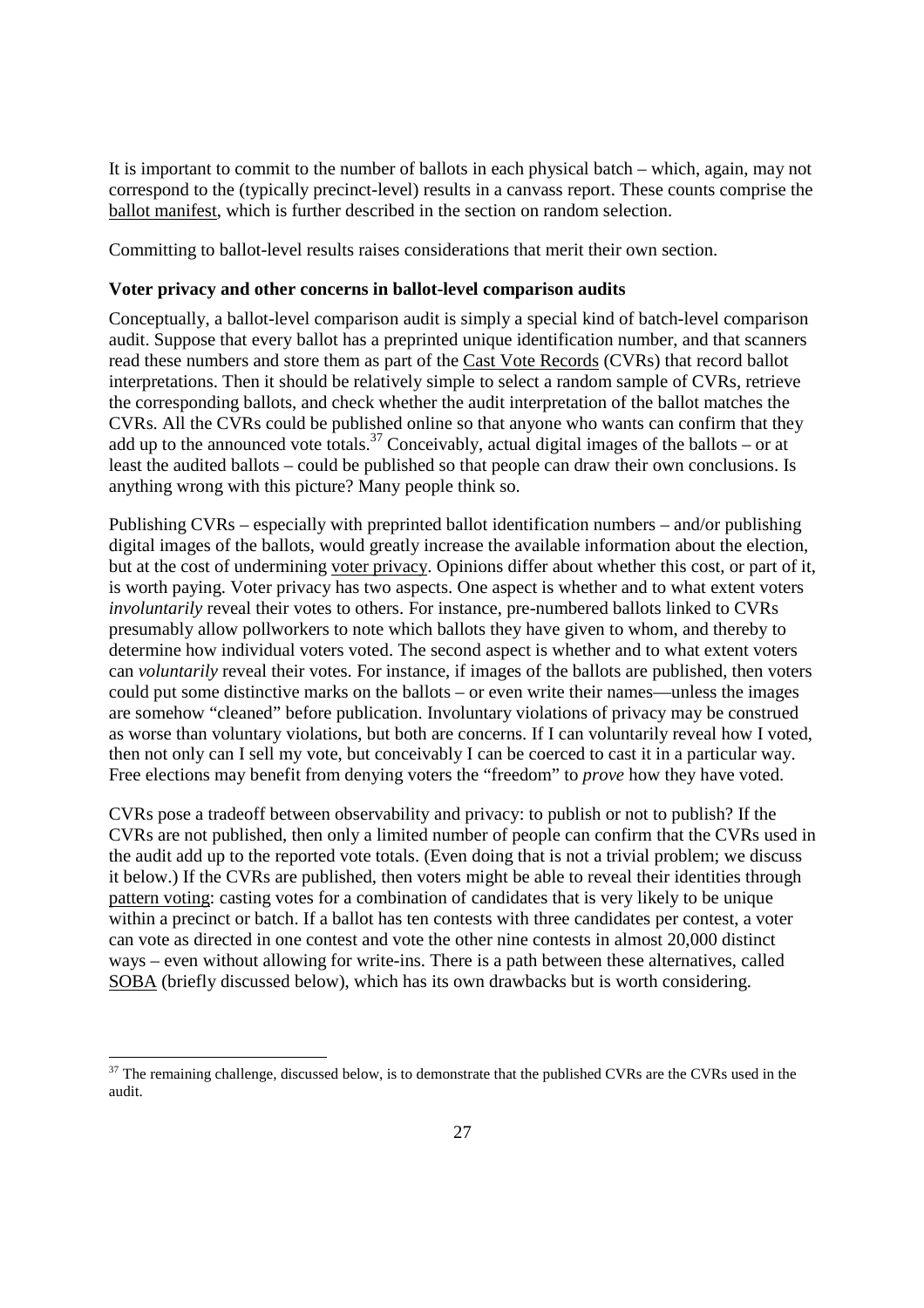Some people argue that the danger of pattern voting is worth accepting on one or both of two grounds: that large-scale vote-selling and/or coercion would be too complex to evade detection, and that the wide use of mail ballots already facilitates vote-selling and coercion. Reasonable people can disagree about these issues. Here we will consider both CVR publication and alternatives.

A ballot-level comparison audit entails some means to compare a CVR with the corresponding physical ballot. One approach, described earlier, is a transitive audit. A transitive audit reduces the privacy compromise because it does not require printing identifiers on the ballots before the ballots are cast. This solution does not resolve the dilemma of whether to publish CVRs, but at least it protects privacy better than preprinting identification numbers on ballots. An alternative is to add embossers to the voting system scanners, so that the ballots are imprinted with identification numbers at the time they are cast, numbers that cannot be linked to the voter identity. Note, however, that using serial numbers (in numerical order) – or even publishing the CVRs in the order in which votes were cast – may compromise voter privacy, especially if voters are required to sign a list at the polling place.

How can an election official commit to a set of CVRs without publishing them? One approach is to copy the CVRs to a write-once DVD and to calculate a cryptographic hash for the set of CVRs. A cryptographic hash (or hash value) is a distinctive digital "signature" based on a set of data, using a particular hash function. Changing any part of the data – even swapping two nonidentical pieces – radically alters the hash. It would be difficult to prove physically that a DVD has not been altered, but it is relatively simple to prove that a set of CVRs has not been altered: If it produces the same hash, it is essentially certain to be the identical data. So, in principle, observers can borrow the DVD (or a copy thereof, to be destroyed at the end of the audit) and verify that it contains the same CVRs being used in the audit and that those CVRs match the reported results. Of course, to verify those facts may require some technical savvy – and if observers have the technical means to independently verify a hash and a vote count, won't they also have the means to copy the CVRs? It seems hard to guarantee that voter privacy will not be compromised, but this approach certainly is more cautious than publishing the CVRs.

A more elaborate effort to protect voter privacy without compromising transparency is called SOBA, for Secrecy-preserving Observable Ballot-level Audit.<sup>38</sup> The basic idea behind SOBA is that the CVRs are published in pieces – one vote per record, instead of an entire ballot per record – along with a cryptographically shrouded link that associates each piece with the corresponding ballot. Because all the votes are published, anyone can verify the contest results. The shrouded links, by themselves, do not allow people to reconstruct which votes came from the same ballot. However, when a ballot is sampled, election officials reveal additional information that, when combined with the shrouded links, proves that particular CVR pieces indeed came from the same ballot. Perhaps the biggest problem with SOBA is the difficulty of explaining in a few sentences how it works. People who did not actually participate in the audit – and perhaps some people who did participate in the audit – might well feel that a published set of individual *votes* with

<sup>&</sup>lt;sup>38</sup> Josh Benaloh et al., "SOBA: Secrecy-preserving Observable Ballot-level Audit." Paper presented at the 2011 EVT/WOTE annual conference. Available at http://static.usenix.org/event/evtwote11/tech/final\_files/Benaloh.pdf.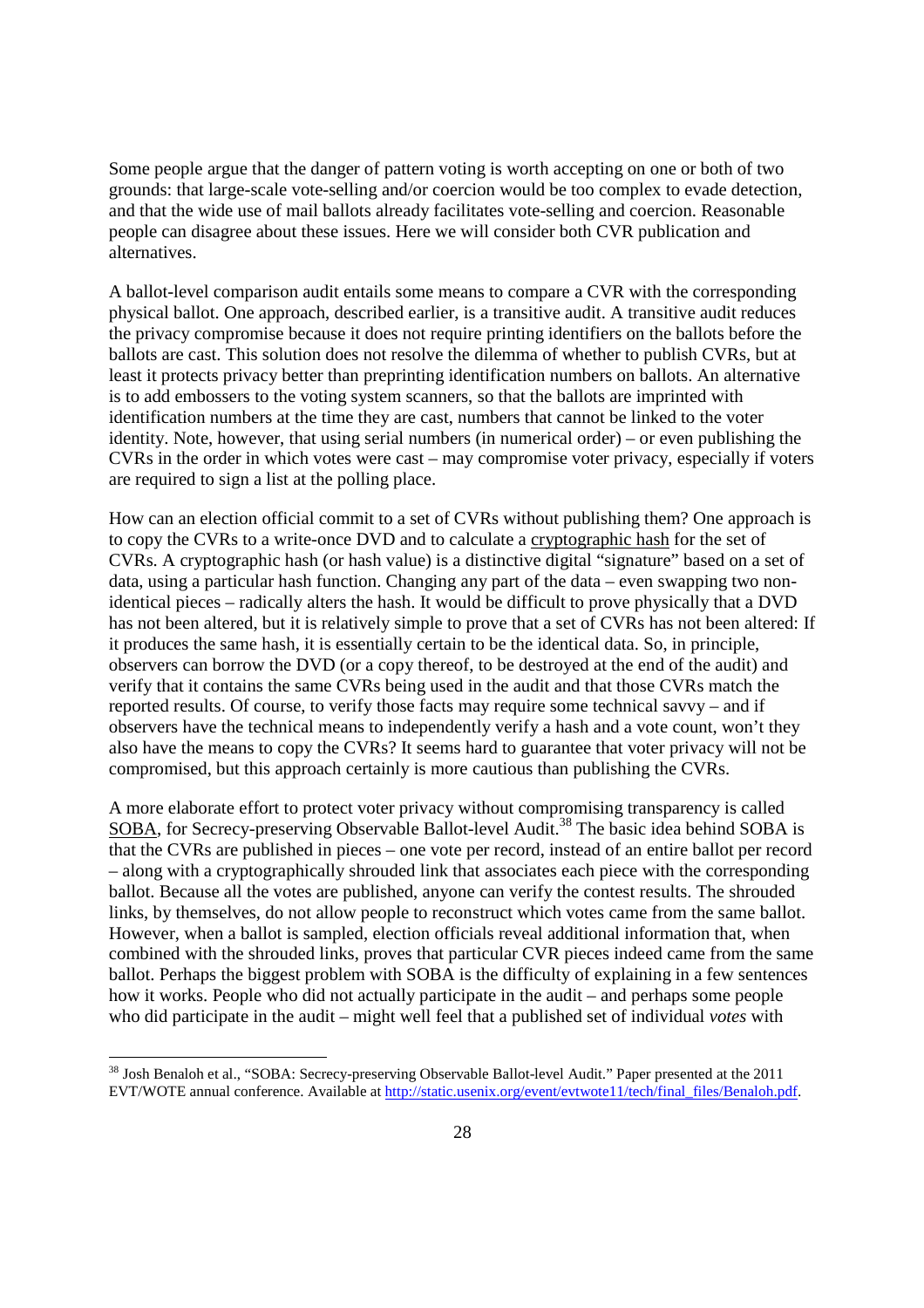shrouded links is less convincing than a published set of complete ballot interpretations. Also note that SOBA (per se) does not solve the problem of identifying physical ballots, through numbers or otherwise. Nevertheless, SOBA does offer a way to publish very detailed data without compromising voter privacy.

The various complications in implementing ballot comparison audits must be weighed against the large efficiency advantages.

#### **Randomness: "too important to leave to chance"**

Risk-limiting audits crucially depend on random samples. Formally, the statistical calculations assume randomness, rather than "cherry-picking" particular ballots or batches. (It is perfectly fine for a risk-limiting audit to include some consciously chosen batches, but these must not be treated as if they were selected at random.) Informally, people – quite rightly – find audits most credible when no one can control which ballots are audited, and when the ballots are inspected as soon as possible after they are selected.

Unfortunately, some methods used to draw "random" audit samples are flawed – some fatally so. Here is how an observer of the 3% partial recount in one Ohio county after the 2004 general election describes the county's selection procedure that year (other counties have sometimes used similar procedures):

The total number of votes cast in Morrow County was 16,694. Three percent of this would be 501. They [election officials] picked Harmony Township [North] to do the hand count on because it has 517 ballots cast.

At this point Observer S. spoke up and said that the precinct had to be selected at random.

He explained that he felt that random was something like putting 36 precincts' numbers in a bowl and pulling one, if it was short [of 3%], we would have to pull another one.

This was not well taken. They said that they felt how they selected was random and that the board had the right to choose. They showed us in writing where they were getting this, and of course it is all in the interpretation of "random."<sup>39</sup>

In reality, "the right to choose" is roughly the antithesis of random selection, not an interpretation of it. Perhaps the officials meant that they had not selected the precinct before the election, so the selection was effectively random. But regardless of when the officials made their choice – a datum that observers could in no way verify – it was anything but effectively random. This preference for selecting a precinct of a certain size arbitrarily exempted most precincts from

<sup>&</sup>lt;sup>39</sup> Morrow County, Ohio 2004 Ballot Recount Observer Report, December 17, 2004: Report by Green Party Observer, available at http://www.iwantmyvote.com/recount/ohio\_reports/counties/morrow.php.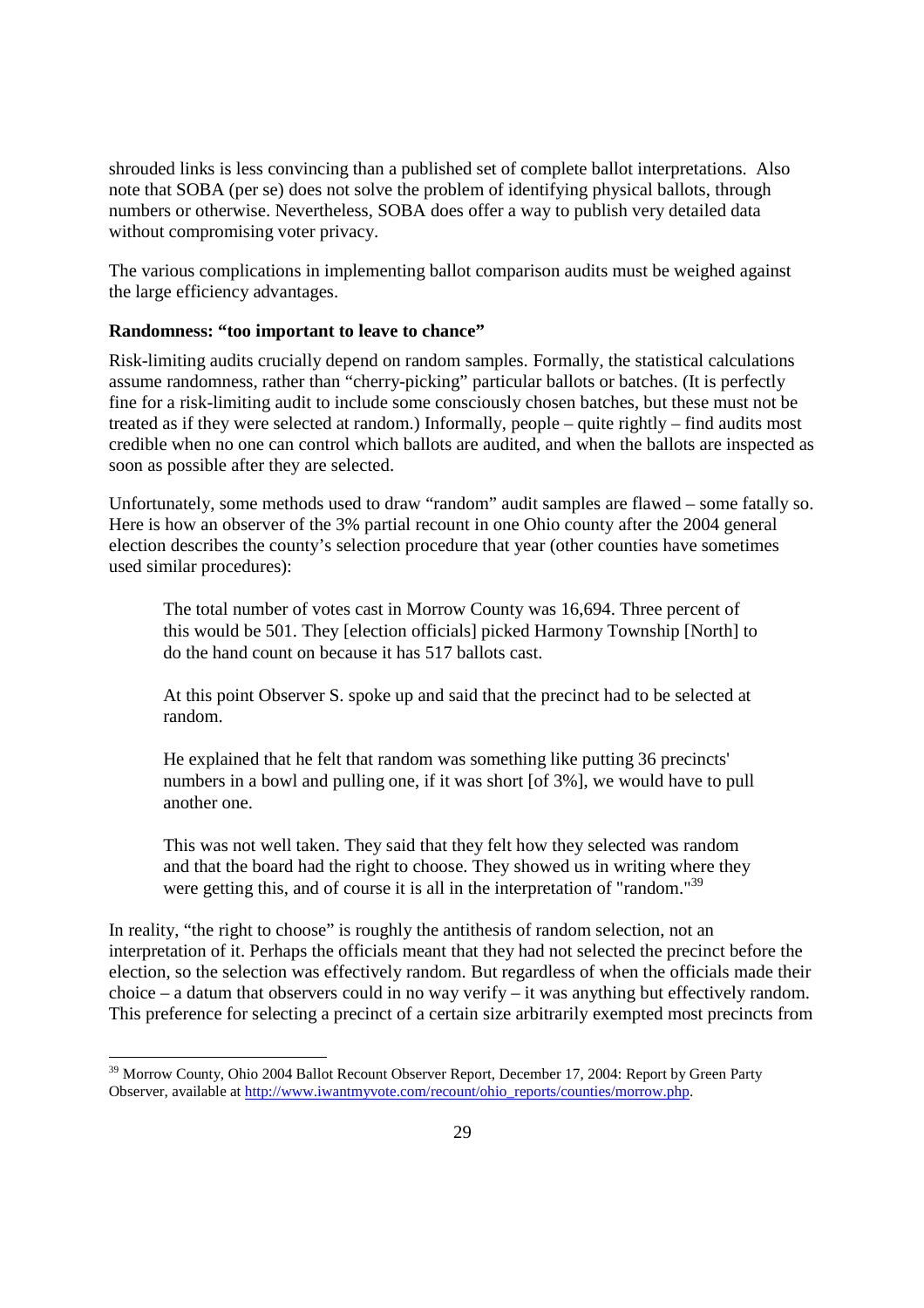any chance of selection. In the worst case, an attacker could anticipate and exploit this preference to subvert the election while evading detection. At best, this approach undermines the representativeness of the sample and the credibility of the partial recount. Since 2004, Ohio state election officials have worked to prevent similar misinterpretations.

While some failings of random selection methods leap off the page, others are more subtle. Some methods are demonstrably biased toward auditing some votes rather than others.<sup>40</sup> Some random selection procedures may work reasonably well, but it is impossible to know or to prove that they did. For instance, some jurisdictions have printed the precinct names on slips of paper, mixed the slips in a box, then drawn slips. But how can observers be sure that every precinct name appeared on exactly one slip? And how can anyone be sure that the slips are fully mixed?

A good random selection method has a few essential properties. Nobody should be able to *influence* the selection to favor certain ballots or sets of ballots over others. Nobody should be able to *predict* that certain ballots or sets of ballots will be favored over others, except to the extent that the audit method deliberately does so.<sup>41</sup> And the preceding factors should be *observable*: As many people as possible should be able to confirm that the selection method was fair.

One approach to creating samples with these properties is to use a single source of randomness that is considered to be unpredictable and immune from influence. Certain websites provide sequences of random or quasi-random numbers that, in principle, should be beyond anyone's capacity to influence or to predict. These should not be used in audits because they fail the observability criterion: How can observers be certain that the numbers they obtain using a website really are random? What is to prevent someone from hacking the sequence? Similarly, software programs such as Microsoft Excel should not be relied upon. A reasonable alternative may be a ping-pong ball machine such as many state-run lotteries use to choose their winning numbers. These machines can be used for audit samples if stakeholders trust them. However, it may not be obvious how to demonstrate that a particular machine is fair, and it may not be practical for all jurisdictions to obtain such machines.

An alternative approach is to use multiple sources of physical randomness under the limited influence of multiple observers. For instance, suppose that several observers at an audit – some who represent the candidates, others who are independent – each roll two translucent ten-sided dice (of different colors), and the digits are combined to form a random number. If the dice are not perfectly fair, the number may not be perfectly random. However, if the dice are "fair enough" that the observers cannot detect any bias, then any departure from randomness – even if

 $40$  For instance, one audit procedure mandated listing all the municipalities in a county in alphabetical order, randomly choosing a municipality to start with, and then selecting one precinct per municipality in sequence until the audit quota was filled. Of course, this meant that large cities and small villages received roughly the same attention in the audit although most voters were in the cities. ("Biased" is a statistical term of art; we do not think that anyone consciously intended to favor village votes over city votes.)

<sup>&</sup>lt;sup>41</sup> The most efficient batch comparison methods have a greater chance of selecting batches that could contain more error than others. Colloquially, this fact is a feature of these methods, not a bug; it cannot be exploited to undermine the effectiveness of those methods.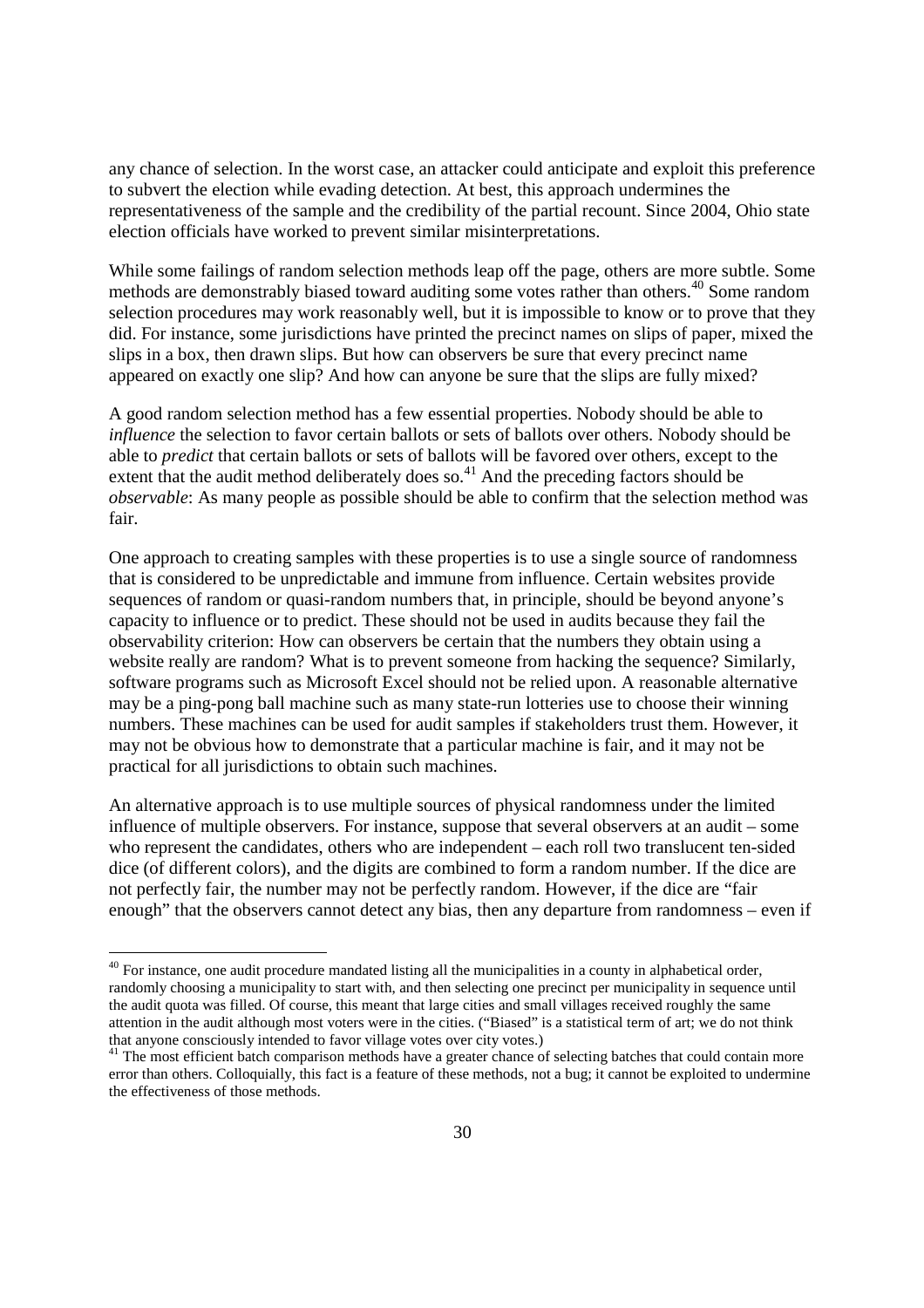it is known – may well be difficult to exploit. Because multiple observers participate, none of them can control the outcome without the collusion of all the rest. (Combining this approach with the PRNG method described next can provide additional protection against influence.)

For audits with relatively small samples, ping-pong balls or die rolls may suffice. For larger samples, such methods can be used to provide a seed – loosely speaking, a starting point – to a pseudo-random number generator (PRNG) that uses a publicly known, reliable computational algorithm. Given a particular seed, a PRNG always produces the same numbers in the same sequence. In this respect, it is not "random" (hence the "pseudo" in the name) – and this feature is in fact useful for observability. If an audit team announces that it used, say, the well-known SHA-256 hash algorithm in a particular way<sup>42</sup> with a seed of 592907385202 to produce a sequence of 78 numbers, everyone who can use (or write) a program that implements SHA-256 can reproduce the sequence. A good PRNG has the quality that a small change in the seed produces a large change in the sequence, greatly complicating any attempt to influence the sequence.<sup>43</sup> The PRNG based on SHA-256 is a very good way to produce 256-bit pseudorandom numbers (that is, numbers with up to 78 decimal digits). Longer seeds are preferable to shorter ones.

Ping-pong balls, dice, and PRNGs produce random (or pseudo-random) numbers; these numbers need to be "translated" to particular batches or ballots. The computational details are a bit too dense for this white paper, but have been described elsewhere.<sup>44</sup> Auditors and observers need a ballot manifest that explains where each ballot that bears the contests being audited can be found. The ability to produce and distribute this ballot manifest is an important prerequisite of the audit. (As we sketch below, a similar requirement applies to batch comparison audits.)

For instance, suppose that all the ballots for an election are contained in three ballot boxes: A, B, and C. The ballot manifest might report that box A contains 400 ballots, box B contains 250 ballots, and box C contains 500 ballots – making 1150 ballots in all. We can say, then, that A contains ballots 1 through 400; B contains ballots 401 through 650; and C contains ballots 651 through 1150. (These numbers are not serial numbers printed on the ballots.) Now, for each ballot to be audited, a random number is converted to a ballot number between 1 and 1150; each

 $42$  Ron Rivest has proposed a simple and robust method. His method is implemented in an interactive Javascript web page at http://statistics.berkeley.edu/~stark/Java/Html/sha256Rand.htm, and in the "audit tools" page http://statistics.berkeley.edu/~stark/Vote/auditTools.htm. Rivest's own Python implementation, with extensive explanatory comments, is at http://people.csail.mit.edu/rivest/sampler.py.

 $43$  For instance – to illustrate the idea – suppose that someone attempts to subvert an audit by tampering with the results in low-numbered precincts and loading the dice so that they disproportionately produce high digits (7, 8, and 9). If a good PRNG is used, this attack fails because a high-digit seed is no more likely than a low-digit seed to produce a sequence with high numbers. The number of "likely" sequences is reduced, but that does the attacker little good because the likely sequences have very little in common.

<sup>&</sup>lt;sup>44</sup> Arel Cordero, David Wagner, and David Dill, "The Role of Dice in Election Audits – Extended Abstract," June 26, 2006, available at http://www.cs.berkeley.edu/~daw/papers/dice-wote06.pdf, explains a general approach of mapping from random numbers to ballot batches. Mark Lindeman and Philip Stark, "A Gentle Introduction to Risk-Limiting Audits" (*IEEE Security and Privacy*, forthcoming; preprint of March 16, 2012, available at http://statistics.berkeley.edu/~stark/Preprints/gentle12.pdf) explains the use of ballot manifests.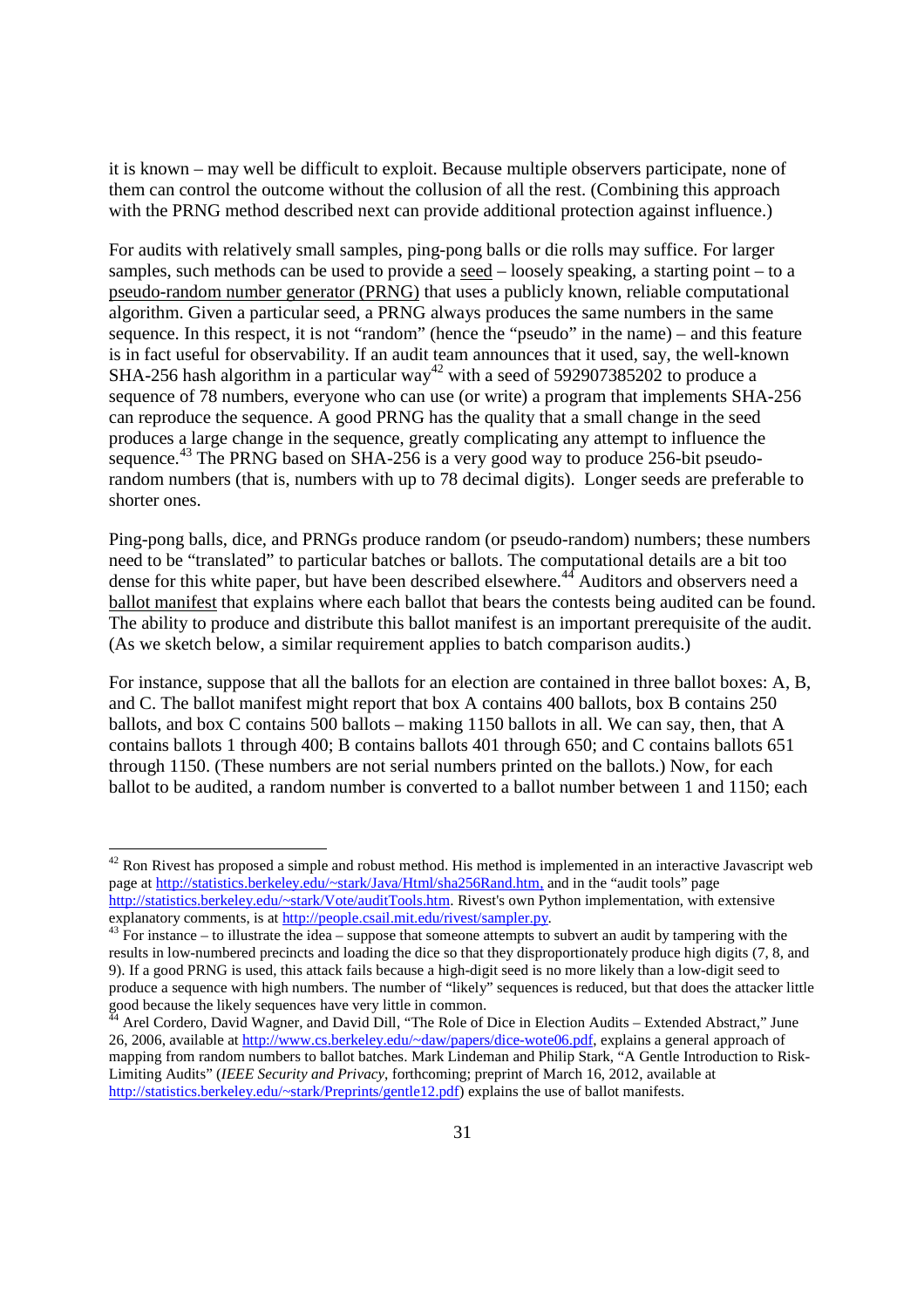number is equally likely to be selected.<sup>45</sup> Suppose one such number is  $443$ : This number corresponds to the 43rd ballot in box B. Provided that the auditors can identify and retrieve the  $43<sup>rd</sup>$  ballot in box B – and so on for the other ballots in the sample – they should obtain a fair simple random sample of all the ballots. (This is a sample with replacement: Each ballot can be selected more than once. If so, the ballot is only inspected once, but it counts as many times as it is selected.)

For efficient batch comparison audits, the procedure is broadly similar but more intricate. In addition to enumerating ballots, the manifest enumerates the error bounds – a measure of how much miscount possibly could be found in each batch, which depends on the number of ballots and the vote counts.<sup>46</sup> Before the sample is drawn, each batch is assigned part of the range from 0 to 1 based on its error bound: The more error it could contain, the larger its share of the range. To identify the sample, each random number is converted to a fractional number between 0 and 1, and the batch whose range contains that fraction is selected.<sup> $47$ </sup> (Again, a batch can be selected more than once, but is only audited once. However, any errors found in a batch "count" as many times as the batch is selected.) The details can be many depending on the numbers of batches, contests being audited, and candidates in those contests – but they all boil down to simple arithmetic operations, and can be computed in software *and checked by observers*.

The preceding discussion assumes that all the random sampling for an audit is conducted at a single central site. If it is preferred for multiple jurisdictions to draw random samples independently, the details become more complicated, but not intractably so. (See the discussion of multiple jurisdictions below.)

#### **How large is the audit? When can it end?**

-

There are two basic strategies for determining when a risk-limiting audit can end. The most common one is often called <u>auditing in stages<sup>48</sup></u> (although usually there is only one stage); the alternative is a sequential audit.

To audit in stages, the auditors select an initial sample size large enough that if that sample shows a sufficiently low error rate, the risk limit will be attained and the audit can stop. This sample size largely depends on the smallest percentage margin (as a proportion of ballots cast: the diluted margin). It can also be adjusted for various degrees of error tolerance: auditing a somewhat larger sample in the first stage may allow the audit to reach the risk limit in one stage

 $45$  In this example, one could simply divide the random number by 1150, take the remainder, and add 1. For practical purposes, if the random number is sufficiently long, this gives each ballot number an equal chance of selection.  $^{46}$  In one simple approach, the error bounds are reckoned in net votes. For instance (in a two-candidate contest), if a batch contains 50 ballots and the apparent winner received 7 more votes in that batch than the apparent loser, the error bound would be 57: the difference between "winning" the batch by 7 votes and losing it by 50 votes.

 $47$  For instance, if precinct 1A's error bound was 0.12% of the sum of error bounds, and precinct 1B's error bound was 0.26% of the sum, then precinct 1A might be assigned the range from 0 to 0.0012 (because 0.12% = 0.0012), and precinct 1B could be assigned the range from 0.0012 to 0.0038 (because  $0.12\% + 0.26\% = 0.38\% = 0.0038$ ). Thus, if the random fraction is 0.002432…, then precinct 1B would be selected.

 <sup>(</sup>Ranges cannot overlap; in this example, if the random fraction is exactly 0.0012, then precinct 1B would be selected.)

<sup>&</sup>lt;sup>48</sup> Sometimes it is called a "staged audit," but we try to avoid that double entendre!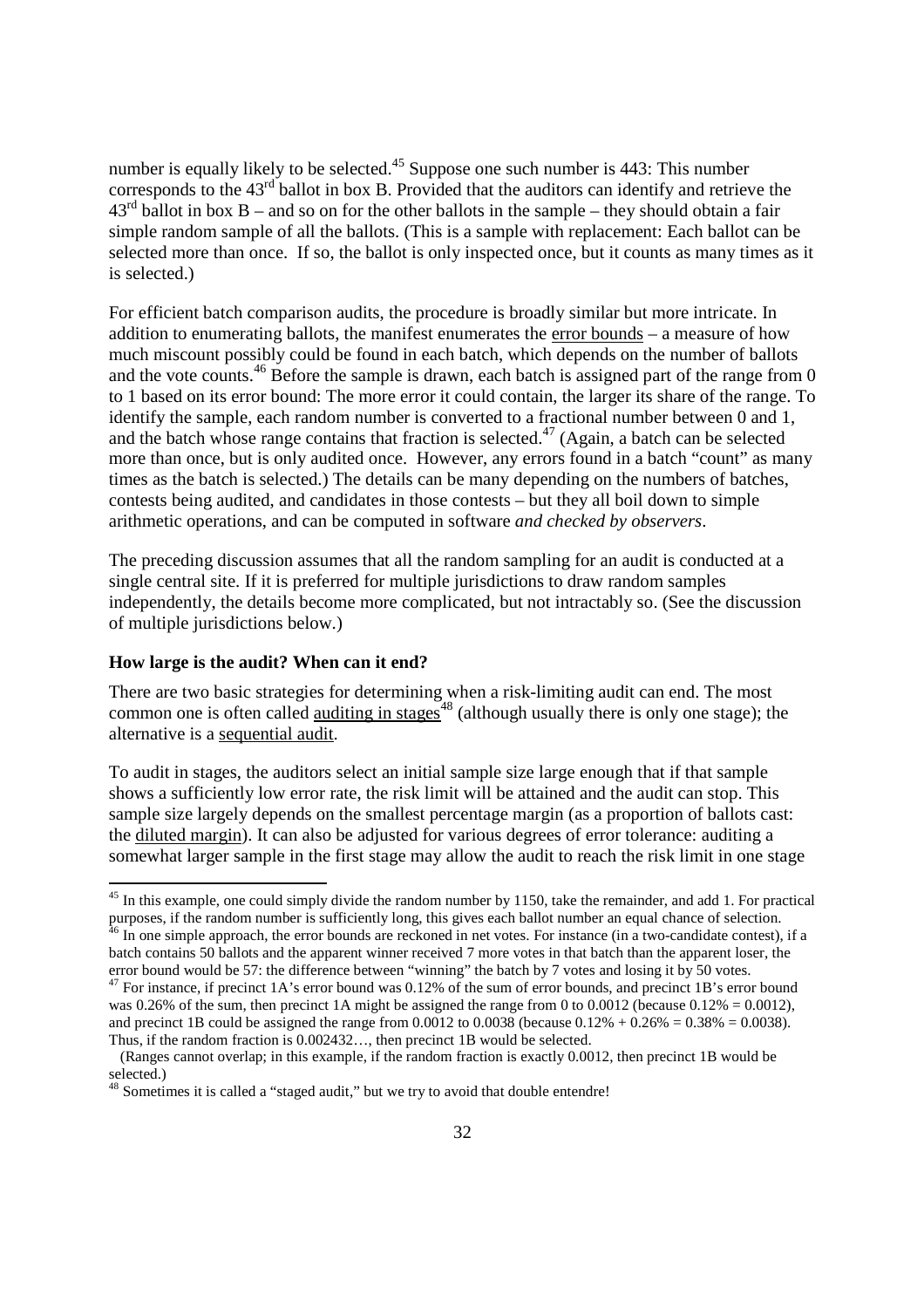even if errors are found. These sizes may be determined through simple formulas (for examples, see [1a] and [2] in Appendix 2), or even pre-calculated in tables. After examining the first-stage sample, typically the auditors do a computation with (or apply a rule to) the results to see if the risk limit has been attained and the audit can stop. <sup>49</sup> The details of such computations are outside the scope of this white paper, although many of them are very simple; they depend on details of the method being used. $5$ 

If the risk limit has *not* been attained after the first stage, then the auditors can proceed with a second stage, and possibly additional stages after that. Proceeding to additional audit stages often is called escalation. At any time (at least in principle) the auditors can switch to a full hand count, if additional stages seem unlikely to end the audit efficiently.

In a sequential audit, instead of choosing an initial sample size, the auditors simply choose one ballot or batch at a time, audit it, and then determine (using an appropriate computation or rule) whether the risk limit has been attained or more counting is needed. Again, the auditors can switch to a full hand count at any time. (One can think of a sequential audit as an audit by stages, where each stage is very small and the number of stages could be large.)

Auditing in stages generally works well in batch and ballot comparison audits, because the necessary sample sizes are relatively predictable when error rates are low. That said, there must be some plan for the possibility of escalation. Current (not risk-limiting) audit requirements often have *ad hoc* escalation rules. For instance, New York's audit regulation (6210.18) calls for up to three audit stages – comprising 3% of voting systems, an additional 5% of systems, and an additional 12% of systems – plus a possible full hand count, based on errors found at each stage. Whatever the merits of such rules, fixed-percentage escalation is not an efficient way to conduct risk-limiting audits. If the first stage comes very close to attaining the risk limit, there is no need to require an equally large or larger second stage. Contrariwise, if the first stage finds large errors that clearly raise doubts about the outcome, it may be more reasonable to conduct a full hand count than to continue checking smaller samples.

It is probably best to allow election officials to exercise discretion about how large a second stage (if any) should be, given the results from the first stage, in order to afford a good chance of attaining the risk limit without undue complication or expense. The crucial rule is that counting cannot stop until either the risk limit has been attained, or all the votes have been counted by hand.

The timing of the audit must allow for the possibility of additional stages, including any necessary coordination among jurisdictions and any public notice requirements. Further discussion comes below.

<sup>&</sup>lt;sup>49</sup> In some cases no computation is needed; a simple rule suffices. For instance, if the original audit size was chosen to accommodate a certain number of errors, and no more than that number of errors was found in the audit sample, then the audit can stop.

<sup>&</sup>lt;sup>50</sup> A Gentle Introduction to Risk-Limiting Audits" (see footnote 35) discusses some of these methods.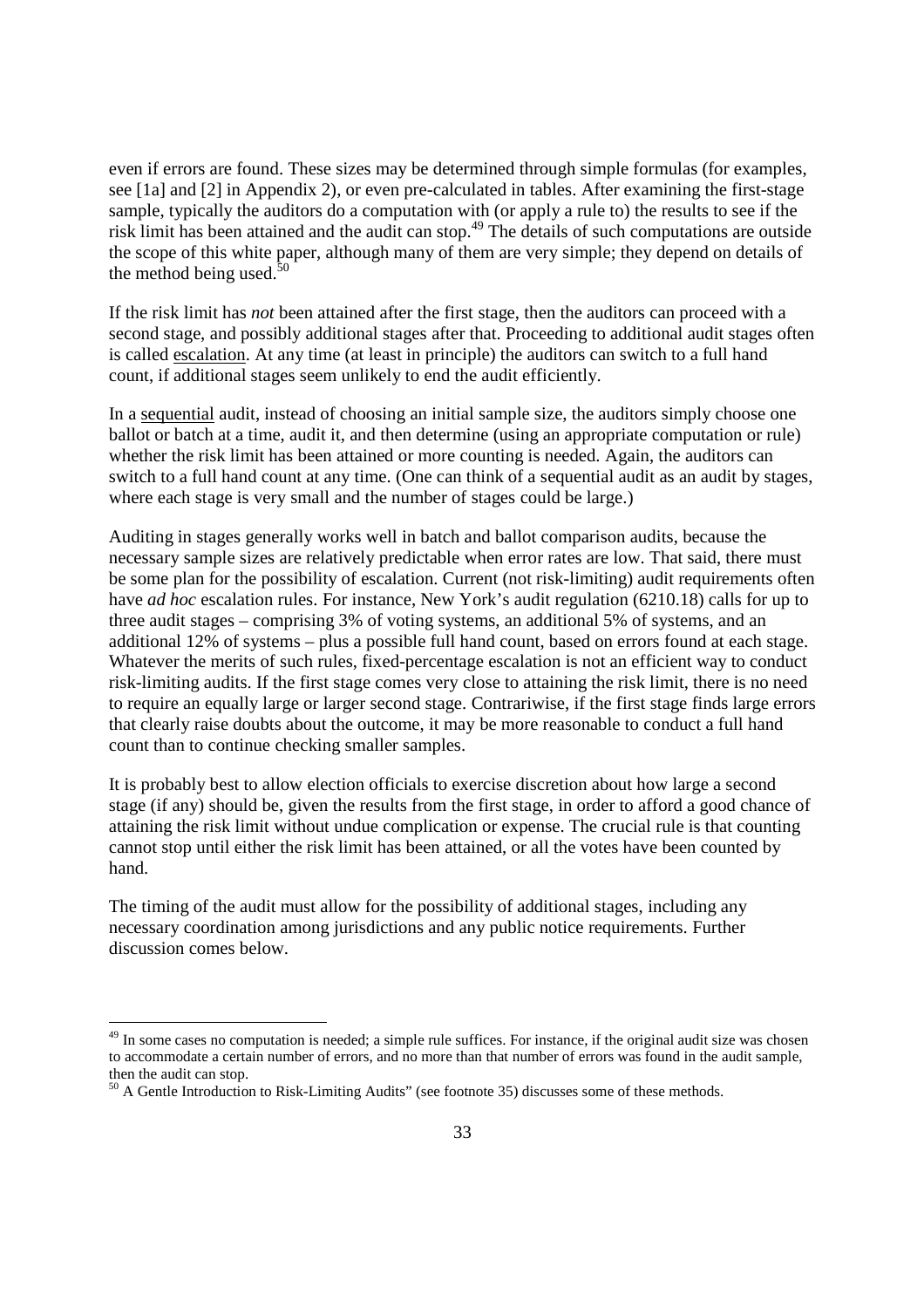For a ballot-polling audit – especially in one jurisdiction – a sequential audit may be best. because ballot-polling audits are less predictable than comparison audits when error rates are low. The auditors could choose an initial sample size that is very likely to attain the risk limit (if the original count was accurate), but this approach may require much more work than is actually needed. However, it is perfectly feasible to conduct ballot-polling audits in a series of stages where very little time is needed between stages. For instance, auditors could choose to audit 100 ballots in a first stage, see that they are getting close to the risk limit, and immediately decide to audit another 20 ballots to see if that suffices – then switch to auditing ballots one at a time as in a sequential audit.

The specific computations or rules for determining whether audits must continue can be handled in various ways. A web page maintained by Philip B. Stark<sup>51</sup> provides various tools for ballotlevel comparison audits, including a "calculator" for whether more ballots must be sampled; the calculation is simple enough to be done by hand or with a four-function calculator. (Stark is preparing another web page with similar tools for ballot-polling audits.) For its batch-level comparison audit pilot discussed in the next section, Cuyahoga County, Ohio, created a Microsoft Excel spreadsheet to automate the computations of whether the audit could end. Audits in Boulder County, Colorado in 2008 and 2010 used Neal McBurnett's open-source ElectionAudits software. Many other approaches are possible.

We discourage stating particular computations or escalation rules in law, because these may "lock in" particular risk-limiting audit methods in place of more efficient alternatives developed later. However, the computations should be stated in rule or formal procedure subject to public comment before the audit, both to facilitate public observation and to allow them to be vetted for validity.

## **Specifying audit procedures**

-

Our previous remark about whether and how to codify computations and escalation rules gets at a fundamental design issue: how to foster predictability, observability, and verification without locking in requirements that do not suit all jurisdictions or that impede innovation and improvement.

In general, we favor a model of partial delegation. For instance, in New York, the legislature enacts laws, and authorizes or explicitly requires the State Board of Elections to create formal regulations consistent with the laws. The state board, in turn, can allow or explicitly require county boards to create written procedures consistent with state law and regulations. Either the legislature or the state board can state outright mandates where necessary; offer "safe harbor" procedures in other cases, allowing county boards to propose alternatives subject to approval; and delegate reasonable discretion to county boards, provided that their procedures are clearly documented and subject to public comment. Like any policymaking model, this one does not work perfectly – and we might change some specifics of New York's implementation. Even so, partial delegation offers the most scope for dedicated public officials and concerned citizens to promote continual improvement in election processes.

<sup>&</sup>lt;sup>51</sup> "Tools for Comparison Risk-Limiting Election Audits," http://statistics.berkeley.edu/~stark/Vote/auditTools.htm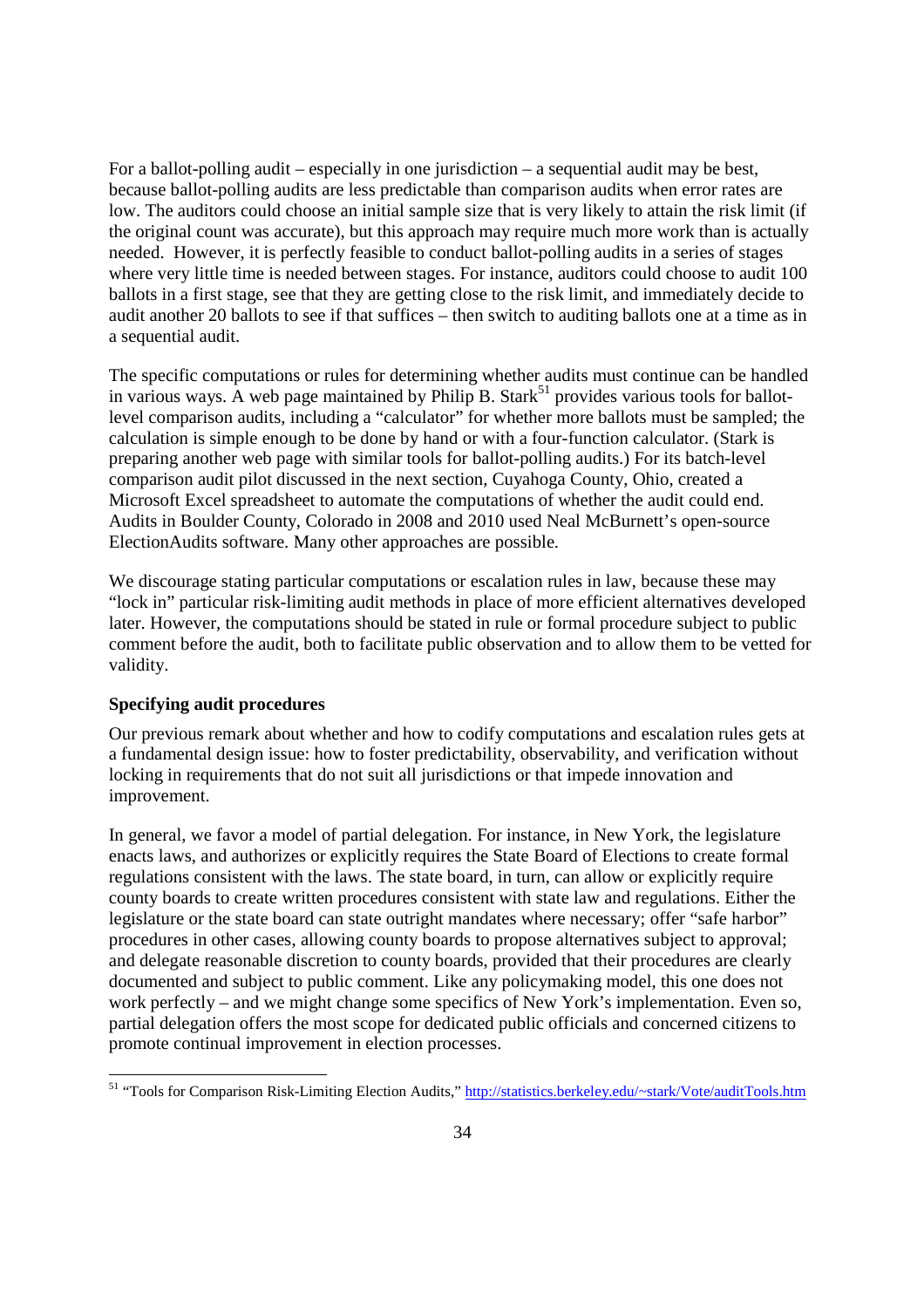As an example of "safe harbor," Ohio's current post-election audit directive, promulgated by the Secretary of State, describes procedures for a 5% manual audit, but explicitly allows counties to propose alternative procedures, including risk-limiting procedures.<sup>52</sup> The directive thus enables and tacitly supports innovations at the county level, such as Cuyahoga County's pilot testing of risk-limiting audits in 2011.<sup>53</sup> Although we hope that eventually Ohio will *require* risk-limiting audits at least in some contests, allowing procedural variation and innovation with accountability is a valuable approach.

 $52$  Directive 2012-12, "Post-Election Audits," February 24, 2012, available at http://www.sos.state.oh.us/SOS/Upload/elections/directives/2012/Dir2012-12.pdf.

 $53$  For information on Cuyahoga County's pilot, see the Board of Elections' summary at http://boe.cuyahogacounty.us/pdf\_boe/en-US/2011/NOV11GENAuditSummary.pdf and the detailed report at http://boe.cuyahogacounty.us/pdf\_boe/en-US/2011/NOV11GENAuditReport.pdf.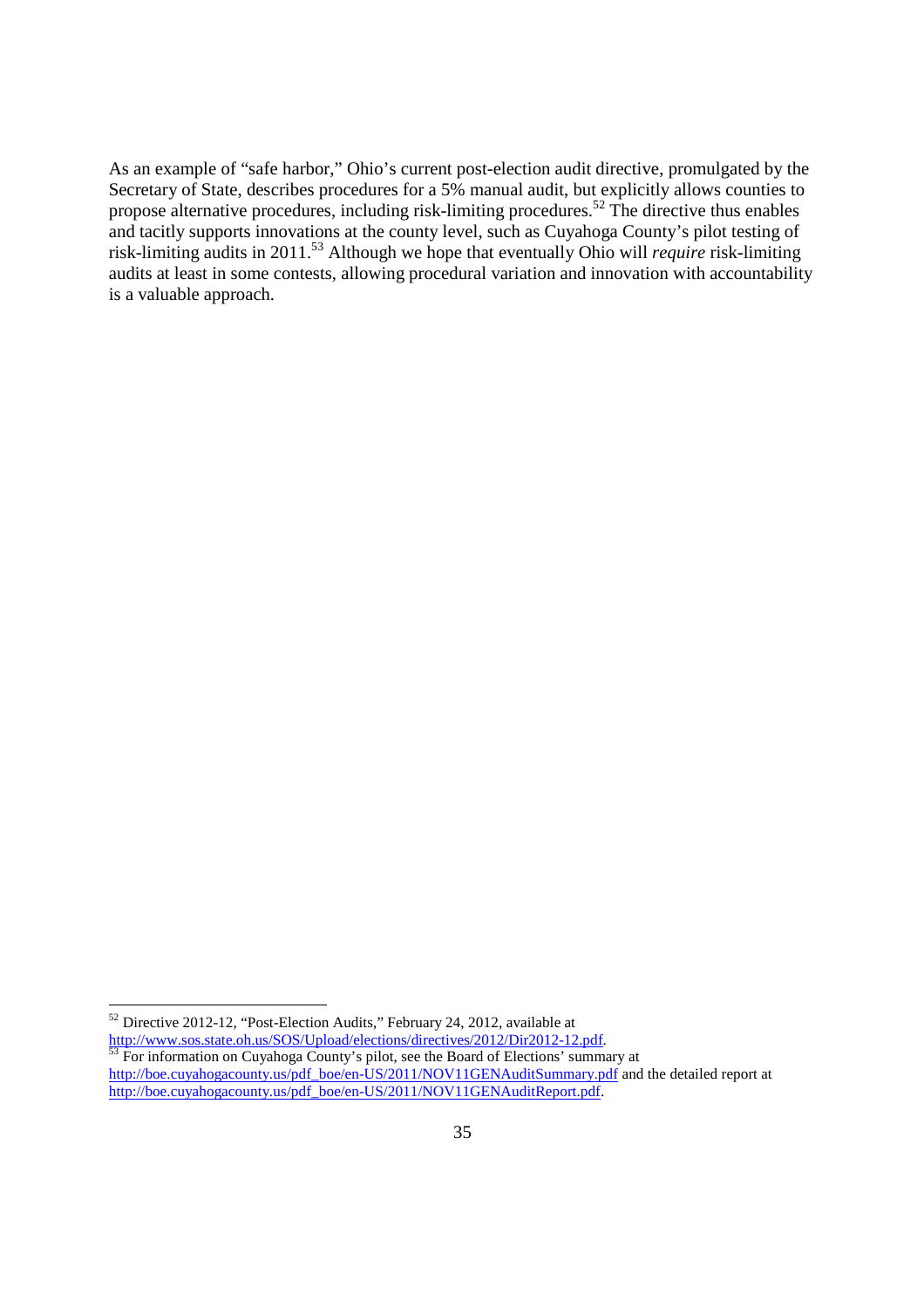# **Timing, Coordination, and Integration with Recounts**

As we noted earlier, risk-limiting audits can be tricky to integrate with existing elements of election law. In many cases it may be best to alter existing laws to accommodate and leverage risk-limiting audits. Because election laws vary so much across the nation, we offer points to consider rather than definitive recommendations.

#### **Auditing before finalization of results; coordinating multiple jurisdictions**

In order for a risk-limiting audit – or any audit – to correct an election outcome, it must be completed before the official results are finalized. Where candidates have recourse to request recounts or to challenge election results in other ways, audits should be completed before candidates have to decide. In many states, recount requests and other challenges can begin after formal *certification* of the election results. In those states, risk-limiting audits should be completed prior to certification if at all possible.

Conducting a risk-limiting audit before certification may seem to verge on self-contradiction: The audit checks the outcome based on the voting system counts, yet the voting system counts are not officially determined until certification. As a practical matter, it may be easy to conduct a risk-limiting audit before certification – but not so easy if some votes are being counted late, multiple jurisdictions have to coordinate, and the audit may expand into multiple stages. Several approaches can ameliorate those complexities.

In general, risk-limiting audits depend on unofficial final results – vote totals and subtotals that are believed to be complete and correct, subject to the audit and, perhaps, recounts and other challenges. (However, it is possible for the audit to begin before all ballots are counted.) Many jurisdictions do not presently produce unofficial final results – subtotals, in particular – prior to certification, but could do so with straightforward procedural changes. Thus, adding an intermediate deadline for unofficial final results, prior to certification, will facilitate audits in some jurisdictions.

A risk-limiting audit needs to take all ballots into account, but in some cases it can begin before all ballots have been counted. If almost all the ballots have been counted – particularly if the number of uncounted ballots is small in comparison with the apparent margin – then an audit can begin among all the other ballots, provided that voter privacy is not compromised.<sup>54</sup> The simplest approach is to make a worst-case estimate of how many ballots may be pending, make the worstcase assumption that all of them will contain votes for the apparent runner-up, and subtract them from the apparent margin. In many cases, those worst-case assumptions will have little effect on the workload.

 $54$  If, for instance, a jurisdiction were to publish unofficial final results by precinct, and then to add small numbers of absentee ballots to the precinct totals, then it could be possible to determine how some absentee voters had voted. Some jurisdictions presently avoid this problem by reporting all absentee votes in one or more batches separate from the precinct results.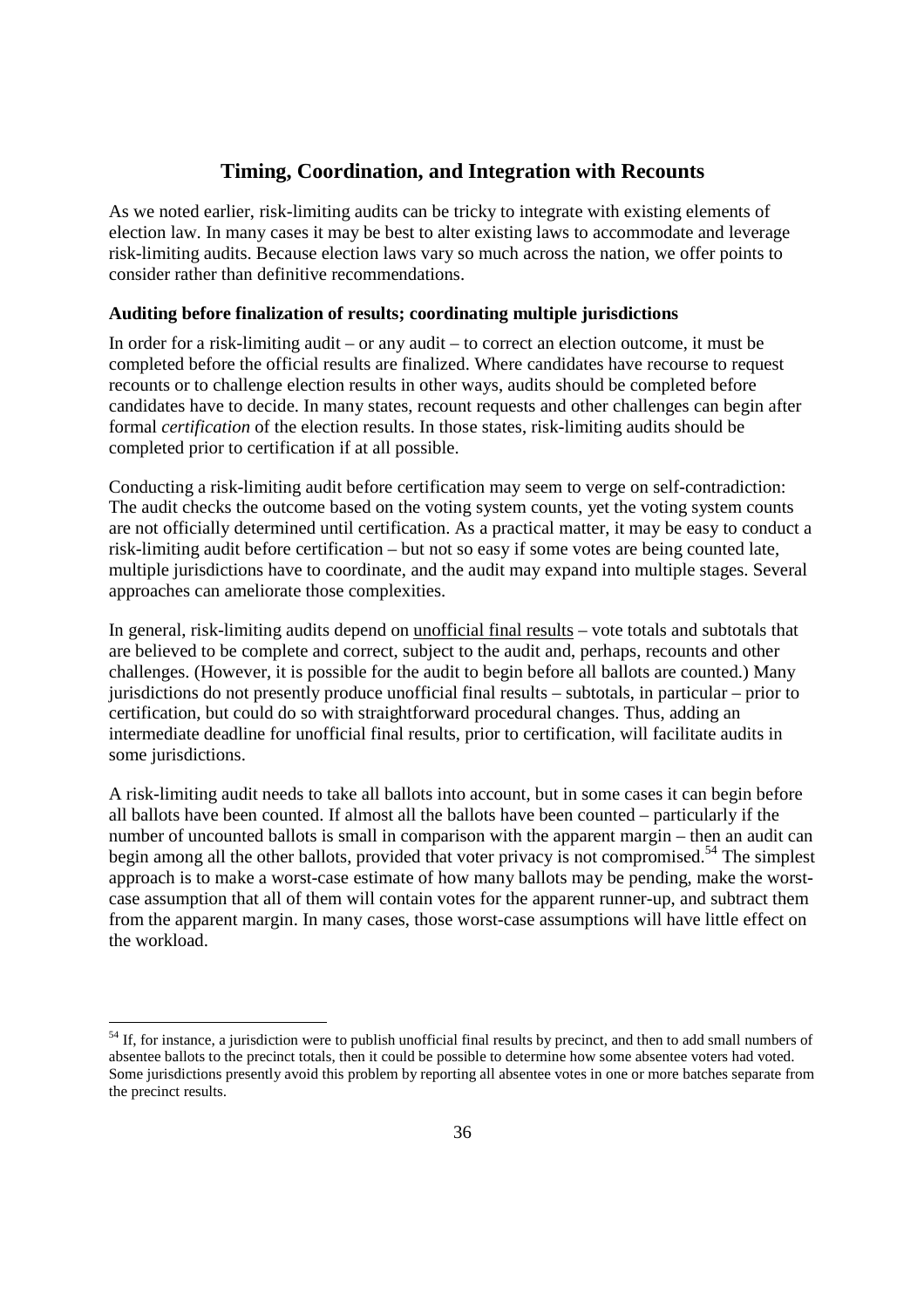If many ballots (for instance, mail ballots) are counted well after Election Day, the worst-case approach just described is not feasible. Nevertheless, if it is desirable to begin auditing the Election Day ballots before the late ballots are counted, this can be done using a stratified audit<sup>55</sup> – perhaps beginning with a modestly conservative estimate of the final margin, and making adjustments if necessary.

When multi-jurisdictional contests are to be audited beginning prior to certification, the counties or other jurisdictions involved must be able to collate their pre-certification results. In the conceptually simplest case, each jurisdiction would provide detailed results (batch-level ballot counts and vote subtotals, or vote totals and ballot manifests as explained earlier) to a state election office; then the state election office would randomly select the first-stage sample, under public observation, and would immediately notify each jurisdiction which ballots or batches to audit. However, if it is difficult to combine the detailed results, or if it is preferred to draw random samples at the jurisdictional level (perhaps so jurisdictions can begin their audits on different days), an alternative is feasible. The jurisdictions only need to provide vote totals; the state election office only needs to tell each jurisdiction how large a first-stage sample to select.<sup>56</sup> Subsequently, of course, the jurisdictions must promptly report their audit results in sufficient detail for state officials to determine whether additional auditing is required.

It may be reasonable to stipulate that only the *first stage* of a risk-limiting audit must be complete before the certification deadline. If voting systems are performing as intended, only the first stage should be necessary; if they are not, then it is appropriate to take additional time to investigate what has gone wrong. Of course, the timeline for continuing the audit must be harmonized with other provisions of election law.

#### **Recounts and election contests**

-

Risk-limiting audits can greatly reduce the need for recounts and election contest litigation. (Strong evidence that the voting system outcome is correct often constitutes strong evidence that there is no point in demanding a recount!) Therefore, state laws and procedures governing recounts and legal actions to contest election results should be modified to allow candidates and the public to wait for completion of the risk-limiting audit before filing for a recount or election contest.

States that set a statutory deadline for filing an election contest or requesting a recount will need to amend statutes accordingly. For example, if the deadline to file is within five days of the completion of the official canvass (California), then the law should be amended to allow for filing within five days of the completion of any risk-limiting audit, but not before the audit is completed.

<sup>&</sup>lt;sup>55</sup> Some of the relevant methods are discussed in Michael J. Higgins, Ronald L. Rivest, and Philip B. Stark, "Sharper *p*-values for Stratified Post-Election Audits," *Statistics, Politics, and Policy* 2, 1 (2011). Elaboration would be needed for the case where the audit begins before all the results are known.

<sup>&</sup>lt;sup>56</sup> This could be done using either a two-stage sample (where the state election office draws a random sample to determine how large each jurisdiction's sample should be) or a stratified sample where each jurisdiction's sample size is directly based on its vote totals. (The stratified approach involves more complicated mathematics; see footnote 44.)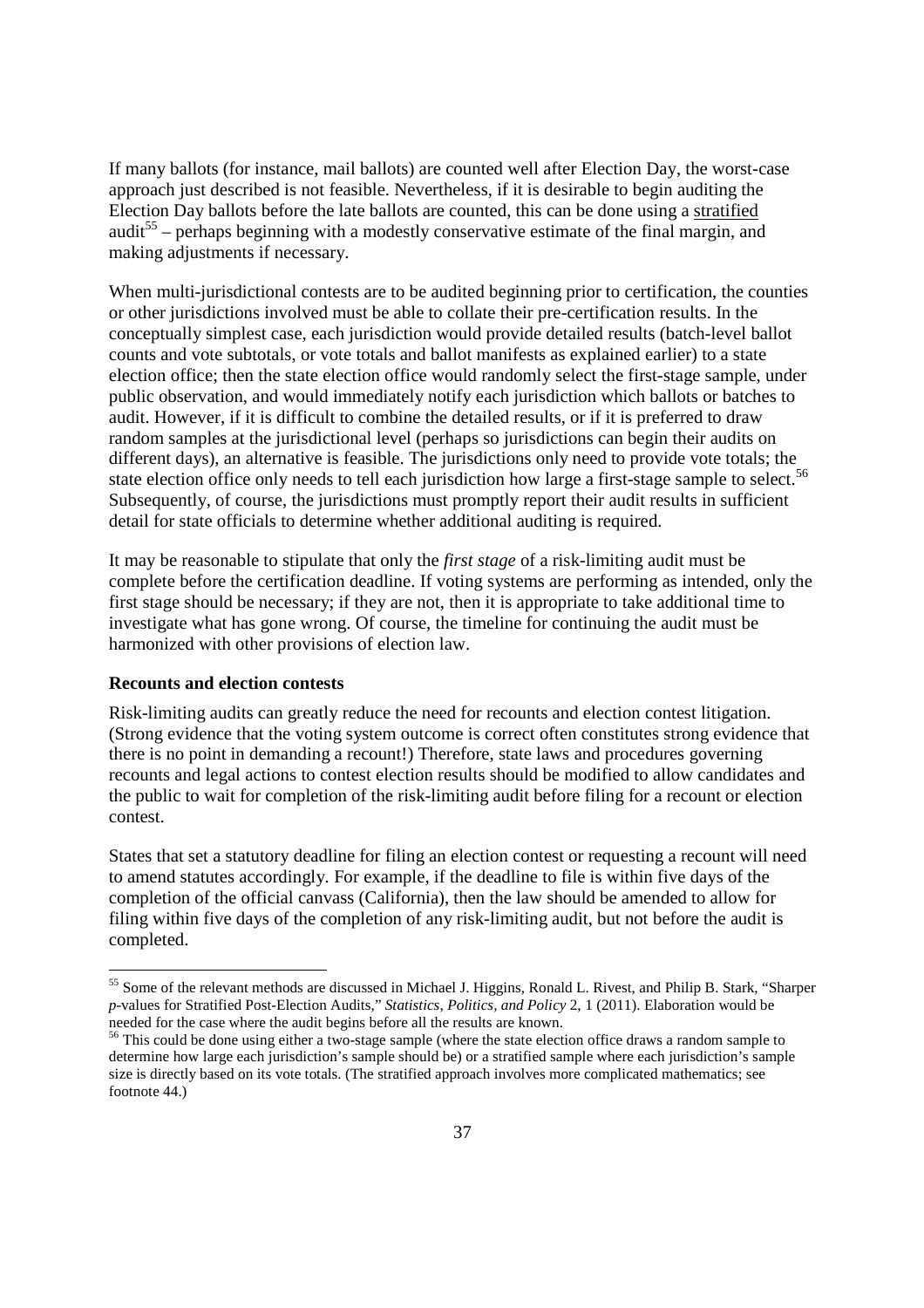In states that presently have automatic recounts for close vote margins, it may be desirable to lower some automatic thresholds (making automatic recounts less common) in contests subject to risk-limiting audits. As a separate matter, automatic recounts in these contests might be replaced by *discretionary* recounts (perhaps subject to a fee, perhaps not) that can be requested within a specified period *after* the audit is completed. Judgments about these issues are likely to vary from state to state, depending in part on the size of the state. For instance, a contest with a statewide margin of 0.5% or even 0.25% is relatively easier to audit in a large state than in a small state, so large states may prefer lower automatic recount thresholds.

On the other hand, states that currently do not have automatic recounts for close margins may wish to adopt them for contests subject to risk-limiting audits. Unavoidably, for unusually close contests, the random sampling required to confirm the election outcomes may amount to, or closely approach, a full hand count – and, in some cases, may actually be more difficult.<sup>57</sup> Moreover, if a state's recount law contains provisions such as ballot challenges that are not also contained in the audit law, then it may not be possible to use the audit results in the recount. Thus, it may be expedient to proceed directly to a recount in the closest contests.

The audit procedures and timing should be integrated with recount law to gain efficiencies where possible. For example, if it is feasible to use the same standards and procedures for evaluating votes in an audit as in a recount, then any votes counted during an audit do not need to be hand counted again in the recount. (However, these votes may be subject to additional candidate challenges during the recount.)

 $57$  For instance, many jurisdictions might prefer to hand-count 1000 ballots rather than to randomly sample and interpret (say) 900 of the ballots. Similarly, in a batch-level comparison audit, a jurisdiction may prefer to handcount ballots from 1000 precincts rather than randomly sample and count ballots from 900 precincts.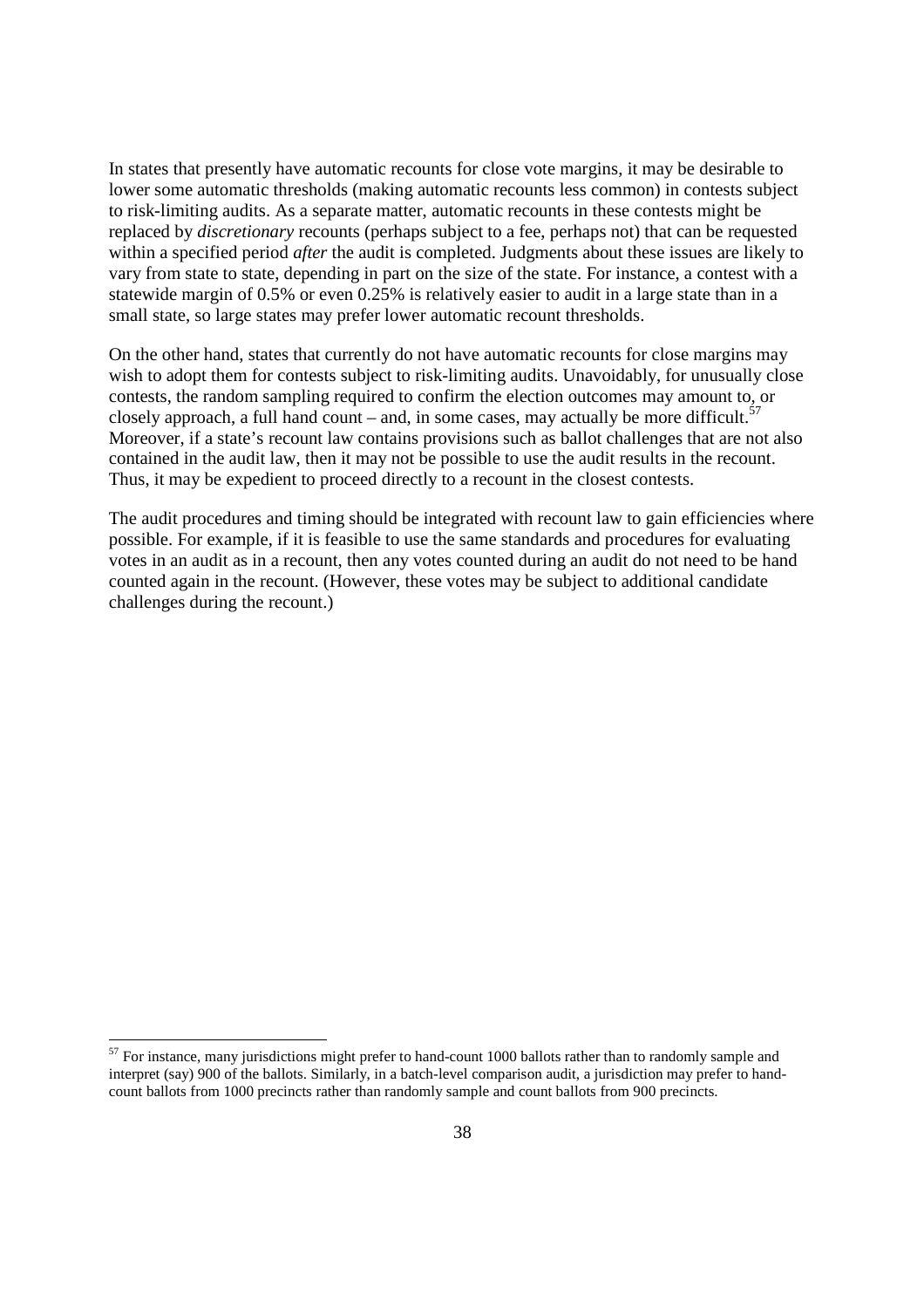# **Moving Ahead with Risk-Limiting Audits**

Risk-limiting audits offer an important step forward in election verification. In combination with other best practices, they provide a rigorous, flexible, efficient approach to confirming election outcomes. They help election officials and citizens to check how well the voting systems are functioning, and to make informed improvements. As with other innovations, careful planning and implementation – with judicious use of pilots and/or phased implementation – will help to reap the full benefits of risk-limiting audits and to minimize costs.

Risk-limiting audits have some outright requirements, and some desiderata that can make them much simpler and/or more effective. A jurisdiction should consider these criteria in deciding how quickly and how widely to implement risk-limiting audits.

- Paper ballots or a voter-verifiable audit trail. An audit (or recount) that lacks such an audit trail cannot provide strong evidence that election outcomes are consonant with voters' intentions. [Pages 20-21.]
- Evidence that the audit trail was preserved inviolate*.* The reliability of the audit trail should be demonstrated, not assumed. [Pages 21ff.]
- (For batch-level comparison audits:) Timely, convenient reporting of auditable "batch" subtotals. It may be necessary to upgrade election management systems in order to report vote totals for auditable batches<sup>58</sup>, in a data format convenient for auditing (especially when audits are coordinated across jurisdictions). In some cases, ballot handling and storage procedures should be revised.
- (For ballot-level comparison audits:) Cast Vote Records matchable to individual ballots. The following may be necessary or helpful:
	- o Upgrade voting hardware to add identifying numbers to ballots as they are cast, so that ballots can be matched to Cast Vote Records without compromising voter privacy. (Alternatively, implement a transitive audit using a secondary system that achieves the same goal [page 10].)
	- o Upgrade election management systems to report Cast Vote Records, including ballot identifiers. (The Cast Vote Record may be published, or handled in some other way to address the voter privacy concerns discussed earlier)
	- o Revise ballot handling and storage procedures to facilitate retrieving the particular ballots selected for audit.

<sup>&</sup>lt;sup>58</sup> "Auditability" is relative. Some jurisdictions presently report the subtotals for many thousands of absentee votes in just one absentee "batch." Certainly it is possible to audit the absentee ballots by hand-counting them all, but dividing the absentee ballots into smaller batches can greatly reduce the auditing burden.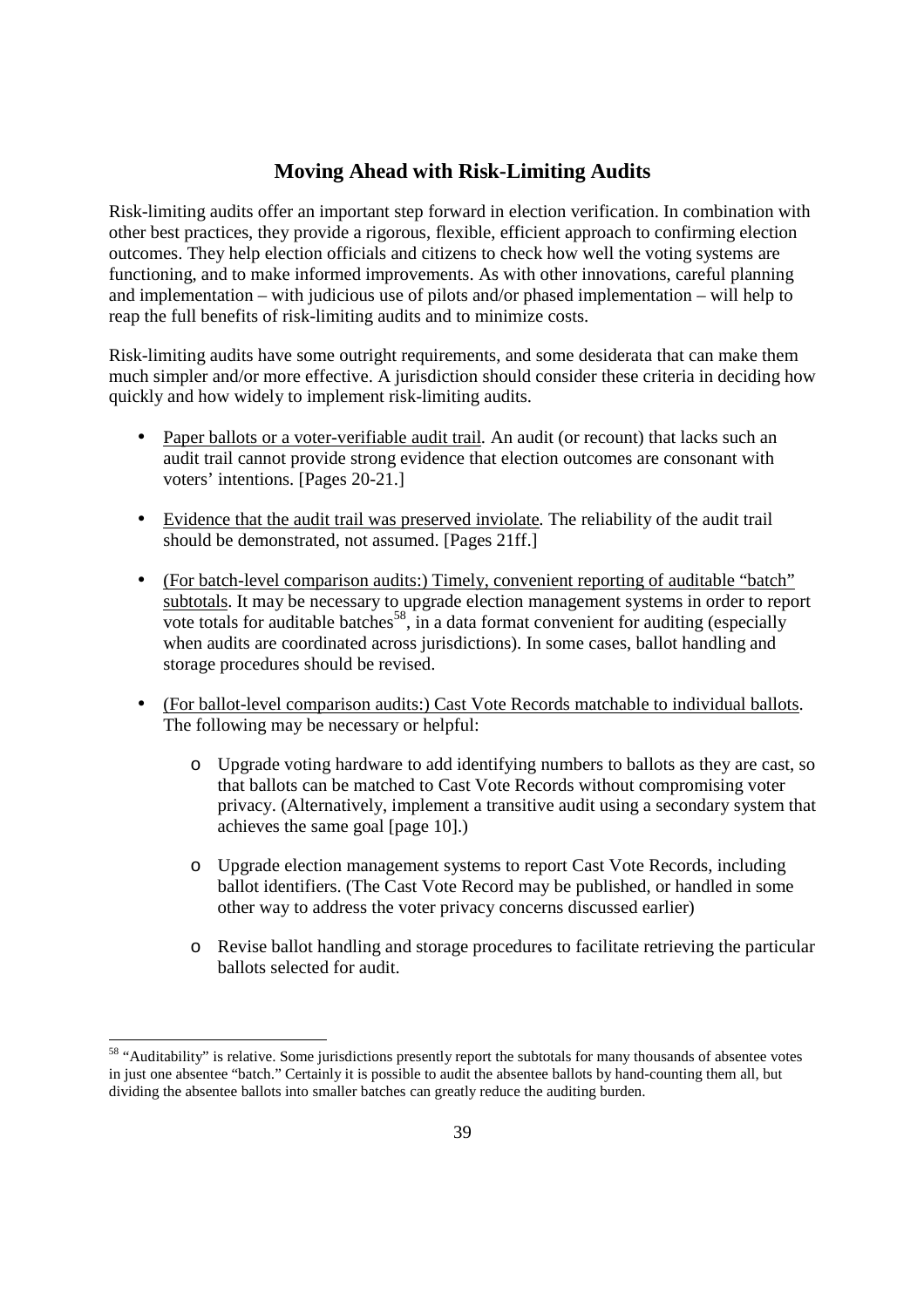- An appropriate timeline for completing audits. For instance, it may be reasonable to add a new deadline for reporting unofficial totals, and/or to delay certification deadlines to provide more time to finish audits. The timeline should appropriately accommodate the possibility that the audit will uncover problems that require additional auditing or counting. [Pages 36ff.]
- New procedures for reporting and combining unofficial totals and subtotals. In order to coordinate audits over multiple local jurisdictions, it may be useful for local jurisdictions to send unofficial final results to central election officials in a common data format.
- Procedures for managing the "math" of risk-limiting audits and determining when an audit can end. As described above, individual jurisdictions can use various software tools – or, in some cases, even hand calculations – to determine whether an audit can end [page 34]. If a central election office is coordinating audits across multiple jurisdictions, then jurisdictions must supply audit results to the central office (in an appropriate format) so that it can make that determination.
- Procedures for collating and reporting audit results: The complete results of an audit should be reported and interpreted [page 25].

Conceptually, none of these points is insuperably complicated or difficult. Nevertheless, jurisdictions may find it impractical to address some of them in the near future. Moreover, depending on the scope of the changes to be made, it may be prudent to spread them over time, rather than implement many changes within one election cycle.

Pilot audits, such as the program authorized in California under AB2023 (see page 8), can confer several advantages. Pilots allow for relatively inexpensive experimentation with audit procedures. This hands-on experience can reveal what procedures work well and what should be revised or improved before audits are implemented more widely. Pilots can effectively integrate local election officials into the process of audit design, promoting better design decisions and stronger buy-in from the officials.

Phased implementation of risk-limiting audits – gradually broadening their scope – offers further advantages. Risk-limiting audits in selected statewide contests would complement pilot audits, which typically start on a smaller scale. As we saw earlier, risk-limiting audits – batch-level comparison audits in particular – are *relatively* more efficient (i.e., typically require smaller percentages of ballots to be audited) in large contests than in small contests. Auditing one or a few statewide contests allows local jurisdictions to start risk-limiting audits with minimal burden, and allows the state to experiment with coordination across jurisdictions, without waiting upon changes that may be needed for ballot-level comparison audits. Moreover, because statewide contests often are especially important to voters, risk-limiting audits of statewide contests can immediately bolster public confidence and generate support for more extensive audits.

Prudent initiatives to implement risk-limiting audits now will offer immediate benefits for election administration now, and will yield even greater returns in the future.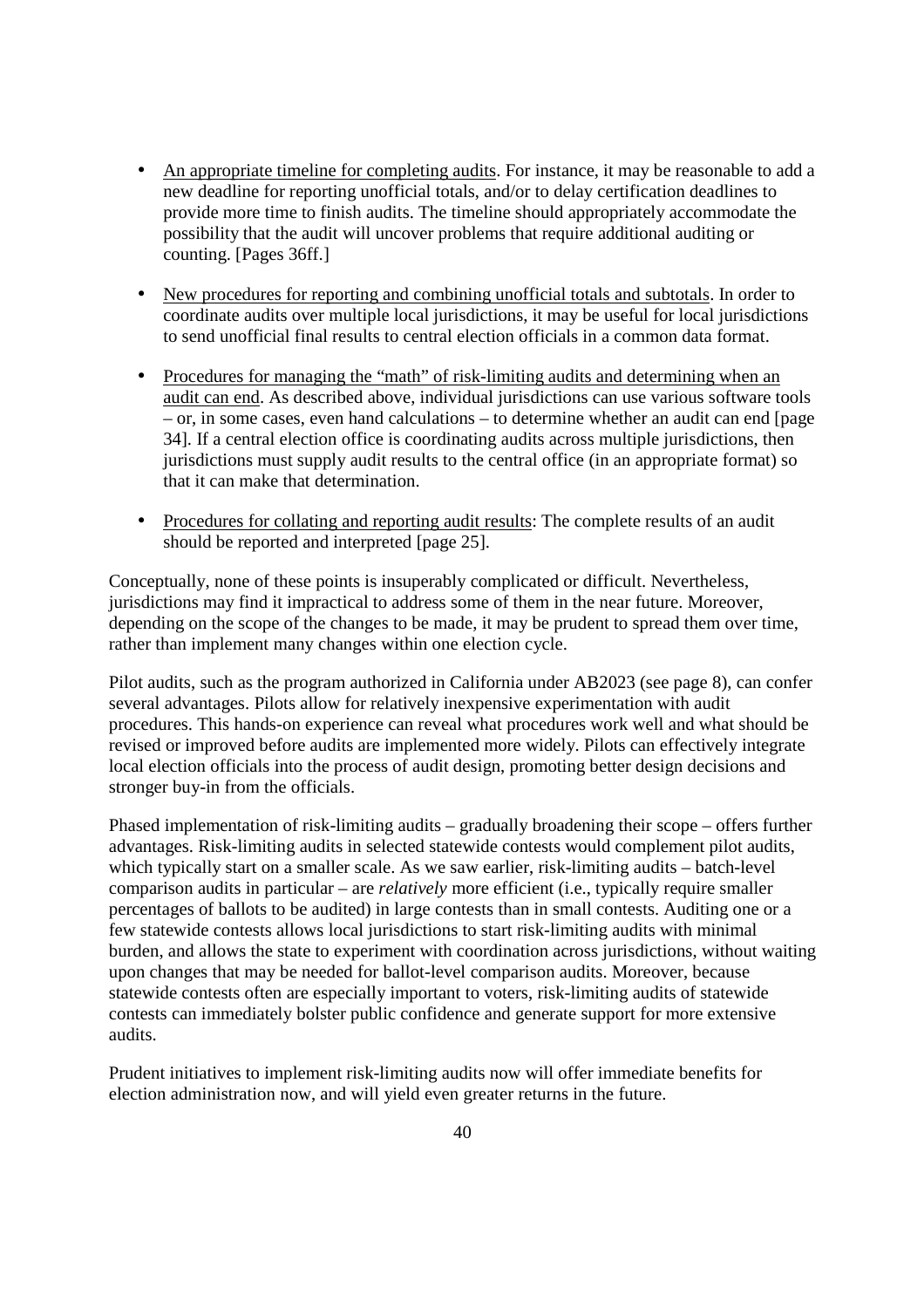# **Appendix 1: Schematic summary of risk-limiting audits**

Comparison audits and ballot-polling audits follow somewhat different paths, as sketched below. They share a basic iterative logic:

- Randomly select and examine some ballots.
- Determine whether those ballots (plus any ballots previously examined) provide strong evidence that the originally reported outcome is correct. If so, stop the audit and accept that outcome.
- If the ballots examined so far do *not* provide strong evidence that the originally reported outcome is correct, either return to the first step – i.e., randomly select and examine more ballots – or proceed to a full hand count. The audit continues until it finds strong evidence for the original outcome, or until all ballots have been counted by hand.

## **All audits**

- $\circ$  Before the election, determine which contests will be audited, at what risk limit(s). (Some contests may be selected for auditing after the election, as discussed at page 19.) Establish the rules used to interpret valid votes, and the statistical method(s) and rules used to determine whether an audit can stop as well as whether it should proceed to a full hand count.
- o After the election but before the audit begins, produce a ballot manifest that details where all the ballots (or audit records) can be found.
- o Through a compliance audit or similar procedure(s), check that the audit trail has been preserved inviolate. If the audit trail has been compromised, respond appropriately (see page 21).

## **Comparison audits**

- 1. Commit to vote totals (vote counts for each candidate or position), and to vote subtotals for each batch or ballot. The subtotals must sum to the totals. Publishing the totals and subtotals is the conceptually simplest commitment method. For ballot subtotals (i.e., Cast Vote Records), it is possible to use an alternative that permits public observation of the audit (see page 28).
- 2. Typically, determine an initial sample size. Generally this initial size is such that, if no more than an expected small number or rate of errors is observed in the sample, the risk limit is attained and the audit can stop, certifying the outcome.<sup>59</sup>

 $59$  It may be feasible, instead, to conduct the audit sequentially – randomly selecting and auditing one batch or ballot, then deciding whether to select and audit another.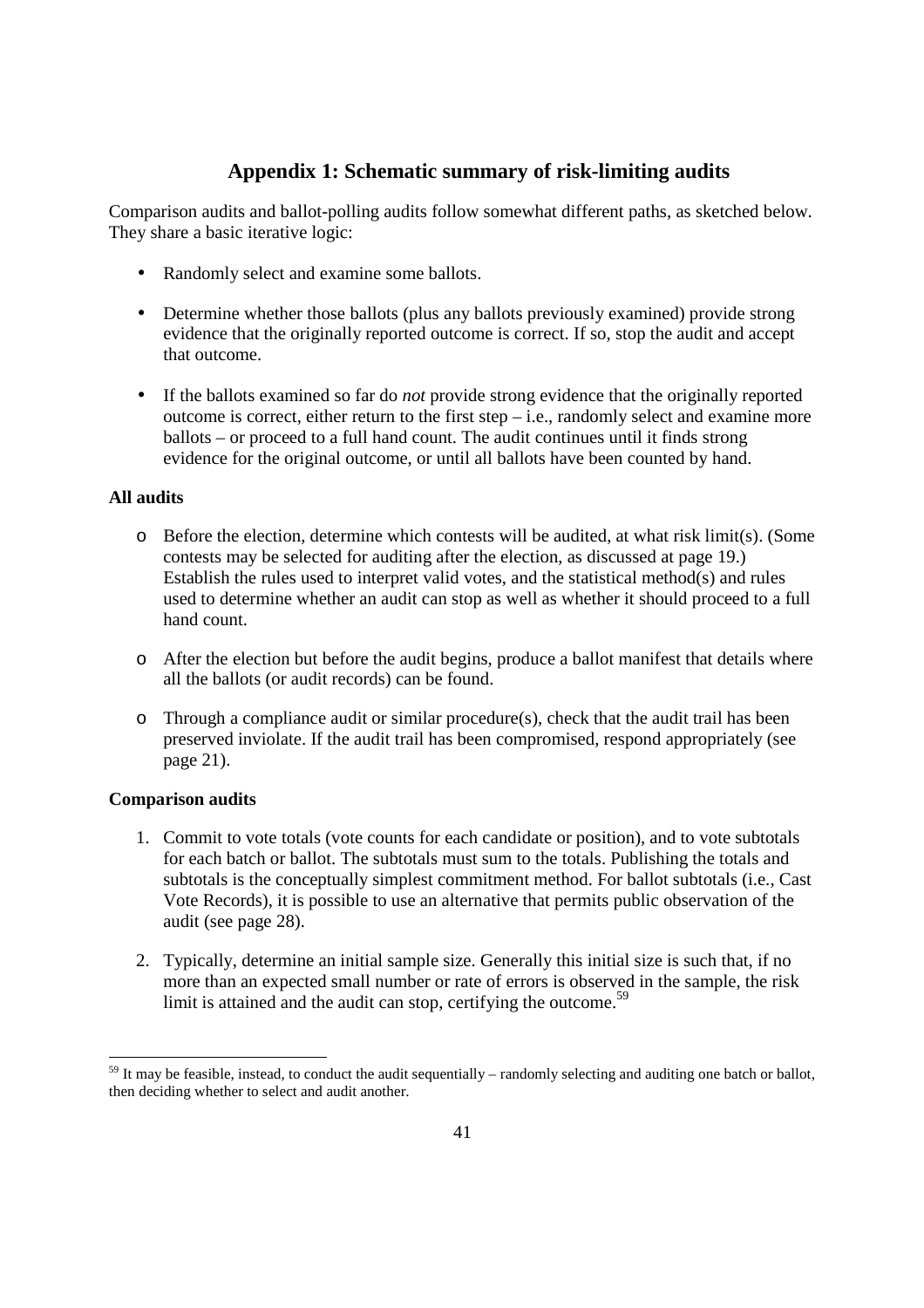- 3. Under public observation, select a random sample of batches or ballots the initial sample, or an additional sample to be audited as determined at step 5. In a sequential audit, the sample typically comprises just one batch or ballot. (If the audit uses a pseudorandom number generator [PRNG, see page 31], the random seed used with the PRNG only needs to be chosen once; additional samples can be selected by using the PRNG to generate more numbers from that seed.) $^{60}$
- 4. Retrieve the batch(es) or ballot(s) in the sample selected in step 3; inspect the ballot(s) and determine the valid votes. For each batch or ballot, compare the vote subtotals from the audit to the corresponding voting system subtotals. (The specific comparison depends on the statistical method used, but generally is based on the number and kind of discrepancies between the voting system subtotals and the audit subtotals.)
- 5. Based on the comparisons in step 4, determine whether (a) the risk limit has been attained and the audit can stop, accepting the voting system outcome; (b) additional batches or ballots selected at random should be audited; or (c) a complete hand count should be undertaken. If additional random auditing is needed (b), then repeat steps 3 through 5 until either the risk limit has been attained or all the ballots have been counted by hand. (The size of any additional sample depends on the audit procedure being used.)

## **Ballot-polling audits**

-

In a *sequential* ballot-polling audit:

- 1. Randomly select one ballot; examine it to determine which candidate or position, if any, it bears a valid vote for.
- 2. Based on the determination in step 1 (and previous determinations), compute a test statistic. (Typically, this test statistic initially equals 1.0; each time through step 2, the current value is multiplied by some number, which depends on the valid vote if any, to find the new value of the statistic.)
- 3. Based on the statistic in step 2, determine whether (a) the risk limit has been attained and the audit can stop, accepting the voting system outcome; (b) at least one additional ballot selected at random should be audited; or (c) a complete hand count should be undertaken. (The audit procedure may specify some maximum number of ballots to examine before proceeding to a complete hand count.) If additional random auditing is needed, then repeat steps 1 through 3 until either the risk limit has been attained or all the ballots have been counted by hand.

A *batch* ballot-polling audit has essentially the same steps as a sequential ballot-polling audit, except that each random sample (step 1) may contain arbitrarily many ballots. The audit procedure specifies how to decide the number of ballots in each sample.

 $60$  If a contest involves multiple jurisdictions, several approaches to random sampling may be possible (see page 34, including footnote 56).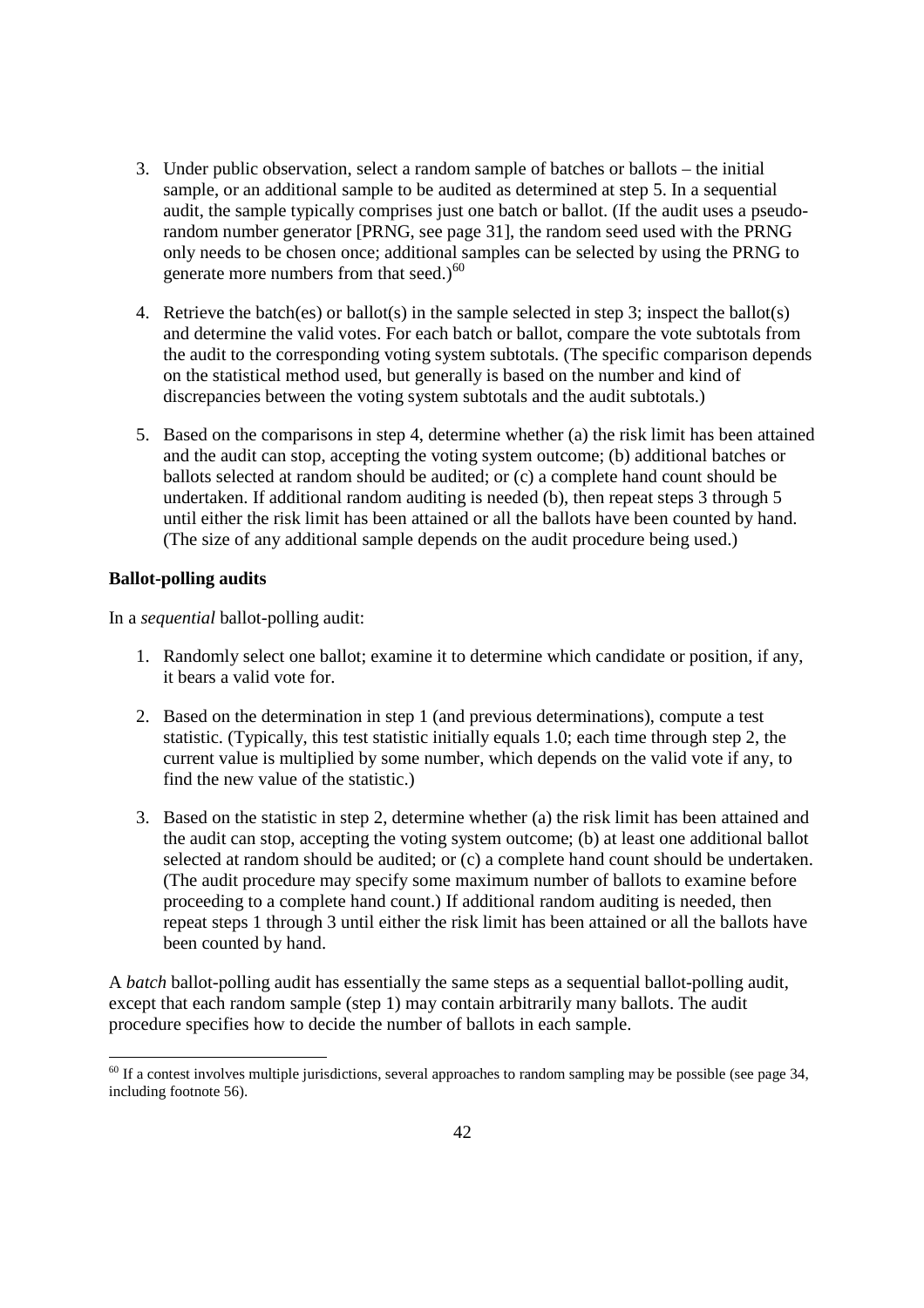## **Appendix 2: Methods used in estimates of audit counting**

The batch-level estimates are based on data from California's 2008 election archived at the Statewide Database hosted by the University of California at Berkeley, at http://swdb.berkeley.edu/d00/g08.html. Specifically, the analysis here uses the statewide "SOV by svprec" file at http://swdb.berkeley.edu/pub/data/G08/state/state\_g08\_sov\_data\_by\_g08\_svprec.zip (in DBF format). Most jurisdictions report each precinct's Election Day and vote-by-mail counts as separate "svprec" returns.<sup>61</sup>

The batch-level estimates consider only the number of votes cast in each batch, plus the reported margin of victory in a given scenario (ranging from 0.5% to 30%). The maximum possible net miscount (error bound) in each batch is imputed from the margin. For instance, for a 10% margin, it is assumed that each batch reported vote shares of 55% for the apparent winner and 45% for the apparent loser, so the error bound would equal 110% of votes cast in the batch. (That is the difference between winning the batch by 10% and losing it by 100%.) Thus, the error bound *proportion* is simply 100% plus the reported margin. (The error bound is measured in votes, rounding up if necessary.) The number of draws in the sample is estimated using a formula from Aslam, Popa, and Rivest $62$ :

#### ceiling(ln  $\alpha$  / ln  $(1 - M / E)$ ) [1]

where  $\alpha$  is the risk limit (here 0.10), *M* is the reported margin in votes, and *E* is the sum of error bounds (the total maximum possible net miscount). ("ln" means natural logarithm, a common function available on scientific calculators and in spreadsheets; "ceiling" means always to round up.) Because the sum of error bounds depends on the margin, this formula can be rewritten as

$$
ceiling(\ln \alpha / \ln (1 - m / (1 + m))) \qquad [1a]
$$

where *m* is the reported *proportional* margin (for instance,  $10\% = 0.1$  in the example above). Expression [1a] gives the expected number of draws if the audit finds no miscounts, or if the miscounts are small. Then the number of ballots in the sample is estimated by computing each batch's probability of inclusion in the sample, and multiplying by the number of ballots in each  $hatch$ <sup>63</sup>

http://static.usenix.org/event/evt08/tech/full\_papers/aslam/aslam.pdf (eq. 13)

<sup>&</sup>lt;sup>61</sup> In this data file, data from Siskiyou County are erroneously reported, such that some units have implausible total vote counts. These were replaced with the total number of valid presidential votes, resulting in a discrepancy of 95 votes between the statewide totals used in this analysis and the official statewide totals. With over 13 million votes cast in the election, the handling of Siskiyou has very little impact on the results.

 $62$  Javed A. Aslam, Raluca A. Popa and Ronald L. Rivest, "On Auditing Elections When Precincts Have Different Sizes," paper presented at the 2008 EVT/WOTE conference, available at

<sup>&</sup>lt;sup>63</sup> Batch *i*'s probability of selection in one draw is  $u_i/U$ , where  $u_i$  is the error bound in batch *i* and *U* is the sum of error bounds. Thus, if *d* is the number of draws in the sample, as given by formula [1a], batch *i*'s probability of inclusion in the sample is  $p_i = 1 - (1 - u_i/U)^d$ . The expected number of ballots to audit is therefore  $\sum b_i p_i =$  $\sum b_i (1 - (1 - u_i/U)^d)$ .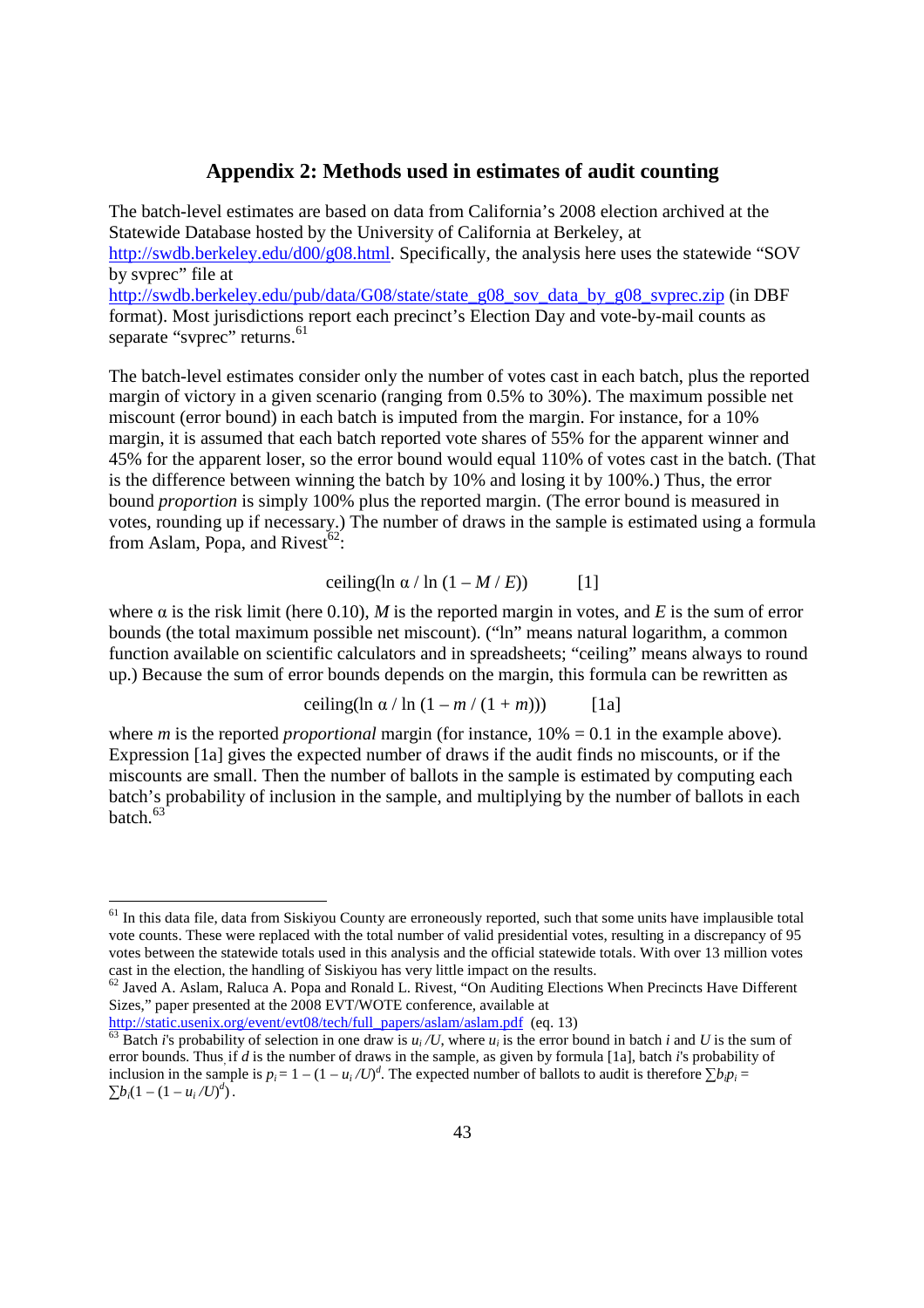The number of draws in the ballot-level comparison audit is estimated simply as

$$
ceiling(6.2 / m) \t[2]
$$

where *m* is the reported proportional margin, as in [1a]. The value 6.2 (which assumes a risk limit of 0.10) would allow the audit to terminate if the initial sample finds no more than one onevote overstatement, i.e., an error whose correction reduces the margin by one vote. ("A Gentle Introduction to Risk-limiting Audits," cited in footnote 35, provides further explanation, and shows how to easily calculate values other than 6.2 to accommodate other kinds and amounts of errors.) The number of *ballots* in the sample is estimated in the same way as for batch-level audits, except that each ballot is a batch. The number of ballots differs from the number of draws only for the smallest margins in Amador County.

In the ballot-polling audit analysis, which follows the approach in "A Gentle Introduction" (AGI) (but is slightly more conservative), the two vote shares are set to total 1 (i.e., 100%) given the reported margin. Where the apparent winner's vote share is *W* (equivalent to *s* in AGI) and the tolerance is set at 0.001, the estimated number of draws is

$$
\ln 9.9 + \ln \left( \frac{W - 0.001}{0.5} \right) / 2
$$
  

$$
\ln \left[ \left( \frac{W - 0.001}{0.5} \right)^W \left( \frac{1 - (W - 0.001)}{0.5} \right)^{1 - W} \right]
$$
 [3]

where 9.9 is a threshold value corresponding to  $\alpha = 0.1$  and  $\beta = 0.01$ , as explained in AGI.<sup>64</sup> The number of ballots (and, therefore, votes) in the sample is computed in the same way as for the ballot-level comparison audit.

Table 1 on the next page provides some selected results for the statewide analysis (corresponding with Figures 1 and 2).

 $64$  The formula here, with the second ln term in the numerator, is slightly more conservative than the approach in *AGI.*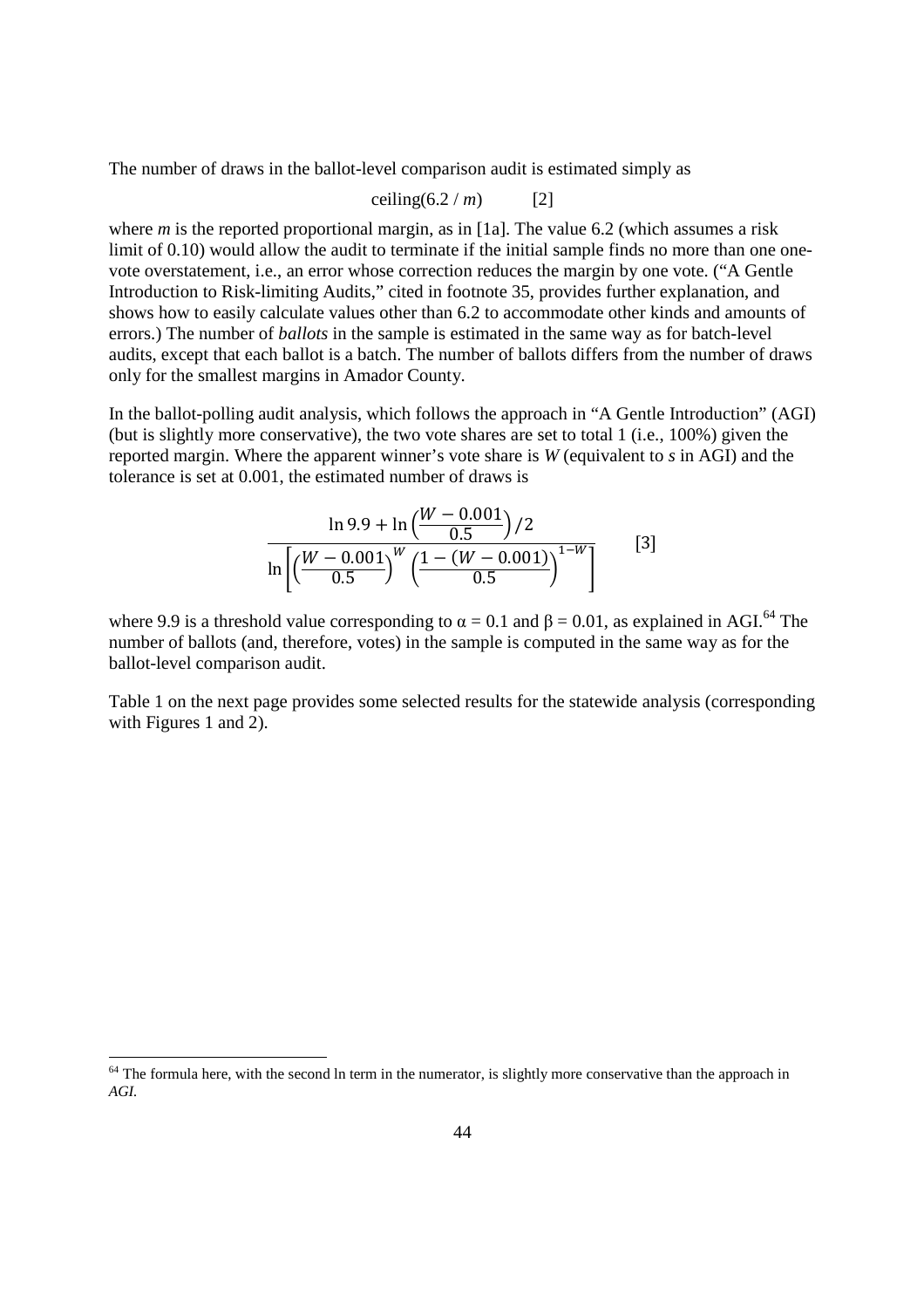|        | batch-level      |         | ballot-level | ballot- |
|--------|------------------|---------|--------------|---------|
|        | comparison audit |         | comparison   | polling |
| $\%$   |                  |         | audit        | audit   |
| margin | batches          | ballots | ballots      | ballots |
| 0.5%   | 462              | 225,900 | 1,240        | 216,751 |
| 1.0%   | 232              | 114,002 | 620          | 47,760  |
| 1.5%   | 155              | 76,292  | 414          | 20,789  |
| 2.0%   | 117              | 57,636  | 310          | 11,618  |
| 2.5%   | 94               | 46,328  | 248          | 7,417   |
| 3.0%   | 78               | 38,456  | 207          | 5,146   |
| 3.5%   | 67               | 33,041  | 178          | 3,780   |
| 4.0%   | 59               | 29,101  | 155          | 2,895   |
| 4.5%   | 53               | 26,145  | 138          | 2,289   |
| 5.0%   | 48               | 23,681  | 125          | 1,855   |
| 6.0%   | 40               | 19,737  | 104          | 1,290   |
| 7.0%   | 35               | 17,272  | 89           | 949     |
| 8.0%   | 30               | 14,806  | 78           | 728     |
| 9.0%   | 27               | 13,326  | 69           | 576     |
| 10.0%  | 25               | 12,340  | 62           | 467     |
| 12.0%  | 21               | 10,366  | 52           | 325     |
| 15.0%  | 17               | 8,393   | 42           | 209     |
| 20.0%  | 13               | 6,418   | 31           | 118     |
| 25.0%  | 11               | 5,431   | 25           | 76      |
| 30.0%  | 9                | 4,444   | 21           | 53      |

**Table 1: estimated audit burden, California statewide elections**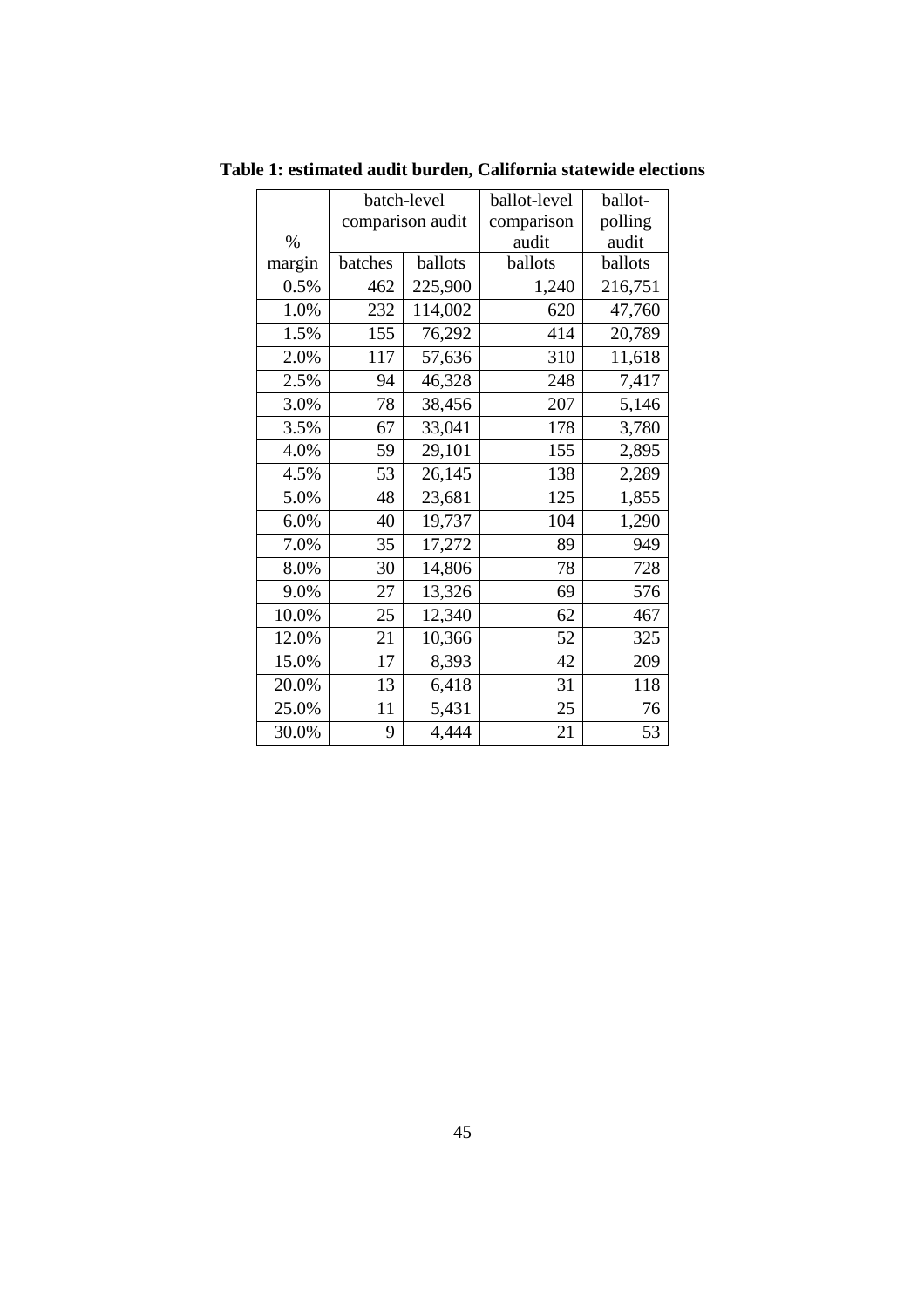# **Definitions**

Auditing in stages: Auditing an initial sample, with the possibility of escalation to one or more additional audit stages depending on the results of the initial sample. Cf. a sequential audit, which has no predetermined "initial sample."

Ballot-level comparison audit: An audit in which individual ballots are sampled and the audit interpretation of each sampled ballot is compared with the voting system interpretation of the ballot.

Ballot manifest: A list that indicates how the ballots (or VVPRs) in an election are organized and where they can be found. For instance, a simple ballot manifest might list the ballot bags used for an election, and the number of ballots in each bag.

Ballot-level audit: An audit in which individual ballots are sampled and inspected. Ballot-level comparison audits and ballot-polling audits are ballot-level audits.

Ballot-polling audit: An audit in which individual ballots are sampled and interpreted, much as in a public opinion poll, seeking strong evidence that the original outcome is correct (e.g., that the reported winner received the most votes). Ballot-polling audits do not depend upon (or use) the voting system interpretations of the ballots in the sample.

Cast Vote Record (CVR): A record of the machine interpretation of the votes cast by a particular voter, possibly containing additional information identifying the ballot corresponding to the CVR, such as a ballot identification number.

Commit(ment) to vote subtotals: The act of reporting vote subtotals indelibly, i.e., so that the subtotals cannot be altered undetectably later. Publishing the subtotals is the simplest commitment mechanism, but may undermine voter privacy, especially if subtotals are reported for all contests on individual ballots.

Comparison audit: An audit in which the voting system count of a batch (or the voting system interpretation of a ballot) is compared with the audit's count/interpretation of the same batch or ballot. Cf*.* ballot-polling audits, which are *not* comparison audits.

Compliance audit: In general, an audit designed to check whether required procedures have been followed; in this context, a procedure (or set of procedures) designed to check the integrity of the audit trail as a prerequisite for the validity of a risk-limiting audit.

Cryptographic hash: A digital "signature" calculated by applying a cryptographic hash function to a set of data. Small alterations to the data radically alter the hash value; it is extremely difficult to find two sets of data with the same hash. Thus, hashes can be used to provide strong evidence that data such as vote subtotals have not been altered.

CVR: see Cast Vote Record.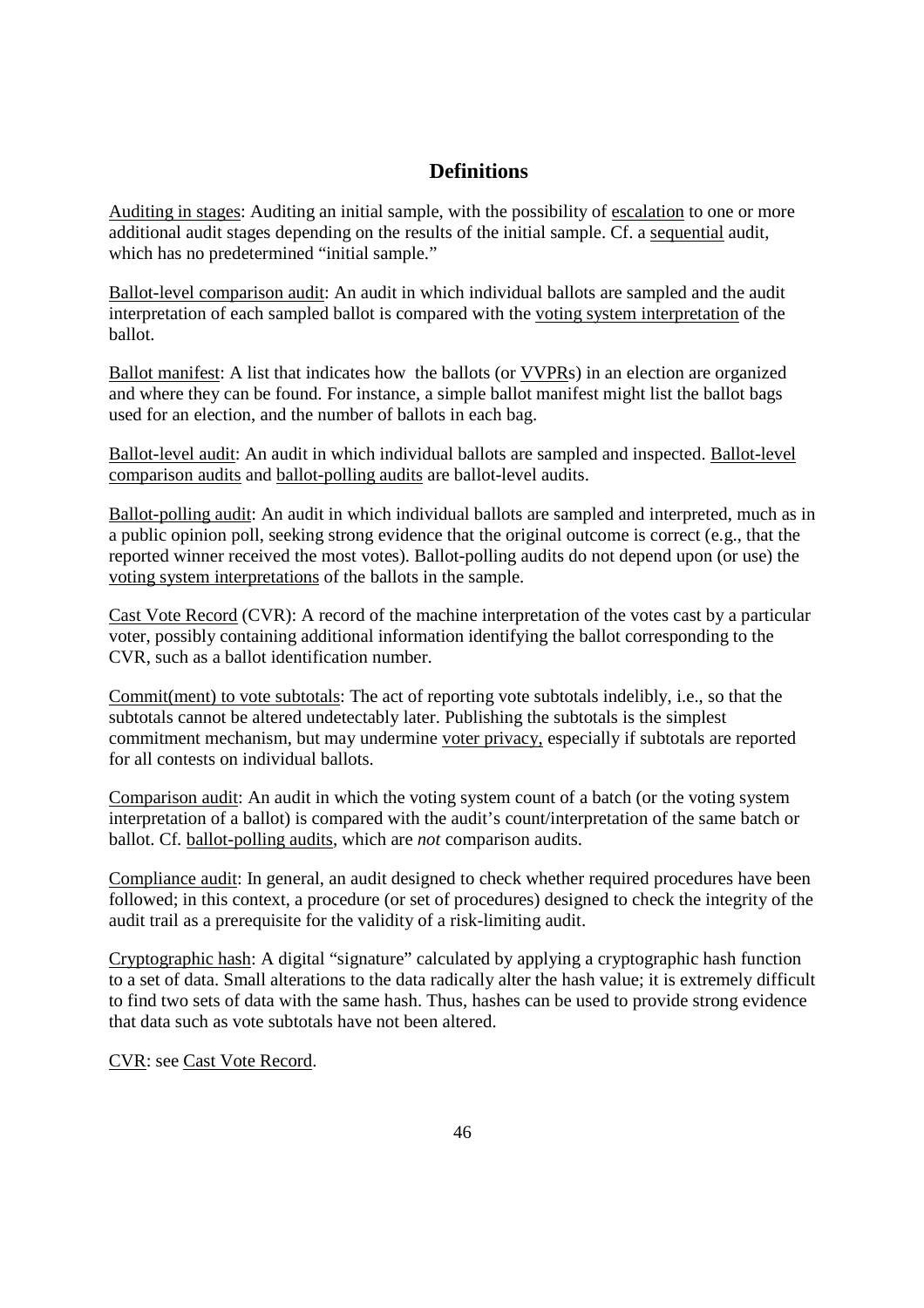Diluted margin: The smallest margin (between any winning and any losing candidate; in the case of a simultaneous audit, in any of the contests being audited) as a fraction of all the ballots subject to the audit. This is called the "diluted" margin because, unlike typical margin calculations, it includes ballots not counted as votes for any candidate. Including those ballots accounts for the fact that the audit might find valid votes where the voting system reported overvotes or undervotes.

Escalation: In an audit in stages, expansion of the audit beyond the first stage (or, more generally, to an additional stage or a full hand count). A decision whether to escalate generally depends on the audit results so far.

Fixed-percentage audit: An audit whose initial sample size is a predetermined percentage of precincts, voting systems, or some other unit.

Fixed-size audit: An audit whose initial sample size is a predetermined number of precincts, voting systems, or some other units.

Outcome: The winner(s) in an election and/or other substantive conclusions (for instance, whether a runoff is necessary and, if so, which candidates will participate).

Pattern voting: Casting votes across multiple contests in a predetermined pattern in order to reveal one's identity. The possibility of pattern voting is a pitfall of publishing Cast Vote Records because it compromises voter privacy.

Risk limit: The largest chance that a risk-limiting audit will stop short of a full hand count when the original outcome is incorrect. The risk limit is chosen before the audit is conducted.

Risk-limiting audit: A procedure for checking a sample of ballots (or voter-verifiable records) that is guaranteed to have a large, pre-specified chance of correcting the reported outcome if the reported outcome is wrong (i.e., if a full hand count would reveal an outcome different from the reported outcome).

Sequential audit: An audit that inspects one ballot or batch at a time, then determines whether another ballot or batch must be audited. In contrast to auditing in stages, sequential risk-limiting audits minimize the number of ballots or batches inspected in order to attain the predetermined risk limit.

Simultaneous audit: An audit of more than one contest using the same audit sample.

SOBA (Secrecy-preserving Observable Ballot-level Audit): A ballot-level comparison audit method in which records of individual votes – not Cast Vote Records for complete ballots – are published, along with cryptographic hashes that allow election officials selectively to demonstrate that particular vote records belong to a particular ballot. SOBA is designed to allow ballot-level comparison audits while protecting voter privacy. For details, see the reference in footnote 38.

Stage: see auditing in stages.